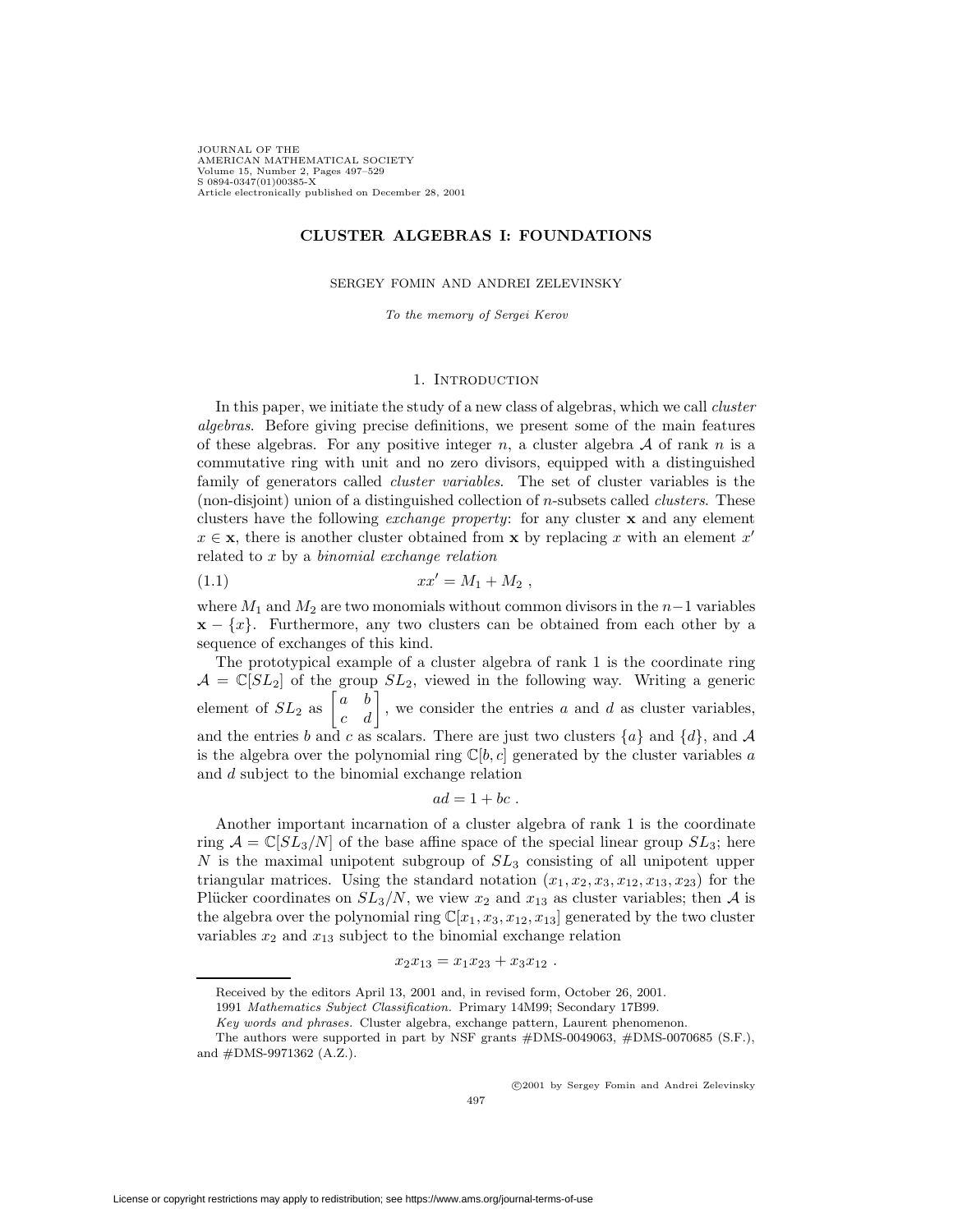This form of representing the algebra  $\mathbb{C}[SL_3/N]$  is closely related to the choice of a linear basis in it consisting of all monomials in the six Plücker coordinates which are not divisible by  $x_2x_{13}$ . This basis was introduced and studied in [\[9\]](#page-32-0) under the name "canonical basis". As a representation of  $SL_3$ , the space  $\mathbb{C}[SL_3/N]$  is the multiplicity-free direct sum of all irreducible finite-dimensional representations, and each of the components is spanned by a part of the above basis. Thus, this construction provides a "canonical" basis in every irreducible finite-dimensional representation of  $SL_3$ . After Lusztig's work [\[13\]](#page-32-1), this basis had been recognized as (the classical limit at  $q \to 1$  of) the *dual canonical basis*, i.e., the basis in the q-deformed algebra  $\mathbb{C}_q[SL_3/N]$  which is dual to Lusztig's canonical basis in the appropriate q-deformed universal enveloping algebra (a.k.a. quantum group). The dual canonical basis in the space  $\mathbb{C}[G/N]$  was later constructed explicitly for a few other classical groups G of small rank: for  $G = Sp_4$  in [\[16\]](#page-32-2) and for  $G = SL_4$  in [\[2\]](#page-31-0). In both cases,  $\mathbb{C}[G/N]$  can be seen to be a cluster algebra: there are 6 clusters of size 2 for  $G = Sp_4$ , and 14 clusters of size 3 for  $G = SL_4$ .

We conjecture that the above examples can be extensively generalized: for any simply-connected connected semisimple group  $G$ , the coordinate rings  $\mathbb{C}[G]$  and  $\mathbb{C}[G/N]$ , as well as coordinate rings of many other interesting varieties related to G, have a natural structure of a cluster algebra. This structure should serve as an algebraic framework for the study of "dual canonical bases" in these coordinate rings and their  $q$ -deformations. In particular, we conjecture that all monomials in the variables of any given cluster (the cluster monomials) belong to this dual canonical basis.

A particularly nice and well-understood example of a cluster algebra of an arbitrary rank n is the homogeneous coordinate ring  $\mathbb{C}[Gr_{2,n+3}]$  of the Grassmannian of 2-dimensional subspaces in  $\mathbb{C}^{n+3}$ . This ring is generated by the Plücker coordinates [ij], for  $1 \leq i < j \leq n+3$ , subject to the relations

$$
[ik][jl] = [ij][kl] + [il][jk],
$$

for all  $i < j < k < l$ . It is convenient to identify the indices  $1, \ldots, n + 3$  with the vertices of a convex  $(n + 3)$ -gon, and the Plücker coordinates with its sides and diagonals. We view the sides  $[12], [23],..., [n+2, n+3], [1, n+3]$  as scalars, and the diagonals as cluster variables. The clusters are the maximal families of pairwise noncrossing diagonals; thus, they are in a natural bijection with the triangulations of this polygon. It is known that the cluster monomials form a linear basis in  $\mathbb{C}[Gr_{2,n+3}]$ . To be more specific, we note that this ring is naturally identified with the ring of polynomial  $SL_2$ -invariants of an  $(n+3)$ -tuple of points in  $\mathbb{C}^2$ . Under this isomorphism, the basis of cluster monomials corresponds to the basis considered in [\[11,](#page-32-3) [18\]](#page-32-4). (We are grateful to Bernd Sturmfels for bringing these references to our attention.)

An essential feature of the exchange relations [\(1.1\)](#page-0-0) is that the right-hand side does not involve subtraction. Recursively applying these relations, one can represent any cluster variable as a subtraction-free rational expression in the variables of any given cluster. This positivity property is consistent with a remarkable connection between canonical bases and the theory of total positivity, discovered by G. Lusztig [\[14,](#page-32-5) [15\]](#page-32-6). Generalizing the classical concept of totally positive matrices, he defined totally positive elements in any reductive group  $G$ , and proved that all elements of the dual canonical basis in  $\mathbb{C}[G]$  take positive values at them.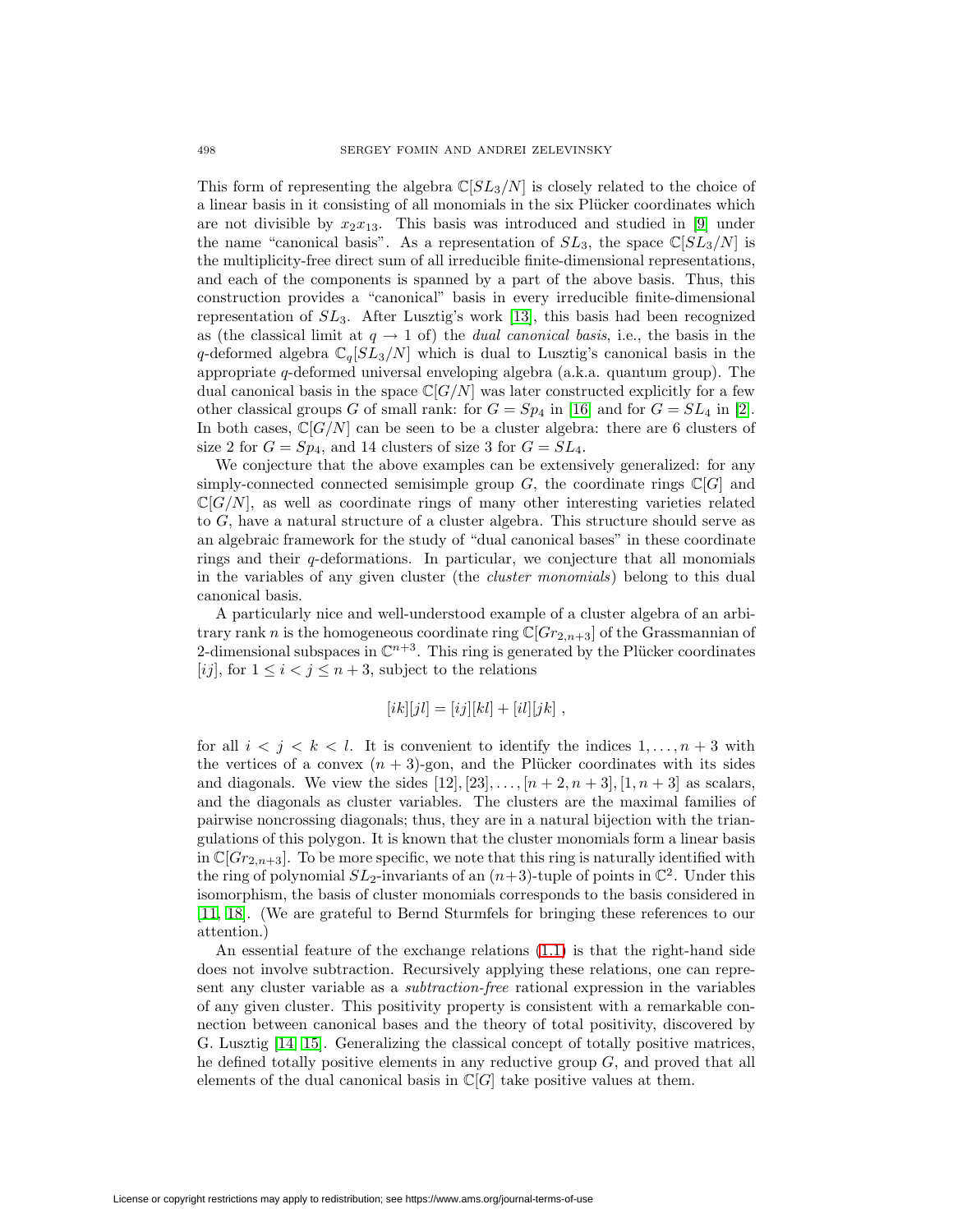#### CLUSTER ALGEBRAS I 499

It was realized in [\[15,](#page-32-6) [5\]](#page-31-1) that the natural geometric framework for total positivity is given by double Bruhat cells, the intersections of cells of the Bruhat decompositions with respect to two opposite Borel subgroups. Different aspects of total positivity in double Bruhat cells were explored by the authors of the present paper and their collaborators in [\[1,](#page-31-2) [3,](#page-31-3) [4,](#page-31-4) [5,](#page-31-1) [6,](#page-31-5) [7,](#page-31-6) [12,](#page-32-7) [17,](#page-32-8) [20\]](#page-32-9). The binomial exchange relations of the form [\(1.1\)](#page-0-0) played a crucial role in these studies. It was the desire to explain the ubiquity of these relations and to place them in a proper context that led us to the concept of cluster algebras. The crucial step in this direction was made in [\[20\]](#page-32-9), where a family of clusters and exchange relations was explicitly constructed in the coordinate ring of an arbitrary double Bruhat cell. However, this family was not complete: in general, some clusters were missing, and not any member of a cluster could be exchanged from it. Thus, we started looking for a natural way to "propagate" exchange relations from one cluster to another. The concept of cluster algebras is the result of this investigation. We conjecture that the coordinate ring of any double Bruhat cell is a cluster algebra.

This article, in which we develop the foundations of the theory, is conceived as the first in a forthcoming series. We attempt to make the exposition elementary and self-contained; in particular, no knowledge of semisimple groups, quantum groups or total positivity is assumed on the part of the reader.

One of the main structural features of cluster algebras established in the present paper is the following Laurent phenomenon: any cluster variable x viewed as a rational function in the variables of any given cluster is in fact a Laurent polynomial. This property is quite surprising: in most cases, the numerators of these Laurent polynomials contain a huge number of monomials, and the numerator for x moves into the denominator when we compute the cluster variable  $x'$  obtained from  $x$ by an exchange [\(1.1\)](#page-0-0). The magic of the Laurent phenomenon is that, at every stage of this recursive process, a cancellation will inevitably occur, leaving a single monomial in the denominator.

In view of the positivity property discussed above, it is natural to expect that all Laurent polynomials for cluster variables will have positive coefficients. This seems to be a rather deep property; our present methods do not provide a proof of it.

On the bright side, it is possible to establish the Laurent phenomenon in many different situations spreading beyond the cluster algebra framework. One such extension is given in Theorem [3.2.](#page-9-0) By a modification of the method developed here, a large number of additional interesting instances of the Laurent phenomenon are established in a separate paper [\[8\]](#page-31-7).

The paper is organized as follows. Section [2](#page-3-0) contains an axiomatic definition, first examples and the first structural properties of cluster algebras. One of the technical difficulties in setting up the foundations involves the concept of an exchange graph whose vertices correspond to clusters, and the edges to exchanges among them. It is convenient to begin by taking the *n*-regular tree  $\mathbb{T}_n$  as our underlying graph. This tree can be viewed as a universal cover for the actual exchange graph, whose appearance is postponed until Section [7.](#page-25-0)

The Laurent phenomenon is established in Section [3.](#page-8-0) In Sections [4](#page-12-0) and [5,](#page-16-0) we scrutinize the main definition, obtain useful reformulations, and introduce some important classes of cluster algebras.

Section [6](#page-19-0) contains a detailed analysis of cluster algebras of rank 2. This analysis exhibits deep and somewhat mysterious connections between cluster algebras and Kac-Moody algebras. This is just the tip of an iceberg: these connections will be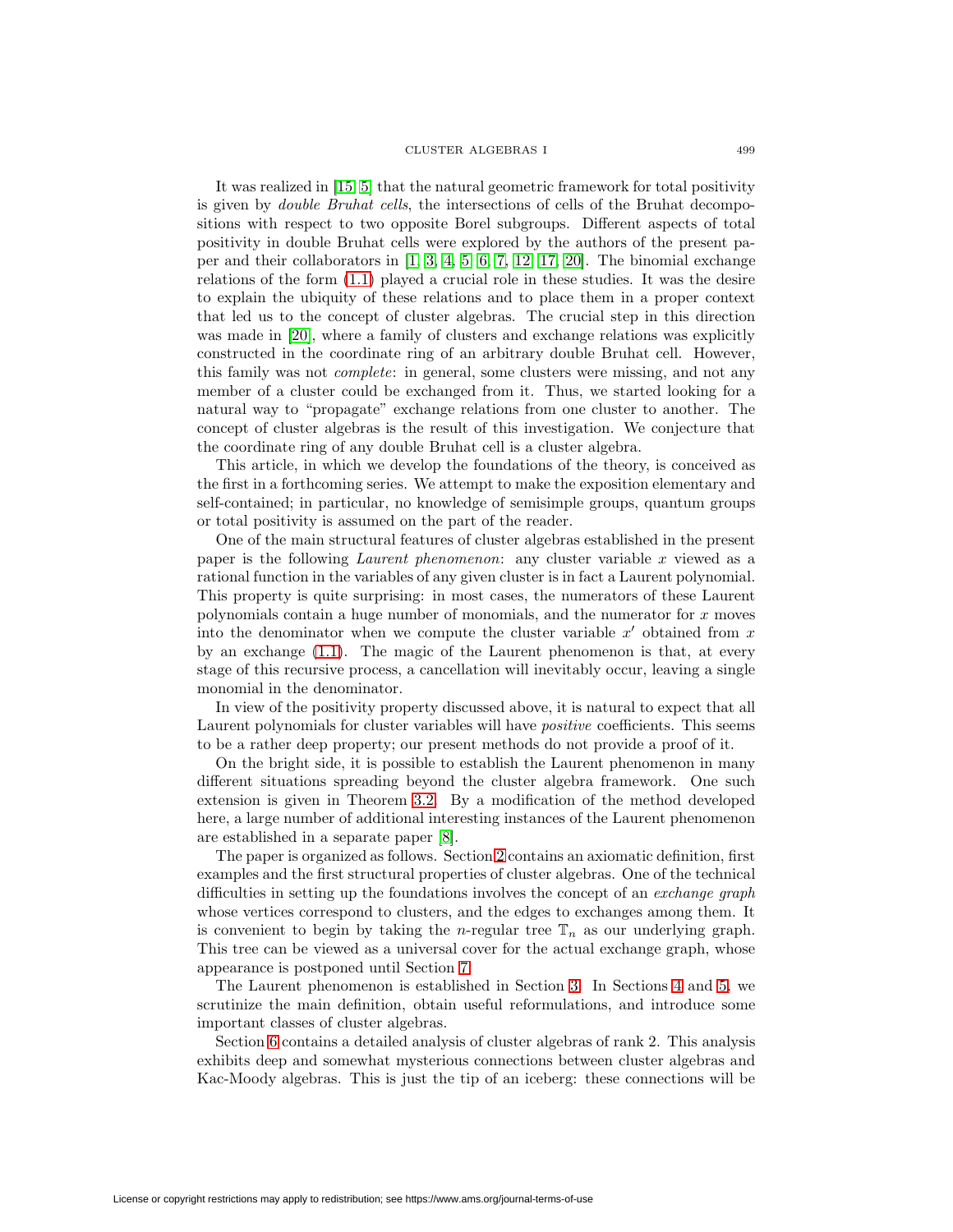further explored (for cluster algebras of an arbitrary rank) in the sequel to this paper. The main result of this sequel is a complete classification of cluster algebras of finite type, i.e., those with finitely many distinct clusters; cf. Example [7.6.](#page-25-1) This classification turns out to be yet another instance of the famous Cartan-Killing classification.

## 2. Main definitions

<span id="page-3-0"></span>Let I be a finite set of size n; the standard choice will be  $I = [n] = \{1, 2, \ldots, n\}.$ Let  $\mathbb{T}_n$  denote the *n-regular tree*, whose edges are labeled by the elements of I, so that the  $n$  edges emanating from each vertex receive different labels. By a common abuse of notation, we will sometimes denote by  $\mathbb{T}_n$  the set of the tree's vertices. We will write  $t \stackrel{i}{\longrightarrow} t'$  if vertices  $t, t' \in \mathbb{T}_n$  are joined by an edge labeled by i.

To each vertex  $t \in \mathbb{T}_n$ , we will associate a *cluster* of n generators ("variables")

 $\mathbf{x}(t)=(x_i(t))_{i\in I}$ . All these variables will commute with each other and satisfy the following *exchange relations*, for every edge  $t \stackrel{j}{\longrightarrow} t'$  in  $\mathbb{T}_n$ :

<span id="page-3-1"></span>(2.1) 
$$
x_i(t) = x_i(t') \text{ for any } i \neq j;
$$

(2.2) 
$$
x_j(t) x_j(t') = M_j(t) (\mathbf{x}(t)) + M_j(t') (\mathbf{x}(t')).
$$

Here  $M_j(t)$  and  $M_j(t')$  are two monomials in the n variables  $x_i$ ,  $i \in I$ ; we think of these monomials as being associated with the two ends of the edge  $t \frac{j}{-} t'$ .

To be more precise, let  $\mathbb P$  be an abelian group without torsion, written multiplicatively. We call  $\mathbb P$  the *coefficient group*; a prototypical example is a free abelian group of finite rank. Every monomial  $M_i(t)$  in [\(2.2\)](#page-3-1) will have the form

<span id="page-3-2"></span>(2.3) 
$$
M_j(t) = p_j(t) \prod_{i \in I} x_i^{b_i},
$$

for some coefficient  $p_i(t) \in \mathbb{P}$  and some nonnegative integer exponents  $b_i$ .

The monomials  $M_i(t)$  must satisfy certain conditions (axioms). To state them, we will need a little preparation. Let us write  $P | Q$  to denote that a polynomial P divides a polynomial Q. Accordingly,  $x_i | M_i(t)$  means that the monomial  $M_i(t)$ contains the variable  $x_i$ . For a rational function  $F = F(x, y, \ldots)$ , the notation  $F|_{x \leftarrow g(x,y,...)}$  will denote the result of substituting  $g(x, y,...)$  for x into F. To illustrate, if  $F(x, y) = xy$ , then  $F|_{x \leftarrow \frac{y}{x}} = \frac{y^2}{x}$ .

<span id="page-3-4"></span>**Definition 2.1.** An exchange pattern on  $\mathbb{T}_n$  with coefficients in  $\mathbb{P}$  is a family of monomials  $\mathcal{M} = (M_j(t))_{t \in \mathbb{T}_n, j \in I}$  of the form  $(2.3)$  satisfying the following four axioms:

- <span id="page-3-3"></span>(2.4) If  $t \in \mathbb{T}_n$ , then  $x_j \nmid M_j(t)$ .
- (2.5) If  $t_1 \stackrel{j}{\longrightarrow} t_2$  and  $x_i | M_j(t_1)$ , then  $x_i \nmid M_j(t_2)$ .
- (2.6) If  $t_1 \stackrel{i}{\longrightarrow} t_2 \stackrel{j}{\longrightarrow} t_3$ , then  $x_j | M_i(t_1)$  if and only if  $x_i | M_j(t_2)$ .  $M(t) = M(t)$

(2.7) Let 
$$
t_1 \stackrel{i}{\longrightarrow} t_2 \stackrel{j}{\longrightarrow} t_3 \stackrel{i}{\longrightarrow} t_4
$$
. Then  $\frac{M_i(t_3)}{M_i(t_4)} = \frac{M_i(t_2)}{M_i(t_1)}\Big|_{x_j \leftarrow M_0/x_j}$ ,  
where  $M_0 = (M_j(t_2) + M_j(t_3))|_{x_i=0}$ .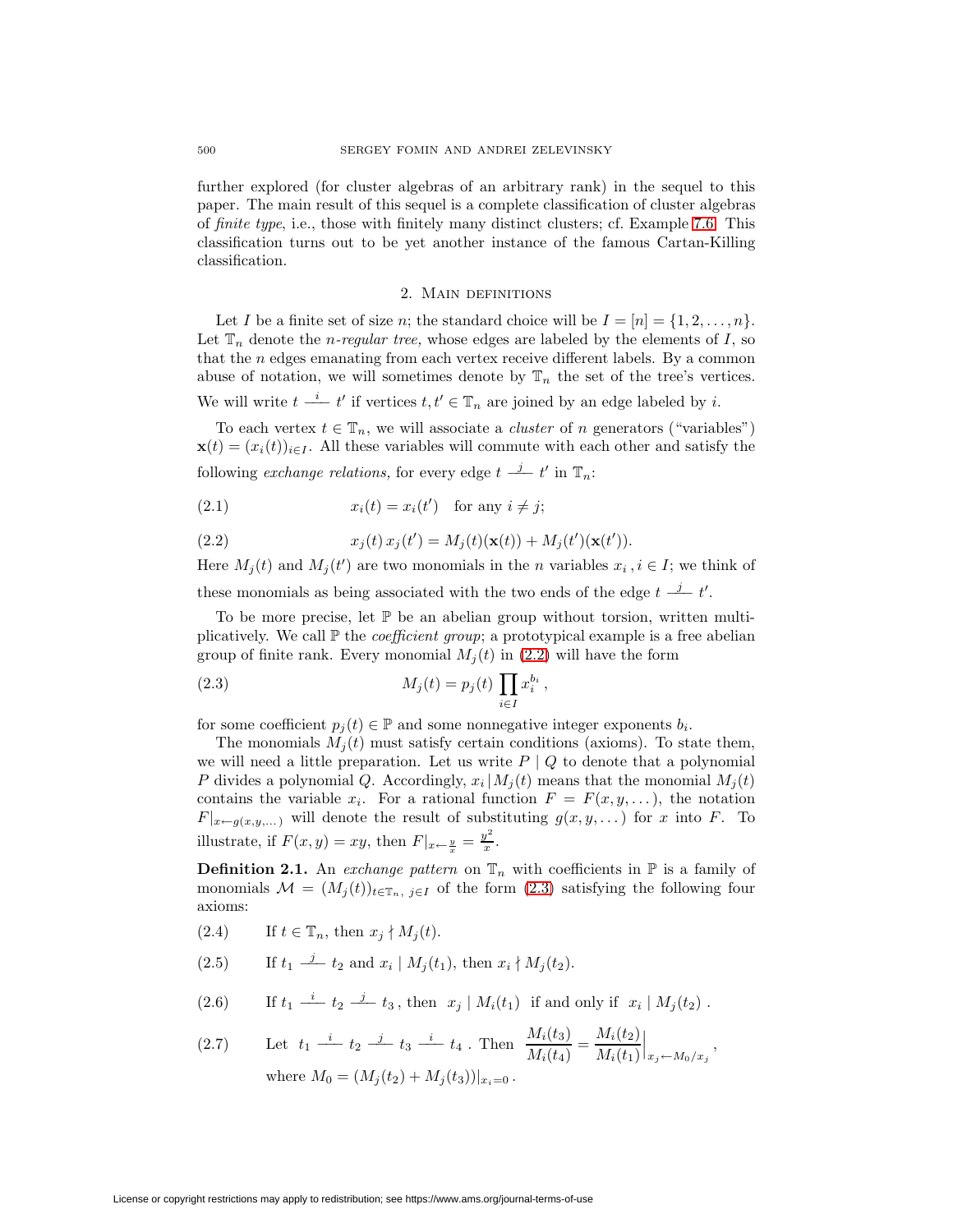We note that in the last axiom, the substitution  $x_j \leftarrow \frac{M_0}{x_j}$  is effectively monomial, since in the event that neither  $M_j(t_2)$  nor  $M_j(t_3)$  contain  $x_i$ , condition [\(2.6\)](#page-3-3) requires that both  $M_i(t_2)$  and  $M_i(t_1)$  do not depend on  $x_i$ , thus making the whole substitution irrelevant.

<span id="page-4-0"></span>One easily checks that axiom [\(2.7\)](#page-3-3) is invariant under the "flip"  $t_1 \leftrightarrow t_4$ ,  $t_2 \leftrightarrow t_3$ , so no restrictions are added if we apply it "backwards". The axioms also imply at once that setting

$$
(2.8)\qquad \qquad M_j'(t) = M_j(t')
$$

<span id="page-4-2"></span>for every edge  $t \stackrel{j}{\longrightarrow} t'$ , we obtain another exchange pattern  $\mathcal{M}'$ ; this gives a natural involution  $\mathcal{M} \rightarrow \mathcal{M}'$  on the set of all exchange patterns.

Remark 2.2. Informally speaking, axiom [\(2.7\)](#page-3-3) describes the propagation of an exchange pattern along the edges of  $\mathbb{T}_n$ . More precisely, let us fix the 2n exchange monomials for all edges emanating from a given vertex  $t$ . This choice uniquely determines the ratio  $M_i(t')/M_i(t'')$  for any vertex t' adjacent to t and any edge  $t' \stackrel{i}{\longrightarrow} t''$  (to see this, take  $t_2 = t$  and  $t_3 = t'$  in [\(2.7\)](#page-3-3), and allow i to vary). In view of [\(2.5\)](#page-3-3), this ratio in turn uniquely determines the exponents of all variables  $x_k$  in both monomials  $M_i(t')$  and  $M_i(t'')$ . There remains, however, one degree of freedom in determining the coefficients  $p_i(t')$  and  $p_i(t'')$  because only their ratio is prescribed by  $(2.7)$ . In Section [5](#page-16-0) we shall introduce an important class of normalized exchange patterns for which this degree of freedom disappears, and so the whole pattern is uniquely determined by the  $2n$  monomials associated with edges emanating from a given vertex.

Let  $\mathbb{Z}\mathbb{P}$  denote the group ring of  $\mathbb{P}$  with integer coefficients. For an edge  $t \stackrel{k}{\longrightarrow} t'$ , we refer to the binomial  $P = M_k(t) + M_k(t') \in \mathbb{Z} \mathbb{P}[x_i : i \in I]$  as the *exchange* polynomial. We will write  $t - P$  t' or  $t - \frac{k}{P} t'$  to indicate this fact. Note that, in view of the axiom  $(2.4)$ , the right-hand side of the exchange relation  $(2.2)$  can be written as  $P(\mathbf{x}(t))$ , which is the same as  $P(\mathbf{x}(t'))$ .

Let  $M$  be an exchange pattern on  $\mathbb{T}_n$  with coefficients in  $\mathbb{P}$ . Note that since **P** is torsion-free, the ring  $\mathbb{Z}$ **P** has no zero divisors. For every vertex  $t \in \mathbb{T}_n$ , let  $\mathcal{F}(t)$  denote the field of rational functions in the cluster variables  $x_i(t), i \in I$ , with coefficients in  $\mathbb{Z}\mathbb{P}$ . For every edge  $t \frac{j}{P} t'$ , we define a  $\mathbb{Z}\mathbb{P}$ -linear field isomorphism  $R_{tt'} : \mathcal{F}(t') \to \mathcal{F}(t)$  by

$$
R_{tt'}(x_i(t')) = x_i(t) \quad \text{for } i \neq k;
$$

<span id="page-4-1"></span>(2.9) 
$$
R_{tt'}(x_k(t')) = \frac{P(\mathbf{x}(t))}{x_k(t)}.
$$

Note that property [\(2.4\)](#page-3-3) ensures that  $R_{t't} = R_{tt'}^{-1}$ . The transition maps  $R_{tt'}$  enable us to identify all the fields  $\mathcal{F}(t)$  with each other. We can then view them as a single field F that contains all the elements  $x_i(t)$ , for all  $t \in \mathbb{T}_n$  and  $i \in I$ . Inside F, these elements satisfy the exchange relations  $(2.1)$ – $(2.2)$ .

**Definition 2.3.** Let A be a subring with unit in  $\mathbb{Z}P$  containing all coefficients  $p_i(t)$ for  $i \in I$  and  $t \in \mathbb{T}_n$ . The *cluster algebra*  $\mathcal{A} = \mathcal{A}_{\mathbb{A}}(\mathcal{M})$  of rank n over  $\mathbb{A}$  associated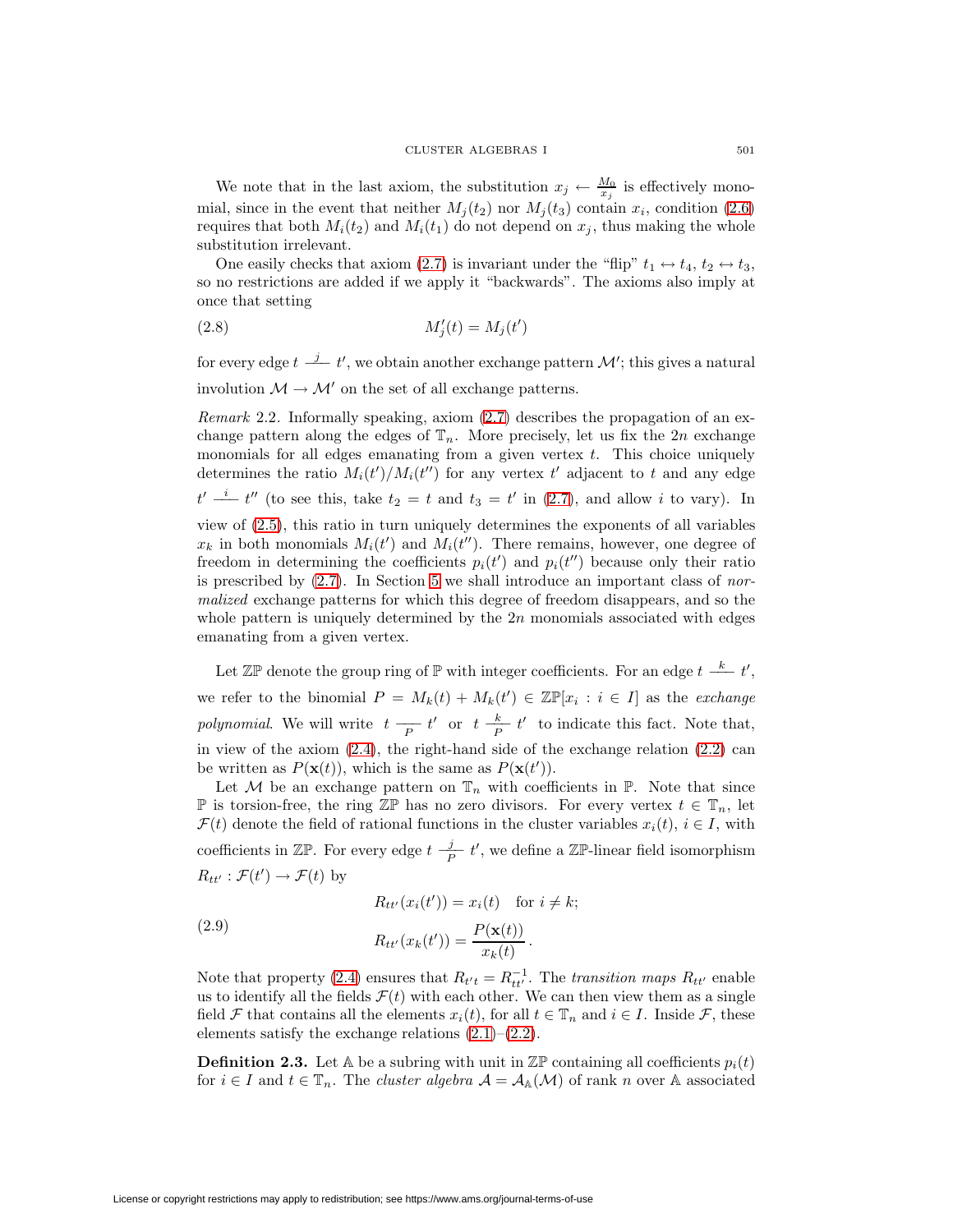with an exchange pattern  $\mathcal M$  is the A-subalgebra with unit in  $\mathcal F$  generated by the union of all clusters  $\mathbf{x}(t)$ , for  $t \in \mathbb{T}_n$ .

The smallest possible ground ring  $A$  is the subring of  $\mathbb{Z}P$  generated by all the coefficients  $p_i(t)$ ; the largest one is  $\mathbb{Z} \mathbb{P}$  itself. An intermediate choice of A appears in Proposition [2.6](#page-7-0) below.

Since  $A$  is a subring of a field  $F$ , it is a commutative ring with no zero divisors. We also note that if  $\mathcal{M}'$  is obtained from  $\mathcal M$  by the involution [\(2.8\)](#page-4-0), then the cluster algebra  $\mathcal{A}_{\mathbb{A}}(\mathcal{M}')$  is naturally identified with  $\mathcal{A}_{\mathbb{A}}(\mathcal{M})$ .

**Example 2.4.** Let  $n = 1$ . The tree  $\mathbb{T}_1$  has only one edge  $t \stackrel{1}{\longrightarrow} t'$ . The corresponding cluster algebra A has two generators  $x = x_1(t)$  and  $x' = x_1(t')$  satisfying the exchange relation

$$
xx'=p+p'
$$
,

where p and p' are arbitrary elements of the coefficient group  $\mathbb{P}$ . In the "universal" setting, we take  $\mathbb P$  to be the free abelian group generated by p and p'. Then the two natural choices for the ground ring  $A$  are the polynomial ring  $\mathbb{Z}[p, p']$ , and the Laurent polynomial ring  $\mathbb{Z}P = \mathbb{Z}[p^{\pm 1}, p'^{\pm 1}]$ . All other realizations of A can be viewed as specializations of the universal one. Despite the seeming triviality of this example, it covers several important algebras: the coordinate ring of each of the varieties  $SL_2$ ,  $Gr_{2,4}$  and  $SL_3/B$  (cf. Section [1\)](#page-0-1) is a cluster algebra of rank 1, for an appropriate choice of  $\mathbb{P}, p, p'$  and  $\mathbb{A}.$ 

<span id="page-5-3"></span><span id="page-5-2"></span>**Example 2.5.** Consider the case  $n = 2$ . The tree  $\mathbb{T}_2$  is shown below:

$$
(2.10) \quad \cdots \quad \underline{1} \quad t_0 \quad \underline{2} \quad t_1 \quad \underline{1} \quad t_2 \quad \underline{2} \quad t_3 \quad \underline{1} \quad t_4 \quad \underline{2} \quad \cdots.
$$

Let us denote the cluster variables as follows:

$$
y_1 = x_1(t_0) = x_1(t_1),
$$
  $y_2 = x_2(t_1) = x_2(t_2),$   $y_3 = x_1(t_2) = x_1(t_3),...$ 

(the above equalities among the cluster variables follow from  $(2.1)$ ). Then the clusters look like

$$
\cdots \frac{1}{t_0} \overset{y_1,y_0}{\bullet} \frac{2}{t_1} \overset{y_2,y_1}{\bullet} \frac{1}{t_2} \overset{y_3,y_2}{\bullet} \frac{2}{t_3} \overset{y_4,y_3}{\bullet} \frac{1}{t_4} \overset{y_5,y_4}{\bullet} \frac{2}{t_4} \cdots
$$

<span id="page-5-0"></span>We claim that the exchange relations  $(2.2)$  can be written in the following form:

(2.11) 
$$
y_0 y_2 = q_1 y_1^b + r_1, \qquad y_1 y_3 = q_2 y_2^c + r_2,
$$

(2.11) 
$$
y_2y_4 = q_3y_3^b + r_3, \qquad y_3y_5 = q_4y_4^c + r_4, \ldots,
$$

where the integers b and c are either both positive or both equal to 0, and the coefficients  $q_m$  and  $r_m$  are elements of  $\mathbb P$  satisfying the relations

<span id="page-5-1"></span>(2.12) 
$$
q_0 q_2 r_1^c = r_0 r_2, \qquad q_1 q_3 r_2^b = r_1 r_3,
$$

$$
q_2 q_4 r_3^c = r_2 r_4, \qquad q_3 q_5 r_4^b = r_3 r_5, \dots
$$

Furthermore, any such choice of parameters b, c,  $(q_m)$ ,  $(r_m)$  results in a well-defined cluster algebra of rank 2.

To prove this, we notice that, in view of  $(2.4)$ – $(2.5)$ , both monomials  $M_2(t_0)$  and  $M_2(t_1)$  do not contain the variable  $x_2$ , and at most one of them contains  $x_1$ . If  $x_1$ enters neither  $M_2(t_0)$  nor  $M_2(t_1)$ , then these two are simply elements of  $\mathbb{P}$ . But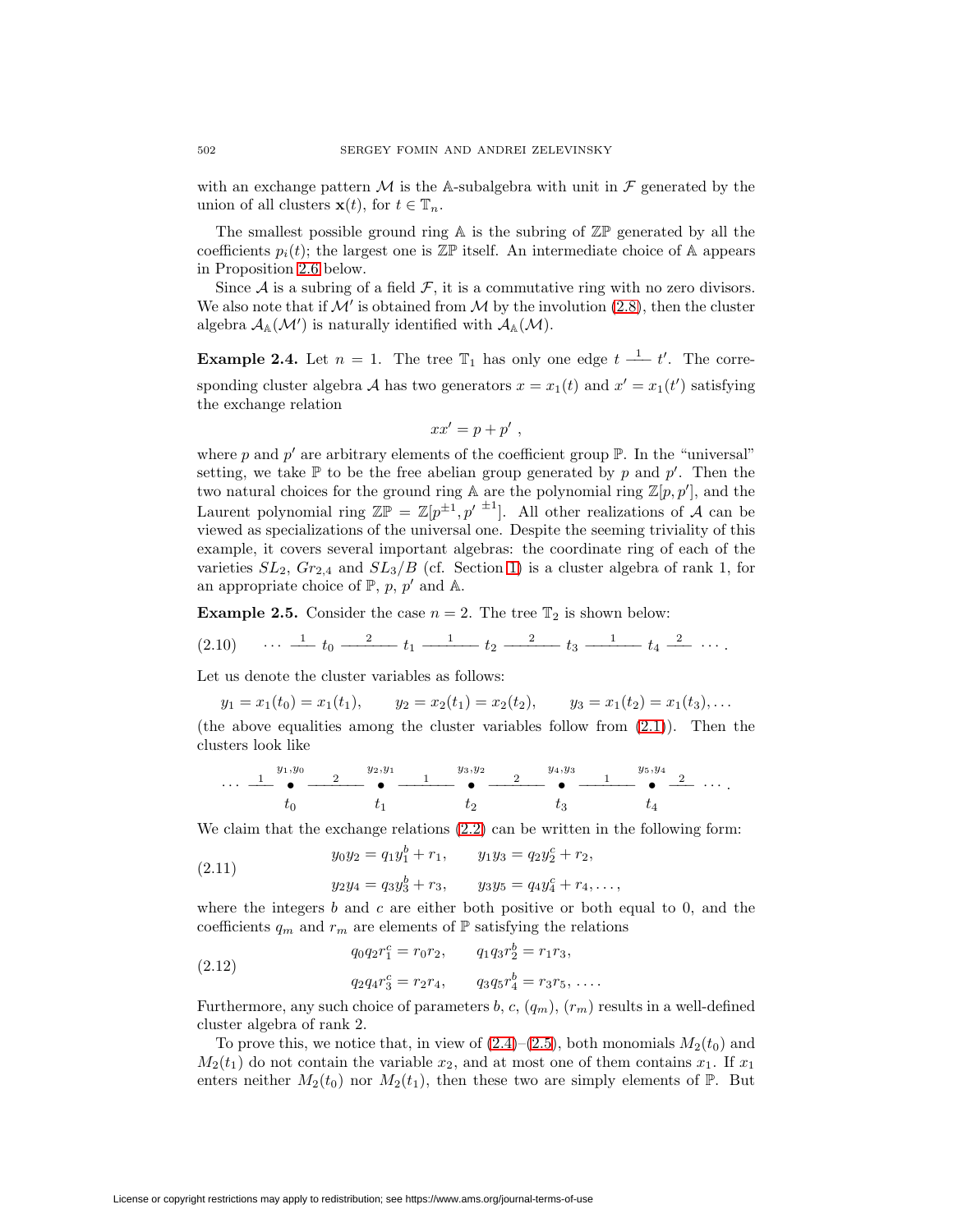then [\(2.6\)](#page-3-3) forces all monomials  $M_i(t_m)$  to be elements of  $\mathbb{P}$ , while [\(2.7\)](#page-3-3) implies that it is possible to give the names  $q_m$  and  $r_m$  to the two monomials corresponding to each edge  $t_m \longrightarrow t_{m+1}$  so that  $(2.11)–(2.12)$  $(2.11)–(2.12)$  $(2.11)–(2.12)$  hold with  $b = c = 0$ .

Next, consider the case when precisely one of the monomials  $M_2(t_0)$  and  $M_2(t_1)$ contains  $x_1$ . Applying if necessary the involution  $(2.8)$  to our exchange pattern, we may assume that  $M_2(t_0) = q_1 x_1^b$  and  $M_2(t_1) = r_1$  for some positive integer b and some  $q_1, r_1 \in \mathbb{P}$ . Thus, the exchange relation associated to the edge  $t_0 \stackrel{2}{\longrightarrow} t_1$  takes the form  $y_0y_2 = q_1y_1^b + r_1$ . By [\(2.6\)](#page-3-3), we have  $M_1(t_1) = q_2x_2^c$  and  $M_1(t_2) = r_2$  for some positive integer c and some  $q_2, r_2 \in \mathbb{P}$ . Then the exchange relation for the edge  $t_1 \stackrel{1}{\longrightarrow} t_2$  takes the form  $y_1y_3 = q_2y_2^c + r_2$ . At this point, we invoke [\(2.7\)](#page-3-3):

$$
\frac{M_2(t_2)}{M_2(t_3)} = \frac{M_2(t_1)}{M_2(t_0)}\Big|_{x_1 \leftarrow r_2/x_1} = \frac{r_1}{q_1 x_1^b}\Big|_{x_1 \leftarrow r_2/x_1} = \frac{r_1 x_1^b}{q_1 r_2^b}
$$

By [\(2.5\)](#page-3-3), we have  $M_2(t_2) = q_3 x_1^b$  and  $M_2(t_3) = r_3$  for some  $q_3, r_3 \in \mathbb{P}$  satisfying  $q_1q_3r_2^b = r_1r_3$ . Continuing in the same way, we obtain all relations  $(2.11)$ – $(2.12)$ .

For fixed b and c, the "universal" coefficient group  $\mathbb P$  is the multiplicative abelian group generated by the elements  $q_m$  and  $r_m$  for all  $m \in \mathbb{Z}$  subject to the defining relations [\(2.12\)](#page-5-1). It is easy to see that this is a free abelian group of infinite rank. As a set of its free generators, one can choose any subset of  $\{q_m, r_m : m \in \mathbb{Z}\}\)$  that contains four generators  $q_0, r_0, q_1, r_1$  and precisely one generator from each pair  ${q_m, r_m}$  for  $m \neq 0, 1$ .

A nice specialization of this setup is provided by the homogeneous coordinate ring of the Grassmannian  $Gr_{2,5}$ . Recall (cf. Section [1\)](#page-0-1) that this ring is generated by the Plücker coordinates  $[k, l]$ , where k and l are distinct elements of the cyclic group  $\mathbb{Z}/5\mathbb{Z}$ . We shall write  $\overline{m} = m \mod 5 \in \mathbb{Z}/5\mathbb{Z}$  for  $m \in \mathbb{Z}$ , and adopt the convention  $[k, l] = [l, k]$ ; see Figure [1.](#page-6-0)



<span id="page-6-0"></span>FIGURE 1. The Grassmannian  $Gr_{2.5}$ 

The ideal of relations among the Plücker coordinates is generated by the relations  $[\overline{m}, \overline{m+2}]\overline{m+1}, \overline{m+3}] = [\overline{m}, \overline{m+1}]\overline{m+2}, \overline{m+3}] + [\overline{m}, \overline{m+3}]\overline{m+1}, \overline{m+2}]$ for  $m \in \mathbb{Z}$ . A direct check shows that these relations are a specialization of the relations [\(2.11\)](#page-5-0), if we set  $b = c = 1$ ,  $y_m = \overline{[2m-1, 2m+1]}$ ,  $q_m = \overline{[2m-2, 2m+2]}$ ,

.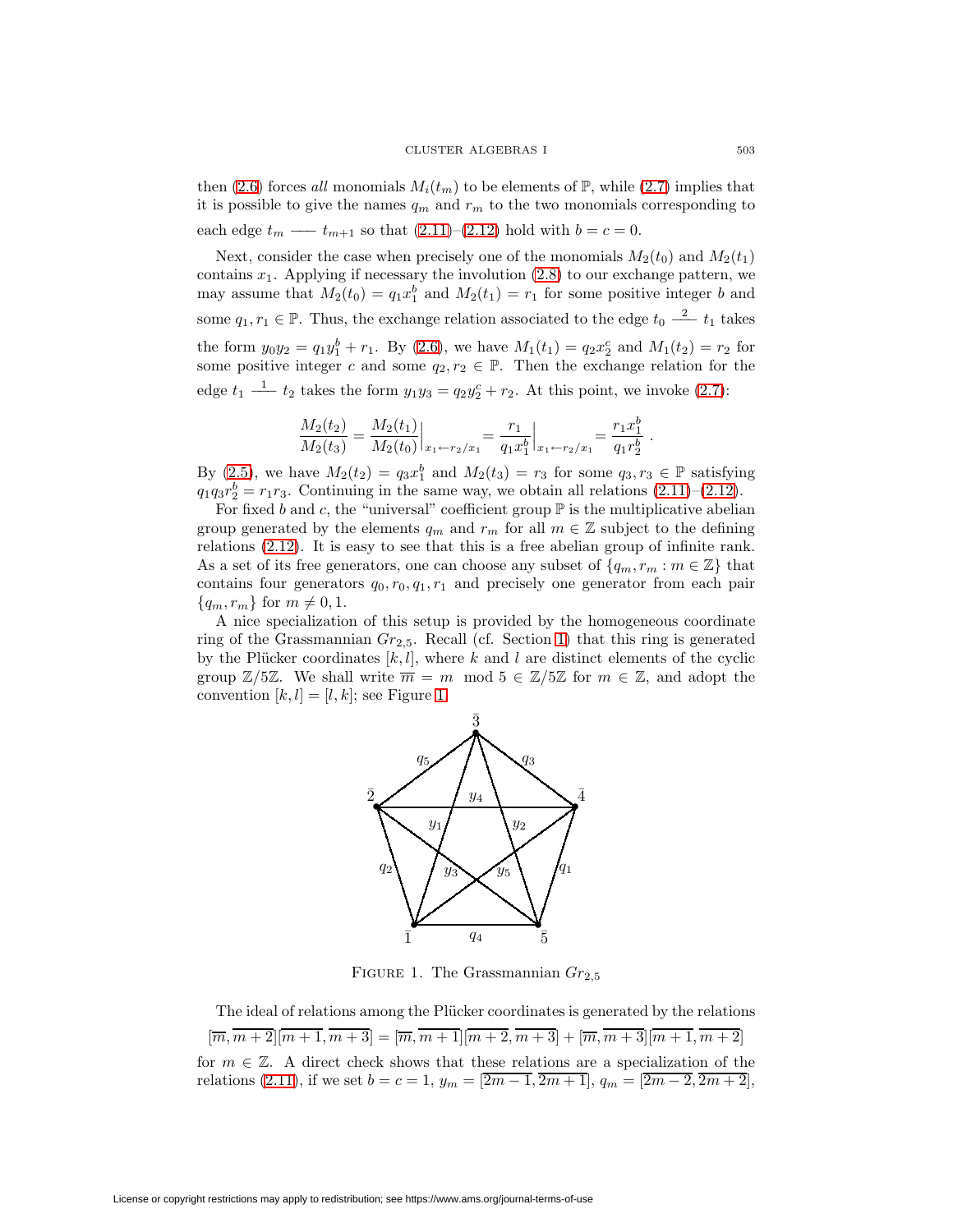and  $r_m = \lfloor 2m-2 \rfloor, \lfloor 2m-1 \rfloor, \lfloor 2m+1 \rfloor, \lfloor 2m+2 \rfloor = q_{m-2}q_{m+2}$  for all  $m \in \mathbb{Z}$ . The coefficient group  $\mathbb P$  is the multiplicative free abelian group with 5 generators  $q_m$ . It is also immediate that the elements  $q_m$  and  $r_m$  defined in this way satisfy the relations  $(2.12).$  $(2.12).$ 

We conclude this section by introducing two important operations on exchange patterns: restriction and direct product. Let us start with restriction. Let  $M$  be an exchange pattern of rank n with an index set I and coefficient group  $\mathbb{P}$ . Let J be a subset of size m in I. Let us remove from  $\mathbb{T}_n$  all edges labeled by indices in  $I - J$ , and choose any connected component  $\mathbb T$  of the resulting graph. This component is naturally identified with  $\mathbb{T}_m$ . Let M' denote the restriction of M to T, i.e., the collection of monomials  $M_i(t)$  for all  $j \in J$  and  $t \in \mathbb{T}$ . Then M' is an exchange pattern on  $\mathbb T$  whose coefficient group  $\mathbb P'$  is the direct product of  $\mathbb P$  with the multiplicative free abelian group with generators  $x_i$ ,  $i \in I - J$ . We shall say that  $\mathcal{M}'$  is obtained from  $\mathcal M$  by restriction from I to J. Note that  $\mathcal M'$  depends on the choice of a connected component T, so there can be several different patterns obtained from  $\mathcal M$  by restriction from I to J. (We thank the anonymous referee for pointing this out.)

<span id="page-7-0"></span>**Proposition 2.6.** Let  $\mathcal{A} = \mathcal{A}_{\mathbb{A}}(\mathcal{M})$  be a cluster algebra of rank n associated with an exchange pattern  $M$ , and let  $M'$  be obtained from  $M$  by restriction from  $I$  to *J* using a connected component  $\mathbb{T}$ . The A-subalgebra of A generated by  $\bigcup_{t\in\mathbb{T}} \mathbf{x}(t)$ is naturally identified with the cluster algebra  $A_{A'}(\mathcal{M}')$ , where  $A'$  is the polynomial ring  $\mathbb{A}[x_i : i \in I - J].$ 

*Proof.* If  $i \in I - J$ , then [\(2.1\)](#page-3-1) implies that  $x_i(t)$  stays constant as t varies over T. Therefore, we can identify this variable with the corresponding generator  $x_i$  of the coefficient group  $\mathbb{P}'$ , and the statement follows. Ω

Let us now consider two exchange patterns  $\mathcal{M}_1$  and  $\mathcal{M}_2$  of ranks  $n_1$  and  $n_2$ , respectively, with index sets  $I_1$  and  $I_2$ , and coefficient groups  $\mathbb{P}_1$  and  $\mathbb{P}_2$ . We will construct the exchange pattern  $\mathcal{M} = \mathcal{M}_1 \times \mathcal{M}_2$  (the direct product of  $\mathcal{M}_1$ and  $\mathcal{M}_2$  of rank  $n = n_1 + n_2$ , with the index set  $I = I_1 \sqcup I_2$ , and coefficient group  $\mathbb{P} = \mathbb{P}_1 \times \mathbb{P}_2$ . Consider the tree  $\mathbb{T}_n$  whose edges are colored by I, and, for  $\nu \in \{1,2\}$ , let  $\pi_{\nu} : \mathbb{T}_n \to \mathbb{T}_{n_{\nu}}$  be a map with the following property: if  $t \stackrel{i}{\longrightarrow} t'$ 

in  $\mathbb{T}_n$  and  $i \in I_\nu$  (resp.,  $i \in I - I_\nu = I_{3-\nu}$ ), then  $\pi_\nu(t) \stackrel{i}{\rightharpoonup} \pi_\nu(t')$  in  $\mathbb{T}_{n_\nu}$  (resp.,

 $\pi_{\nu}(t) = \pi_{\nu}(t')$ ). Clearly, such a map  $\pi_{\nu}$  exists and is essentially unique: it is determined by specifying the image of any vertex of  $\mathbb{T}_n$ . We now introduce the exchange pattern M on  $\mathbb{T}_n$  by setting, for every  $t \in \mathbb{T}_n$  and  $i \in I_\nu \subset I$ , the monomial  $M_i(t)$  to be equal to  $M_i(\pi_{\nu}(t))$ , the latter monomial coming from the exchange pattern  $\mathcal{M}_{\nu}$ . The axioms [\(2.4\)](#page-3-3)–[\(2.7\)](#page-3-3) for  $\mathcal{M}$  are checked directly.

**Proposition 2.7.** Let  $\mathcal{A}_1 = \mathcal{A}_{\mathbb{A}_1}(\mathcal{M}_1)$  and  $\mathcal{A}_2 = \mathcal{A}_{\mathbb{A}_2}(\mathcal{M}_2)$  be cluster algebras. Let  $M = M_1 \times M_2$  and  $\mathbb{A} = \mathbb{A}_1 \otimes \mathbb{A}_2$ . Then the cluster algebra  $\mathcal{A}_{\mathbb{A}}(\mathcal{M})$  is canonically isomorphic to the tensor product of algebras  $A_1 \otimes A_2$  (all tensor products are taken over Z).

*Proof.* Let us identify each cluster variable  $x_i(t)$ , for  $t \in \mathbb{T}_n$  and  $i \in I_1 \subset I$  (resp.,  $i \in I_2 \subset I$ , with  $x_i(\pi_1(t)) \otimes 1$  (resp.,  $1 \otimes x_i(\pi_2(t))$ ). Under this identification, the exchange relations for the exchange pattern  $M$  become identical to the exchange relations for  $\mathcal{M}_1$  and  $\mathcal{M}_2$ . ◻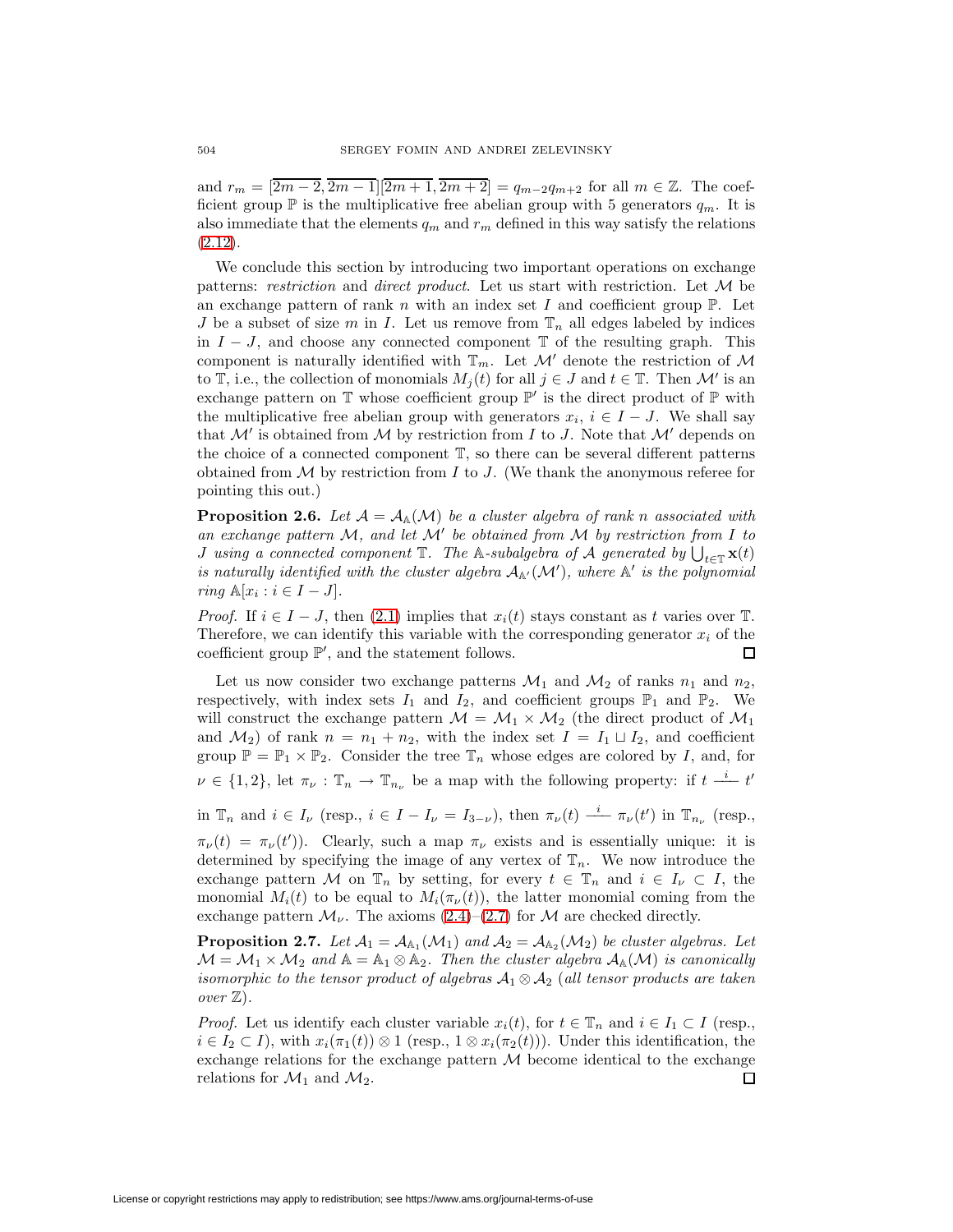#### CLUSTER ALGEBRAS I 505

### 3. The Laurent phenomenon

In this section we prove the following important property of cluster algebras.

<span id="page-8-1"></span><span id="page-8-0"></span>**Theorem 3.1.** In a cluster algebra, any cluster variable is expressed in terms of any given cluster as a Laurent polynomial with coefficients in the group ring  $\mathbb{Z}P$ .

We conjecture that each of the coefficients in these Laurent polynomials is actually a nonnegative integer linear combination of elements in P.

We will obtain Theorem [3.1](#page-8-1) as a corollary of a more general result, which applies to more general underlying graphs and more general (not necessarily binomial) exchange polynomials.

Since Theorem [3.1](#page-8-1) is trivial for  $n = 1$ , we shall assume that  $n \geq 2$ . For every  $m \geq 1$ , let  $\mathbb{T}_{n,m}$  be a tree of the form shown in Figure [2.](#page-8-2) The tree  $\mathbb{T}_{n,m}$  has m vertices of degree n in its "spine" and  $m(n-2)+2$  vertices of degree 1. We label every edge of the tree by an element of an *n*-element index set  $I$ , so that the n edges incident to each vertex on the spine receive different labels. (The reader may wish to think of the tree  $\mathbb{T}_{n,m}$  as being part of the *n*-regular tree  $\mathbb{T}_n$  of the cluster-algebra setup.)



<span id="page-8-2"></span>FIGURE 2. The "caterpillar" tree  $\mathbb{T}_{n,m}$ , for  $n=4, m=8$ 

We fix two vertices  $t_{\text{head}}$  and  $t_{\text{tail}}$  of  $\mathbb{T}_{n,m}$  that do not belong to the spine and are connected to its opposite ends. This gives rise to the orientation on the spine: away from  $t_{tail}$  and towards  $t_{head}$  (see Figure [2\)](#page-8-2).

As before, let  $\mathbb P$  be an abelian group without torsion, written multiplicatively. Let  $\mathbb{Z}_{\geq 0}$  denote the additive semigroup generated by  $\mathbb{P}$  in the integer group ring ZP. Assume that a nonzero polynomial P in the variables  $x_i, i \in I$ , with coefficients in  $\mathbb{Z}_{\geq 0}$ P, is associated with every edge  $t \longrightarrow t'$  of  $\mathbb{T}_{n,m}$ . We call P an exchange *polynomial*, and write  $t \frac{p}{p} t'$  to describe this situation. Suppose that the exchange polynomials associated with the edges of  $\mathbb{T}_{n,m}$  satisfy the following conditions:

<span id="page-8-3"></span> $(3.1)$  An exchange polynomial associated with an edge labeled by j does not

depend on  $x_j$ , and is not divisible by any  $x_i$ ,  $i \in I$ .

(3.2) If  $t_0 \frac{i}{P} t_1 \frac{j}{Q} t_2 \frac{i}{R} t_3$ , then  $R = C \cdot (P|_{x_j \leftarrow Q_0/x_j})$ , where  $Q_0 = Q|_{x_i=0}$ , and C is a Laurent polynomial with coefficients in  $\mathbb{Z}_{\geq 0} \mathbb{P}$ .

(Note the orientation of the edge  $t_1 \rightarrow t_2$  in [\(3.2\)](#page-8-3).)

For every vertex t on the spine, let  $\mathcal{P}(t)$  denote the family of n exchange polynomials associated with the edges emanating from t. Also, let  $C$  denote the collection of all Laurent polynomials  $C$  that appear in condition  $(3.2)$ , for all possible choices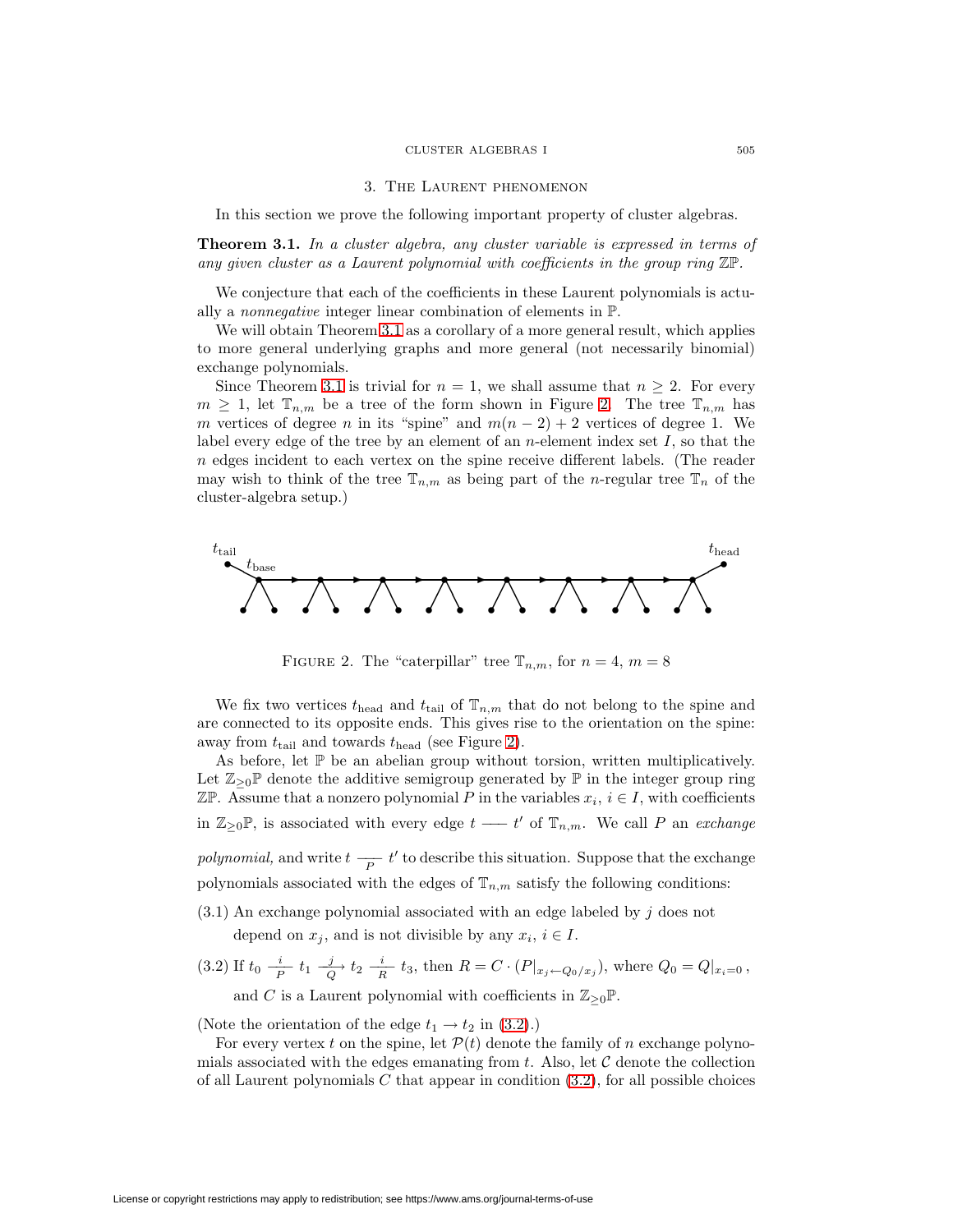of  $t_0, t_1, t_2, t_3$ , and let  $A \subset \mathbb{Z} \mathbb{P}$  denote the subring with unit generated by all coefficients of the Laurent polynomials from  $\mathcal{P}(t_{\text{base}}) \cup \mathcal{C}$ , where  $t_{\text{base}}$  is the vertex on the spine connected with  $t_{tail}$ .

As before, we associate a *cluster*  $\mathbf{x}(t) = \{x_i(t) : i \in I\}$  to each vertex  $t \in \mathbb{T}_{n,m}$ , and consider the field  $\mathcal{F}(t)$  of rational functions in these variables with coefficients in ZP. All these fields are identified with each other by the transition isomorphisms  $R_{tt'} : \mathcal{F}(t') \to \mathcal{F}(t)$  defined as in [\(2.9\)](#page-4-1). We then view the fields  $\mathcal{F}(t)$  as a single field F that contains all the elements  $x_i(t)$ , for  $t \in \mathbb{T}_{n,m}$  and  $i \in I$ . These elements satisfy the exchange relations  $(2.1)$  and the following version of  $(2.2)$ :

$$
x_j(t) x_j(t') = P(\mathbf{x}(t)) ,
$$

<span id="page-9-0"></span>for any edge  $t \frac{j}{P} t'$  in  $\mathbb{T}_{n,m}$ .

**Theorem 3.2.** If conditions  $(3.1)$ – $(3.2)$  are satisfied, then each element of the cluster  $\mathbf{x}(t_{\text{head}})$  is a Laurent polynomial in the cluster  $\mathbf{x}(t_{\text{tail}})$ , with coefficients in the ring A.

We note that Theorem [3.2](#page-9-0) is indeed a generalization of Theorem [3.1,](#page-8-1) for the following reasons:

- $\mathbb{T}_{n,m}$  is naturally embedded into  $\mathbb{T}_n$ ;
- conditions  $(3.1)$ – $(3.2)$  are less restrictive than  $(2.4)$ – $(2.7)$ ;
- the claim being made in Theorem [3.2](#page-9-0) about coefficients of the Laurent poly-nomials is stronger than that of Theorem [3.1,](#page-8-1) since  $A \subset \mathbb{Z}P$ .

*Proof.* We start with some preparations. We shall write any Laurent polynomial  $L$ in the variables  $\mathbf{x} = \{x_i : i \in I\}$  in the form

$$
L(\mathbf{x}) = \sum_{\alpha \in S} u_{\alpha}(L) x^{\alpha} ,
$$

where all coefficients  $u_{\alpha}(L)$  are nonzero, S is a finite subset of the lattice  $\mathbb{Z}^{I}$  (i.e., the lattice of rank n with coordinates labeled by I), and  $x^{\alpha}$  is the usual shorthand for  $\prod_i x_i^{\alpha_i}$ . The set S is called the *support* of L and denoted by  $S = S(L)$ .

Notice that once we fix the collection  $\mathcal{C}$ , condition  $(3.2)$  can be used as a recursive rule for computing  $\mathcal{P}(t')$  from  $\mathcal{P}(t)$ , for any edge  $t \stackrel{j}{\longrightarrow} t'$  on the spine. It follows that the whole pattern of exchange polynomials is determined by the families of polynomials  $\mathcal{P}(t_{\text{base}})$  and C. Moreover, since these polynomials have coefficients in  $\mathbb{Z}_{>0}\mathbb{P}$ , and the expression for R in [\(3.2\)](#page-8-3) does not involve subtraction, it follows that the support of any exchange polynomial is uniquely determined by the supports of the polynomials from  $P(t_{base})$  and C. Note that condition [\(3.1\)](#page-8-3) can be formulated as a set of restrictions on these supports. In particular, it requires that in the situation of [\(3.2\)](#page-8-3), the Laurent polynomial C does not depend on  $x_i$  and is a polynomial in  $x_i$ ; in other words, every  $\alpha \in S(C)$  should have  $\alpha_i = 0$  and  $\alpha_i \geq 0$ .

We now fix a family of supports  $S(L)$ , for all  $L \in \mathcal{P}(t_{base}) \cup \mathcal{C}$ , and assume that this family complies with [\(3.1\)](#page-8-3). As is common in algebra, we shall view the coefficients  $u_{\alpha}(L)$ , for all  $L \in \mathcal{P}(t_{base}) \cup \mathcal{C}$  and  $\alpha \in S(L)$ , as *indeterminates*. Then all the coefficients in all exchange polynomials become "canonical" (i.e., independent of the choice of  $\mathbb{P}$ ) polynomials in these indeterminates, with positive integer coefficients.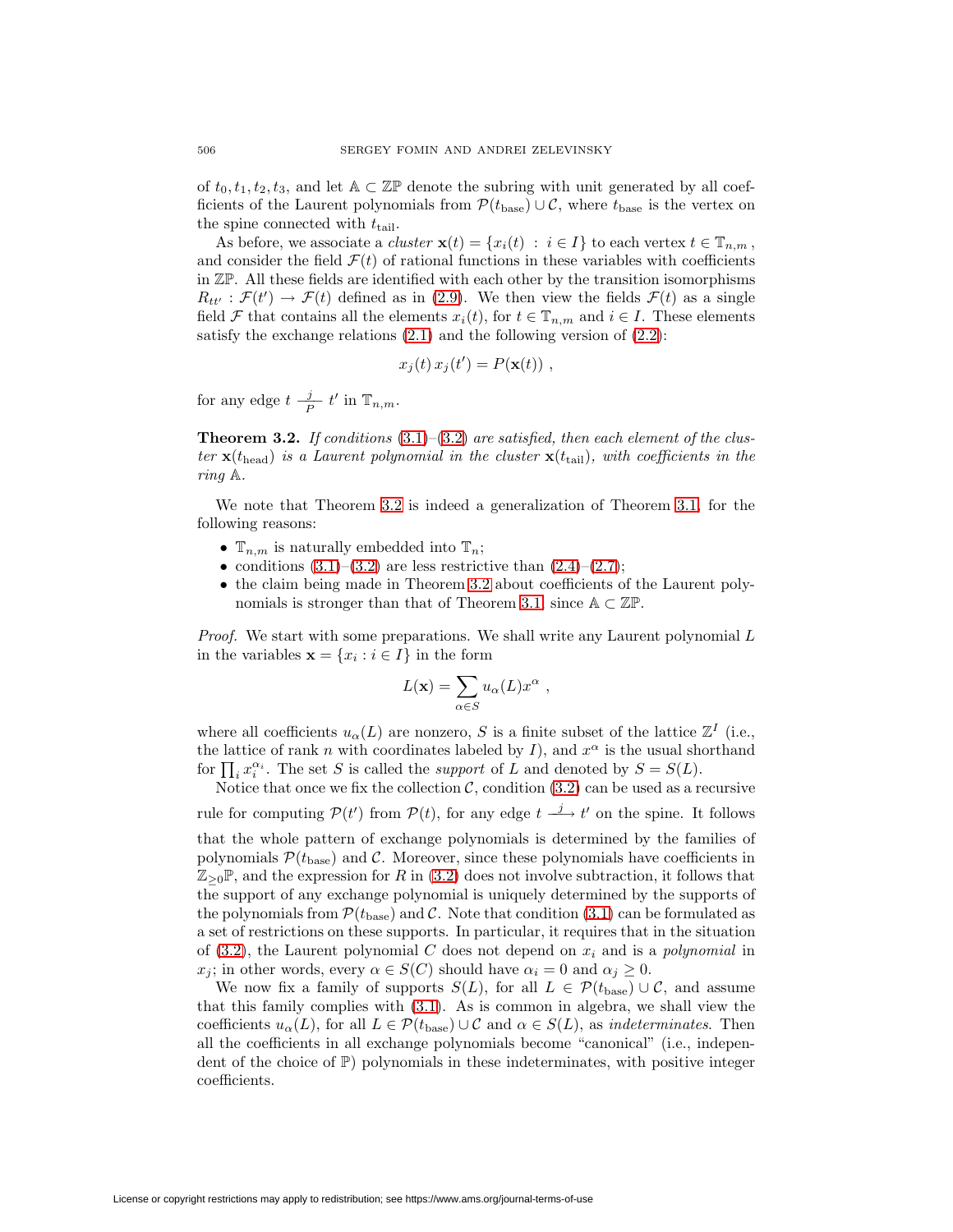The above discussion shows that it suffices to prove our theorem in the following "universal coefficients" setup: let P be the free abelian group (written multiplicatively) with generators  $u_{\alpha}(L)$ , for all  $L \in \mathcal{P}(t_{\text{base}}) \cup \mathcal{C}$  and  $\alpha \in S(L)$ . Under this assumption, A is simply the integer polynomial ring in the indeterminates  $u_{\alpha}(L)$ .

Recall that we can view all cluster variables  $x_i(t)$  as elements of the field  $\mathcal{F}(t_{tail})$ of rational functions in the cluster  $x(t_{tail})$  with coefficients in  $\mathbb{Z}\mathbb{P}$ . For  $t \in \mathbb{T}_{n,m}$ , let  $\mathcal{L}(t)$  denote the ring of Laurent polynomials in the cluster  $\mathbf{x}(t)$ , with coefficients in A. We view each  $\mathcal{L}(t)$  as a subring of the ambient field  $\mathcal{F}(t_{\text{tail}})$ .

In this terminology, our goal is to show that the cluster  $\mathbf{x}(t_{head})$  is contained in  $\mathcal{L}(t_{\text{tail}})$ . We proceed by induction on m, the size of the spine. The claim is trivial for  $m = 1$ , so let us assume that  $m \geq 2$ , and furthermore assume that our statement is true for all "caterpillars" with smaller spine.

Let us abbreviate  $t_0 = t_{tail}$  and  $t_1 = t_{base}$ , and suppose that the path from  $t_{tail}$ to  $t_{\text{head}}$  starts with the following two edges:  $t_0 \frac{i}{P} t_1 \frac{j}{Q} t_2$ . Let  $t_3 \in \mathbb{T}_{n,m}$  be the vertex such that  $t_2 \frac{i}{R} t_3$ .

The following lemma plays a crucial role in our proof.

<span id="page-10-1"></span>**Lemma 3.3.** The clusters  $\mathbf{x}(t_1)$ ,  $\mathbf{x}(t_2)$ , and  $\mathbf{x}(t_3)$  are contained in  $\mathcal{L}(t_0)$ . Furthermore,  $gcd(x_i(t_3), x_i(t_1)) = gcd(x_j(t_2), x_i(t_1)) = 1$  (as elements of  $\mathcal{L}(t_0)$ ).

Note that  $\mathcal{L}_0 = \mathcal{L}(t_0)$  is a unique factorization domain, so any two elements  $x, y \in \mathcal{L}_0$  have a well-defined greatest common divisor  $gcd(x, y)$ , which is an element of  $\mathcal{L}_0$  defined up to a multiple from the group  $\mathcal{L}_0^{\times}$  of units (that is, invertible elements) of  $\mathcal{L}_0$ . In our "universal" situation,  $\mathcal{L}_0^{\times}$  consists of Laurent monomials in the cluster  $\mathbf{x}(t_0)$  with coefficients  $\pm 1$ .

*Proof.* The only element from the clusters  $\mathbf{x}(t_1)$ ,  $\mathbf{x}(t_2)$ , and  $\mathbf{x}(t_3)$  whose inclusion in  $\mathcal{L}_0$  is not immediately obvious is  $x_i(t_3)$ . To simplify the notation, let us denote  $x = x_i(t_0), y = x_j(t_0) = x_j(t_1), z = x_i(t_1) = x_i(t_2), u = x_j(t_2) = x_j(t_3)$ , and  $v = x_i(t_3)$ , so that these variables appear in the clusters at  $t_0, \ldots, t_3$ , as shown below:

$$
\begin{array}{ccccccccc}\nx,y & & & y,z & & & z,u & & u,v \\
\bullet & & p & & \bullet & & j & \bullet & & i & \bullet \\
t_0 & & & & t_1 & & & t_2 & & R & & t_3\n\end{array}.
$$

Note that the variables  $x_k$ , for  $k \notin \{i, j\}$ , do not change as we move among the four clusters under consideration. The lemma is then restated as saying that

<span id="page-10-0"></span>
$$
(3.3) \t v \in \mathcal{L}_0;
$$

(3.4) 
$$
\gcd(z, u) = 1 \text{ (as elements of } \mathcal{L}_0);
$$

(3.5) 
$$
\gcd(z, v) = 1 \text{ (as elements of } \mathcal{L}_0).
$$

Another notational convention will be based on the fact that each of the polynomials  $P, Q, R$  has a distinguished variable on which it depends, namely  $x_j$  for P and R, and  $x_i$  for  $Q$ . (In view of [\(3.1\)](#page-8-3),  $P$  and  $R$  do not depend on  $x_i$ , while  $Q$  does not depend on  $x_j$ .) With this in mind, we will routinely write P, Q, and R as polynomials in one (distinguished) variable. In the same spirit, the notation  $Q'$ ,  $R'$ , etc., will refer to the partial derivative with respect to the distinguished variable.

We will prove the statements  $(3.3)$ ,  $(3.4)$ , and  $(3.5)$  one by one, in this order.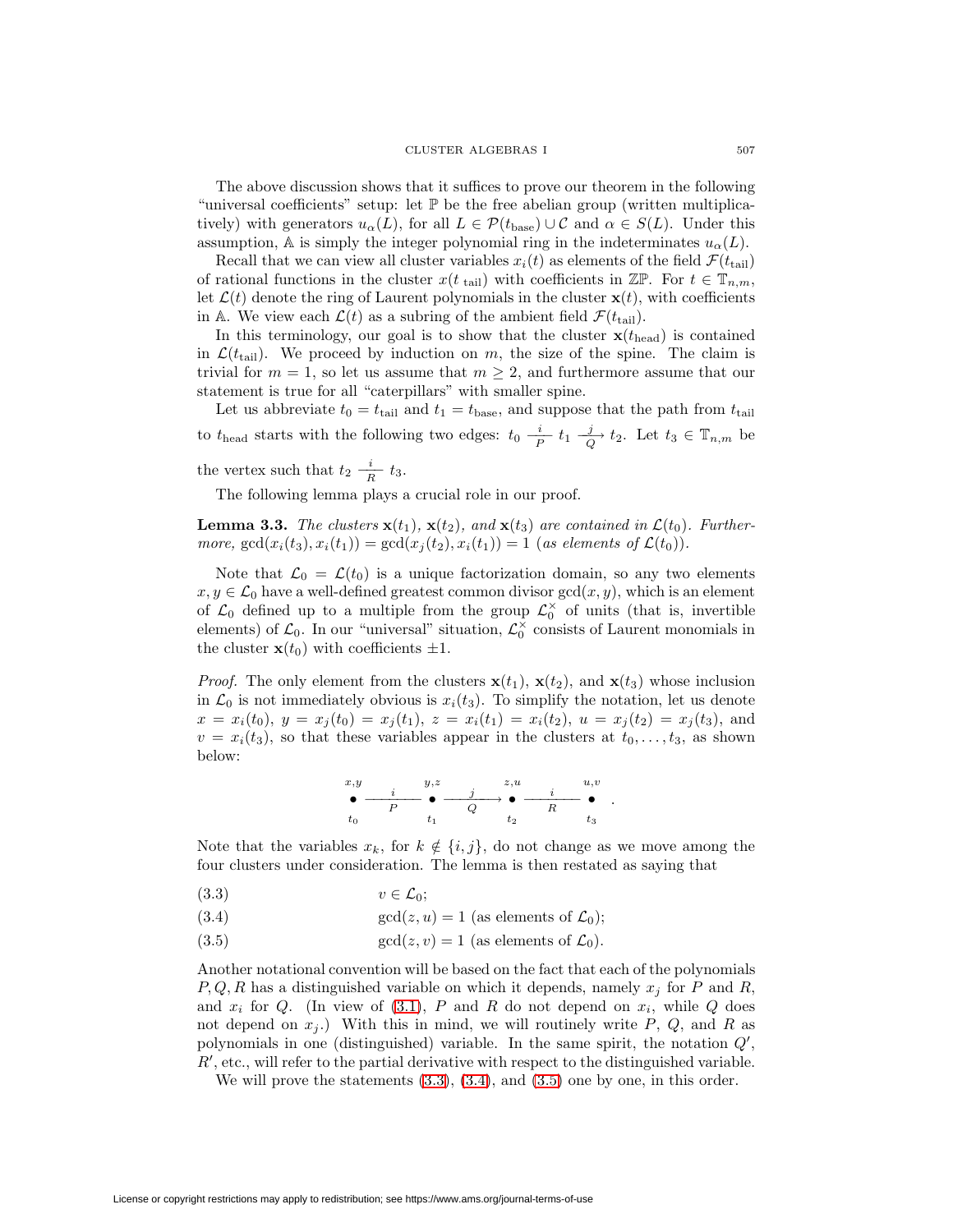By  $(3.2)$ , the polynomial R is given by

(3.6) 
$$
R(u) = C(u)P\left(\frac{Q(0)}{u}\right),
$$

where  $C$  is an "honest" polynomial in  $u$  and a Laurent polynomial in the "mute" variables  $x_k, k \notin \{i, j\}$ . (Recall that C does not depend on  $x_i$ .) We then have:

$$
z = \frac{P(y)}{x};
$$
  
\n
$$
u = \frac{Q(z)}{y} = \frac{Q\left(\frac{P(y)}{x}\right)}{y};
$$
  
\n
$$
v = \frac{R(u)}{z} = \frac{R\left(\frac{Q(z)}{y}\right)}{z} = \frac{R\left(\frac{Q(z)}{y}\right) - R\left(\frac{Q(0)}{y}\right)}{z} + \frac{R\left(\frac{Q(0)}{y}\right)}{z}.
$$

Since

$$
\frac{R\left(\frac{Q(z)}{y}\right) - R\left(\frac{Q(0)}{y}\right)}{z} \in \mathcal{L}_0
$$

and

$$
\frac{R\left(\frac{Q(0)}{y}\right)}{z} = \frac{C\left(\frac{Q(0)}{y}\right)P(y)}{z} = C\left(\frac{Q(0)}{y}\right)x \in \mathcal{L}_0,
$$

[\(3.3\)](#page-10-0) follows.

We next prove [\(3.4\)](#page-10-0). We have

$$
u = \frac{Q(z)}{y} \equiv \frac{Q(0)}{y} \bmod z.
$$

Since x and y are invertible in  $\mathcal{L}_0$ , we conclude that  $gcd(z, u) = gcd(P(y), Q(0)).$ Now the trouble that we took in passing to universal coefficients finally pays off: since  $P(y)$  and  $Q(0)$  are nonzero polynomials in the cluster  $\mathbf{x}(t_0)$  whose coefficients are distinct generators of the polynomial ring A, it follows that  $gcd(P(y), Q(0)) = 1$ , proving [\(3.4\)](#page-10-0).

It remains to prove [\(3.5\)](#page-10-0). Let

$$
f(z) = R\left(\frac{Q(z)}{y}\right).
$$

Then

$$
v = \frac{f(z) - f(0)}{z} + C\left(\frac{Q(0)}{y}\right)x.
$$

Our goal is to show that  $gcd(z, v) = 1$ ; to this end, we are going to compute v mod z as "explicitly" as possible. We have,  $mod z$ ,

$$
\frac{f(z) - f(0)}{z} \equiv f'(0) = R'\left(\frac{Q(0)}{y}\right) \cdot \frac{Q'(0)}{y}.
$$

Hence

$$
v \equiv R'\left(\frac{Q(0)}{y}\right) \cdot \frac{Q'(0)}{y} + C\left(\frac{Q(0)}{y}\right)x \bmod z.
$$

Note that the right-hand side is a *linear* polynomial in  $x$ , whose coefficients are Laurent polynomials in the rest of the variables of the cluster  $\mathbf{x}(t_0)$ . Thus our claim will follow if we show that  $gcd(C(\frac{Q(0)}{w}))$  $\overline{y}$  $(P(y)) = 1$ . This, again, is a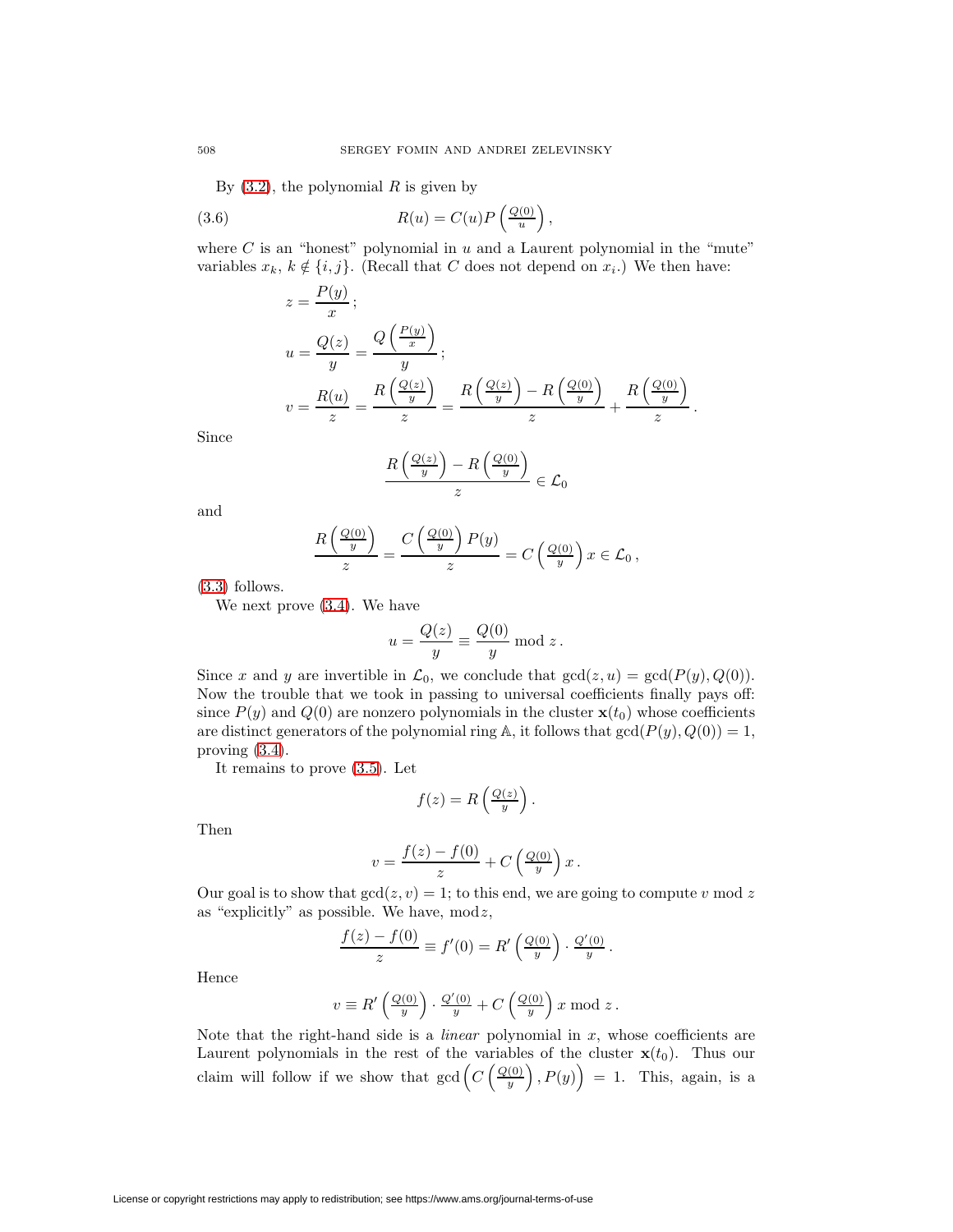consequence of our "universal coefficients" setup since the coefficients of  $C, P$  and Q are distinct generators of the polynomial ring A.  $\Box$ 

We can now complete the proof of Theorem [3.2.](#page-9-0) We need to show that any variable  $x = x_k(t_{head})$  belongs to  $\mathcal{L}(t_0)$ . Since both  $t_1$  and  $t_3$  are closer to  $t_{head}$ than  $t_0$ , we can use the inductive assumption to conclude that x belongs to both  $\mathcal{L}(t_1)$  and  $\mathcal{L}(t_3)$ . Since  $x \in \mathcal{L}(t_1)$ , it follows from [\(2.1\)](#page-3-1) that x can be written as  $x = f/x_i(t_1)^a$  for some  $f \in \mathcal{L}(t_0)$  and  $a \in \mathbb{Z}_{\geq 0}$ . On the other hand, since  $x \in \mathcal{L}(t_3)$ , it follows from [\(2.1\)](#page-3-1) and from the inclusion  $x_i(t_3) \in \mathcal{L}(t_0)$  guaranteed by Lemma [3.3](#page-10-1) that x has the form  $x = g/x_i(t_2)^b x_i(t_3)^c$  for some  $g \in \mathcal{L}(t_0)$  and some  $b, c \in \mathbb{Z}_{\geq 0}$ . The inclusion  $x \in \mathcal{L}(t_0)$  now follows from the fact that, by the last statement in Lemma [3.3,](#page-10-1) the denominators in the two obtained expressions for  $x$  are coprime in  $\mathcal{L}(t_0)$ . □

Several examples that can be viewed as applications of Theorem [3.2](#page-9-0) are given in [\[8\]](#page-31-7).

# 4. Exchange relations: The exponents

<span id="page-12-0"></span>Let  $\mathcal{M} = (M_i(t)) : t \in \mathbb{T}_n, j \in I$  be an exchange pattern (see Definition [2.1\)](#page-3-4). In this section we will ignore the coefficients in the monomials  $M_i(t)$  and take a closer look at the dynamics of their exponents. (An alternative point of view that the reader may find helpful is to assume that all exchange patterns considered in this section will have all their coefficients  $p_j(t)$  equal to 1.) For every edge  $t \frac{j}{-1} t'$ in  $\mathbb{T}_n$ , let us write the ratio  $M_j(t)/M_j(t')$  of the corresponding monomials as

<span id="page-12-1"></span>(4.1) 
$$
\frac{M_j(t)}{M_j(t')} = \frac{p_j(t)}{p_j(t')} \prod_i x_i^{b_{ij}(t)},
$$

where  $b_{ij}(t) \in \mathbb{Z}$  (cf. [\(2.3\)](#page-3-2)); we note that ratios of this kind have already appeared in [\(2.7\)](#page-3-3). Let us denote by  $B(t)=(b_{ij}(t))$  the  $n \times n$  integer matrix whose entries are the exponents in [\(4.1\)](#page-12-1). In view of [\(2.5\)](#page-3-3), the exponents in  $M_j(t)$  and  $M_j(t')$  are recovered from  $B(t)$ :

<span id="page-12-2"></span>(4.2) 
$$
M_j(t) = p_j(t) \prod_{i: b_{ij}(t) > 0} x_i^{b_{ij}(t)},
$$

$$
M_j(t') = p_j(t') \prod_{i: b_{ij}(t) < 0} x_i^{-b_{ij}(t)}.
$$

Thus, the family of matrices  $(B(t))_{t\in\mathbb{T}_n}$  encodes all the exponents in all monomials of an exchange pattern.

We shall describe the conditions on the family of matrices  $(B(t))$  imposed by the axioms of an exchange pattern. To do this, we need some preparation.

**Definition 4.1.** A square integer matrix  $B = (b_{ij})$  is called sign-skew-symmetric if, for any i and j, either  $b_{ij} = b_{ji} = 0$ , or else  $b_{ij}$  and  $b_{ji}$  are of opposite sign; in particular,  $b_{ii} = 0$  for all *i*.

**Definition 4.2.** Let  $B = (b_{ij})$  and  $B' = (b'_{ij})$  be square integer matrices of the same size. We say that  $B'$  is obtained from B by the matrix mutation in direction k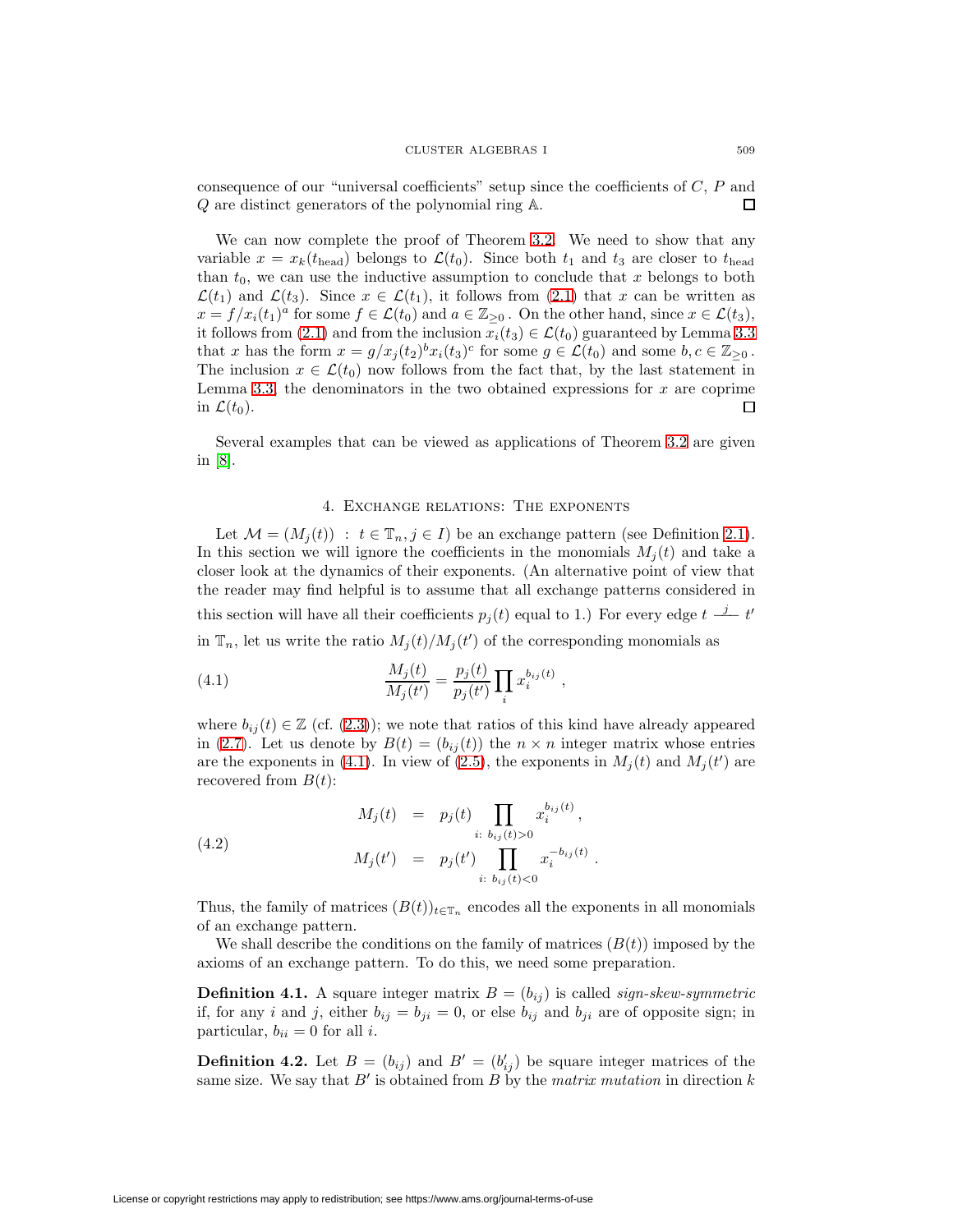and write  $B' = \mu_k(B)$  if

<span id="page-13-1"></span>(4.3) 
$$
b'_{ij} = \begin{cases} -b_{ij} & \text{if } i = k \text{ or } j = k; \\ b_{ij} + \frac{|b_{ik}|b_{kj} + b_{ik}|b_{kj}|}{2} & \text{otherwise.} \end{cases}
$$

<span id="page-13-2"></span>An immediate check shows that  $\mu_k$  is *involutive*, i.e., its square is the identity transformation.

**Proposition 4.3.** A family of  $n \times n$  integer matrices  $(B(t))_{t \in \mathbb{T}_n}$  corresponds to an exchange pattern if and only if the following conditions hold:

- (1)  $B(t)$  is sign-skew-symmetric for any  $t \in \mathbb{T}_n$ .
- (2) If  $t \stackrel{k}{\longrightarrow} t'$ , then  $B(t') = \mu_k(B(t)).$

*Proof.* We start with the "only if" part, i.e., we assume that the matrices  $B(t)$  are determined by an exchange pattern via  $(4.1)$  and check the conditions  $(1)-(2)$ . The condition  $b_{jj}(t) = 0$  follows from [\(2.4\)](#page-3-3). The remaining part of (1) (dealing with  $i \neq j$ , follows at once from [\(2.6\)](#page-3-3). Turning to part (2), the equality  $b'_{ik} = -b_{ik}$ is immediate from the definition [\(4.1\)](#page-12-1). Now suppose that  $j \neq k$ . In this case, we apply the axiom [\(2.7\)](#page-3-3) to the edge  $t - \frac{k}{\epsilon} t'$  taken together with the two adjacent edges emanating from t and t' and labeled by j. Taking  $(4.2)$  into account, we obtain:

<span id="page-13-0"></span>(4.4) 
$$
\prod_{i} x_i^{b'_{ij}} = \prod_{i} x_i^{b_{ij}} \Big|_{x_k \leftarrow M/x_k},
$$

where  $M = \prod_{i:b_{ik}b_{jk} < 0} x_i^{|b_{ik}|}$ . Comparing the exponents of  $x_k$  on both sides of [\(4.4\)](#page-13-0) yields  $b'_{kj} = -b_{kj}$ . Finally, if  $i \neq k$ , then comparing the exponents of  $x_i$  on both sides of [\(4.4\)](#page-13-0) gives

$$
b'_{ij} = \begin{cases} b_{ij} & \text{if } b_{ik}b_{jk} \ge 0; \\ b_{ij} + |b_{ik}|b_{kj} & \text{otherwise.} \end{cases}
$$

To complete the proof of (2), it remains to notice that, in view of the already proven part (1), the condition  $b_{ik}b_{jk} \geq 0$  is equivalent to  $b_{ik}b_{kj} \leq 0$ , which makes the last formula equivalent to [\(4.3\)](#page-13-1).

To prove the "if" part, it suffices to show that if the matrices  $B(t)$  satisfy  $(1)$ -(2), then the monomials  $M_i(t)$  given by the first equality in [\(4.2\)](#page-12-2) (with  $p_i(t) = 1$ ) satisfy the axioms of an exchange pattern. This is done by a direct check. Ω

Since all matrix mutations are involutive, any choice of an initial vertex  $t_0 \in \mathbb{T}_n$ and an arbitrary  $n \times n$  integer matrix B gives rise to a unique family of integer matrices  $B(t)$  satisfying condition (2) in Proposition [4.3](#page-13-2) and such that  $B(t_0) = B$ . Thus, the exponents in all monomials  $M_i(t)$  are uniquely determined by a single matrix  $B = B(t_0)$ . By Proposition [4.3,](#page-13-2) in order to determine an exchange pattern, B must be such that all matrices obtained from it by a sequence of matrix mutations are sign-skew-symmetric. Verifying that a given matrix  $B$  has this property seems to be quite nontrivial in general. Fortunately, there is another restriction on B that is much easier to check, which implies the desired property, and still leaves us with a large class of matrices sufficient for most applications.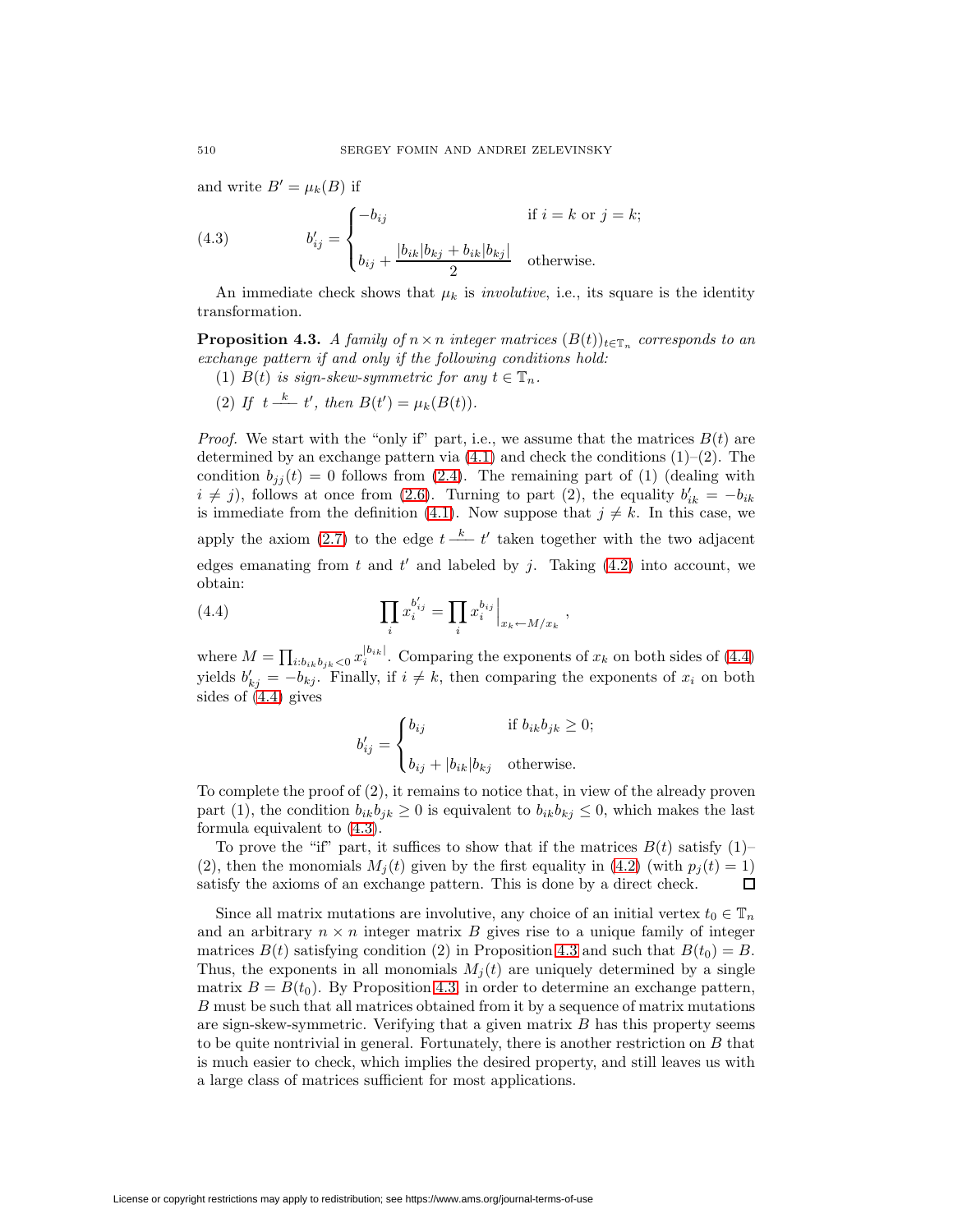**Definition 4.4.** A square integer matrix  $B = (b_{ij})$  is called *skew-symmetrizable* if there exists a diagonal skew-symmetrizing matrix D with positive integer diagonal entries  $d_i$  such that DB is skew-symmetric, i.e.,  $d_i b_{ij} = -d_j b_{ji}$  for all i and j.

<span id="page-14-1"></span>**Proposition 4.5.** For every choice of a vertex  $t_0 \in \mathbb{T}_n$  and a skew-symmetrizable matrix B, there exists a unique family of matrices  $(B(t))_{t\in\mathbb{T}_n}$  associated with an exchange pattern on  $\mathbb{T}_n$  and such that  $B(t_0) = B$ . Furthermore, all the matrices  $B(t)$  are skew-symmetrizable, sharing the same skew-symmetrizing matrix.

Proof. The proof follows at once from the following two observations:

1. Every skew-symmetrizable matrix  $B$  is sign-skew-symmetric.

2. If B is skew-symmetrizable and  $B' = \mu_k(B)$ , then B' is also skew-symmetrizable, with the same skew-symmetrizing matrix. 口

We call an exchange pattern—and the corresponding cluster algebra—skewsymmetrizable if all the matrices  $B(t)$  given by  $(4.1)$  (equivalently, one of them) are skew-symmetrizable. In particular, all cluster algebras of rank  $n \leq 2$  are skewsymmetrizable: for  $n = 1$  we have  $B(t) \equiv (0)$ , while for  $n = 2$ , the calculations in Example [2.5](#page-5-2) show that one can take

<span id="page-14-2"></span>(4.5) 
$$
B(t_m) = (-1)^m \begin{bmatrix} 0 & b \\ -c & 0 \end{bmatrix}
$$

for all  $m \in \mathbb{Z}$ , in the notation of  $(2.10)$ – $(2.11)$ .

Remark 4.6. Skew-symmetrizable matrices are closely related to symmetrizable (generalized) Cartan matrices appearing in the theory of Kac-Moody algebras. More generally, to every sign-skew-symmetric matrix  $B = (b_{ij})$  we can associate a generalized Cartan matrix  $A = A(B) = (a_{ij})$  of the same size by setting

<span id="page-14-3"></span>(4.6) 
$$
a_{ij} = \begin{cases} 2 & \text{if } i = j; \\ -|b_{ij}| & \text{if } i \neq j. \end{cases}
$$

There seem to be deep connections between the cluster algebra corresponding to B and the Kac-Moody algebra associated with  $A(B)$ . We exhibit such a connection for the rank 2 case in Section [6](#page-19-0) below. This is however just the tip of an iceberg: a much more detailed analysis will be presented in the sequel to this paper.

<span id="page-14-0"></span>In order to show that non-skew-symmetrizable exchange patterns do exist, we conclude this section by exhibiting a 3-parameter family of such patterns of rank 3.

**Proposition 4.7.** Let  $\alpha$ ,  $\beta$ , and  $\gamma$  be three positive integers such that  $\alpha\beta\gamma \geq 3$ . There exists a unique family of matrices  $(B(t))_{t\in\mathbb{T}_3}$  associated with a non-skewsymmetrizable exchange pattern on  $\mathbb{T}_3$  and such that the matrix  $B(t_0)$  at a given vertex  $t_0 \in \mathbb{T}_3$  is equal to

(4.7) 
$$
B(\alpha, \beta, \gamma) = \begin{bmatrix} 0 & 2\alpha & -2\alpha\beta \\ -\beta\gamma & 0 & 2\beta \\ \gamma & -\alpha\gamma & 0 \end{bmatrix}.
$$

*Proof.* First of all, the matrix  $B(\alpha, \beta, \gamma)$  is sign-skew-symmetric but not skewsymmetrizable. Indeed, any skew-symmetrizable matrix  $B = (b_{ij})$  satisfies the equation  $b_{12}b_{23}b_{31} = -b_{21}b_{32}b_{13}$ . However, this equation for  $B(\alpha, \beta, \gamma)$  holds only when  $\alpha\beta\gamma$  is equal to 0 or 2.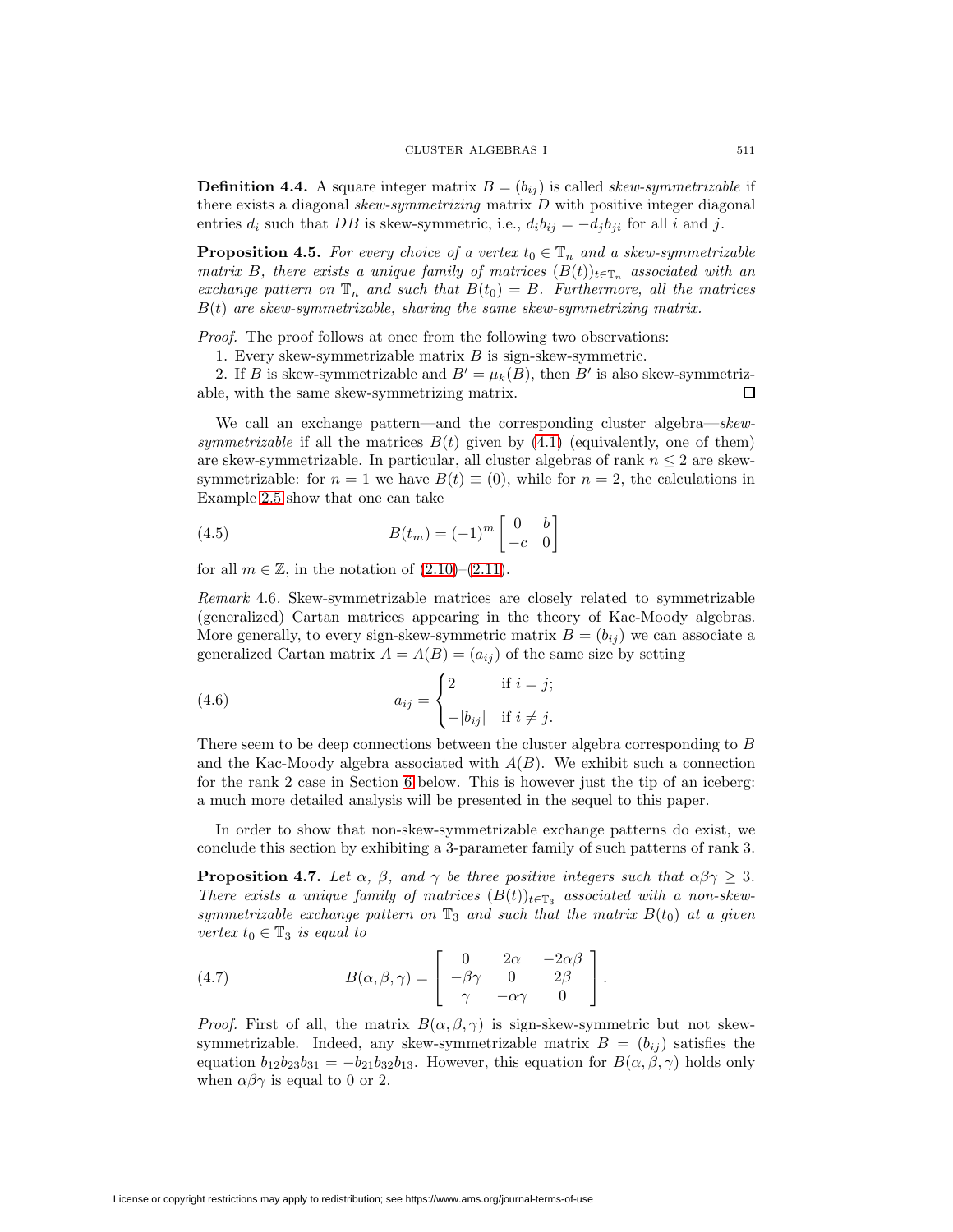For the purpose of this proof only, we refer to a  $3 \times 3$  matrix B as cyclical if its entries follow one of the two sign patterns

|  | $\left[\begin{array}{cccc} 0 & + & - \end{array}\right] \left[\begin{array}{cccc} 0 & - & + \end{array}\right]$ |  |  |  |
|--|-----------------------------------------------------------------------------------------------------------------|--|--|--|
|  | $- 0 +   ,   + 0 -  $                                                                                           |  |  |  |
|  | $+ - 0$ $- + 0$                                                                                                 |  |  |  |

In particular,  $B(\alpha, \beta, \gamma)$  is cyclical; to prove the proposition, it suffices to show that any matrix obtained from it by a sequence of matrix mutations is also cyclical.

The set of cyclical matrices is not stable under matrix mutations. Let us define some subsets of cyclical matrices that behave nicely with respect to matrix mutations. For a  $3 \times 3$  matrix B, we denote

$$
c_1 = |b_{23}b_{32}|, \ c_2 = |b_{13}b_{31}|, \ c_3 = |b_{12}b_{21}|, \ r = |b_{12}b_{23}b_{31}|.
$$

For  $i \in \{1, 2, 3\}$ , we say that B is *i-biased* if we have

$$
r > c_i \ge r/2 \ge c_j \ge 6
$$

for any  $j \in \{1, 2, 3\} \setminus \{i\}$ . For  $B(\alpha, \beta, \gamma)$ , we have

$$
r/2 = c_1 = c_2 = c_3 = 2\alpha\beta\gamma \ge 6,
$$

so it is *i*-biased for every  $i \in \{1, 2, 3\}.$ 

Our proposition becomes an immediate consequence of the following lemma.

<span id="page-15-1"></span>**Lemma 4.8.** Suppose B is cyclical and *i*-biased, and let  $j \neq i$ . Then  $\mu_j(B)$  is cyclical and j-biased.

*Proof.* Without loss of generality we can assume that  $i = 1$  and  $j = 2$ . Denote  $B' = \mu_2(B)$ , and let us write  $r' = |b'_{12}b'_{23}b'_{31}|$ ,  $c'_1 = |b'_{23}b'_{32}|$ , etc. By [\(4.3\)](#page-13-1), we have  $b'_{12} = -b_{12}, b'_{21} = -b_{21}, b'_{23} = -b_{23}, b'_{32} = -b_{32}$ ; therefore,  $c'_1 = c_1$  and  $c'_3 = c_3$ . We also have

<span id="page-15-0"></span>(4.8) 
$$
b'_{13} = b_{13} + \frac{|b_{12}|b_{23} + b_{12}|b_{23}|}{2}, \ b'_{31} = b_{31} + \frac{|b_{32}|b_{21} + b_{32}|b_{21}|}{2}.
$$

Since  $B$  is cyclical, the two summands on the right-hand side of each of the equalities in [\(4.8\)](#page-15-0) have opposite signs. Note that

$$
|b_{12}b_{23}|=\frac{r}{|b_{31}|}\geq \frac{2c_2}{|b_{31}|}=2|b_{13}|
$$

and

$$
|b_{32}b_{21}|=\frac{c_1|b_{21}|}{|b_{23}|}\geq \frac{r|b_{21}|}{2|b_{23}|}=\frac{c_3|b_{31}|}{2}\geq 3|b_{31}|.
$$

It follows that  $b'_{13}$  (resp.,  $b'_{31}$ ) has the opposite sign to  $b_{13}$  (resp.,  $b_{31}$ ). Thus,  $B'$  is cyclical, and it only remains to show that  $B'$  is 2-biased. To this effect, we note that  $|b'_{31}| = |b_{32}b_{21}| - |b_{31}|$ , and so

$$
r' = |b'_{12}b'_{23}b'_{31}| = |b_{12}||b_{23}|(|b_{32}b_{21}| - |b_{31}|) = c_1c_3 - r \ge (r/2) \cdot 6 - r = 2r ;
$$

therefore, both  $c_1' = c_1$  and  $c_3' = c_3$  do not exceed  $r'/2$ . As for  $c_2'$ , we have  $|b'_{13}| = |b_{12}b_{23}| - |b_{13}|$ , and so

$$
c_2'=|b_{13}'b_{31}'|=(|b_{12}b_{23}|-|b_{13}|)(|b_{32}b_{21}|-|b_{31}|)=r'(1-\frac{c_2}{r})\ ;
$$

since  $c_2/r \leq 1/2$ , we conclude that  $r' > r'(1 - \frac{c_2}{r}) = c_2' \geq r'/2$ . This completes the proof that  $B'$  is 2-biased. Lemma [4.8](#page-15-1) and Proposition [4.7](#page-14-0) are proved.  $\Box$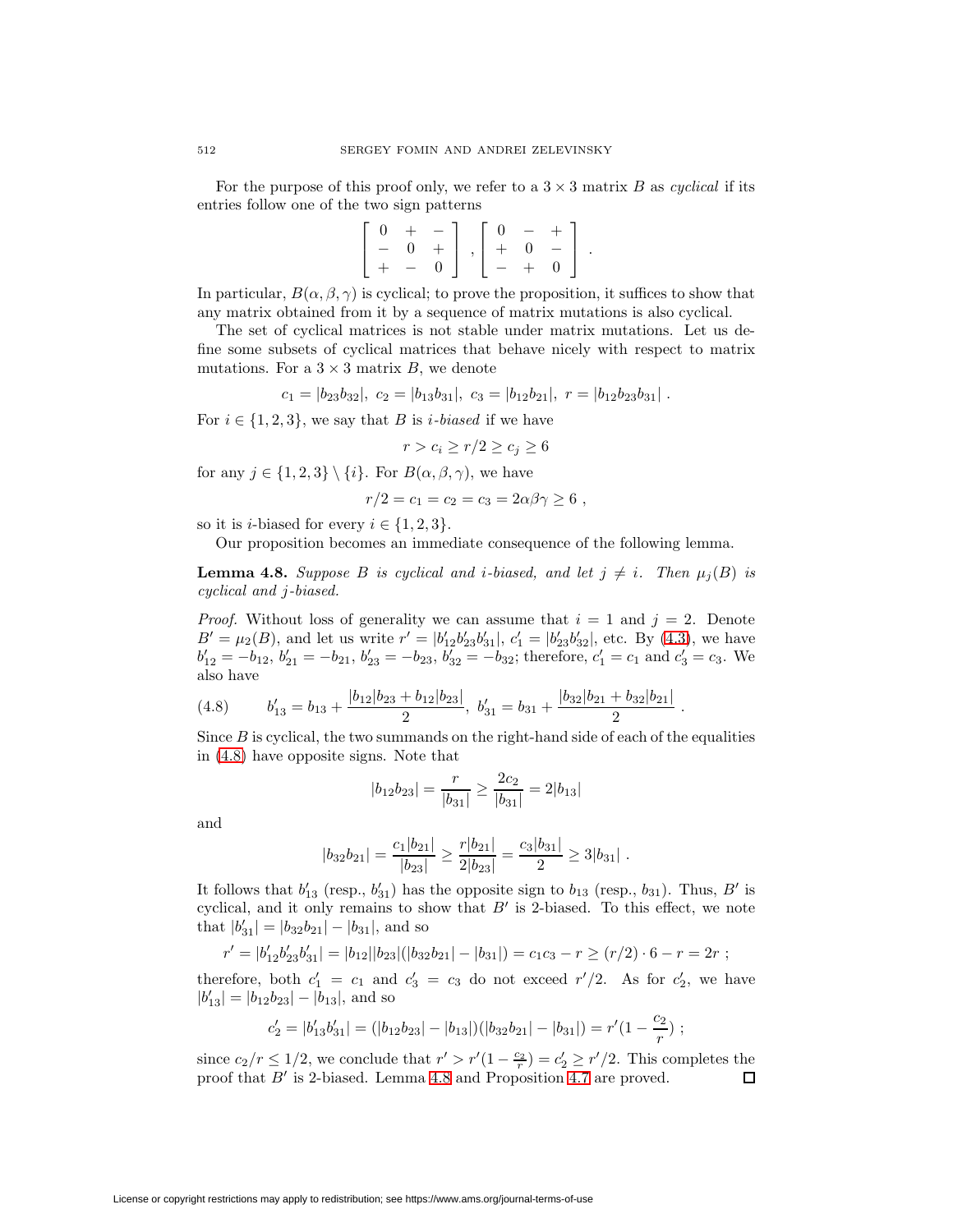#### CLUSTER ALGEBRAS I 513

## 5. Exchange relations: The coefficients

<span id="page-16-0"></span>In this section we fix a family of matrices  $B(t)$  satisfying the conditions in Propo-sition [4.3,](#page-13-2) and discuss possible choices of coefficients  $p_i(t)$  that can appear in the corresponding exchange pattern. We start with the following simple characterization.

**Proposition 5.1.** Assume that matrices  $(B(t))_{t\in\mathbb{T}_n}$  satisfy conditions (1)–(2) in Proposition [4.3.](#page-13-2) A family of elements  $p_j(t)$  of a coefficient group  $\mathbb P$  gives rise, via [\(4.2\)](#page-12-2), to an exchange pattern if and only if they satisfy the following relations, whenever  $t_1 \stackrel{i}{\longrightarrow} t_2 \stackrel{j}{\longrightarrow} t_3 \stackrel{i}{\longrightarrow} t_4$ :

<span id="page-16-1"></span>(5.1)  $p_i(t_1)p_i(t_3)p_j(t_3)^{\max(b_{ji}(t_3),0)} = p_i(t_2)p_i(t_4)p_j(t_2)^{\max(b_{ji}(t_2),0)}$ .

Note that  $b_{ji}(t_2) = -b_{ji}(t_3)$  by [\(4.3\)](#page-13-1), so at most one of the  $p_j(t_2)$  and  $p_j(t_3)$ actually enters [\(5.1\)](#page-16-1).

Proof. The only axiom of an exchange pattern that involves the coefficients is  $(2.7)$ , and the relation [\(5.1\)](#page-16-1) is precisely what it prescribes. 口

First of all, let us mention the trivial solution of  $(5.1)$  when all the coefficients  $p_i(t)$  are equal to 1.

Moving in the opposite direction, we introduce the *universal coefficient group* (with respect to a fixed family  $(B(t))$ ) as the abelian group  $\mathbb P$  generated by the elements  $p_i(t)$ , for all  $i \in I$  and  $t \in \mathbb{T}_n$ , which has  $(5.1)$  as the system of defining relations. The torsion-freeness of this group is guaranteed by the following proposition whose straightforward proof is omitted.

<span id="page-16-3"></span>**Proposition 5.2.** The universal coefficient group  $\mathbb P$  is a free abelian group. More specifically, let  $t_0 \in \mathbb{T}_n$ , and let S be a collection of pairs  $(i, t)$  that contains both  $(i, t_0)$  and  $(i, t)$  for any edge  $t_0 \stackrel{i}{\longrightarrow} t$ , and precisely one of the pairs  $(i, t)$  and  $(i, t')$ 

for each edge  $t \stackrel{i}{\longrightarrow} t'$  with t and t' different from  $t_0$ . Then  $\{p_i(t) : (i,t) \in S\}$  is a set of free generators for P.

We see that, in contrast to  $(4.3)$ , relations  $(5.1)$  leave infinitely many degrees of freedom in determining the coefficients  $p_i(t)$  (cf. Remark [2.2\)](#page-4-2).

The rest of this section is devoted to important classes of exchange patterns within which all the coefficients are completely determined by specifying  $2n$  of them corresponding to the edges emanating from a given vertex.

Suppose that, in addition to the multiplicative group structure, the coefficient group  $\mathbb P$  is supplied with a binary operation  $\oplus$  that we call *auxiliary addition*. Furthermore, suppose that this operation is commutative, associative, and distributive with respect to multiplication; thus  $(\mathbb{P}, \oplus, \cdot)$  is a *semifield.* (By the way, under these assumptions  $\mathbb P$  is automatically torsion-free as a multiplicative group: indeed, if  $p^m = 1$  for some  $p \in \mathbb{P}$  and  $m \geq 2$ , then

$$
p = \frac{p^m \oplus p^{m-1} \oplus \cdots \oplus p}{p^{m-1} \oplus p^{m-2} \oplus \cdots \oplus 1} = \frac{p^{m-1} \oplus p^{m-2} \oplus \cdots \oplus 1}{p^{m-1} \oplus p^{m-2} \oplus \cdots \oplus 1} = 1 .)
$$

<span id="page-16-4"></span><span id="page-16-2"></span>**Definition 5.3.** An exchange pattern and the corresponding cluster algebra are called *normalized* if  $\mathbb P$  is a semifield and  $p_j(t) \oplus p_j(t') = 1$  for any edge  $t \stackrel{j}{\longrightarrow} t'$ .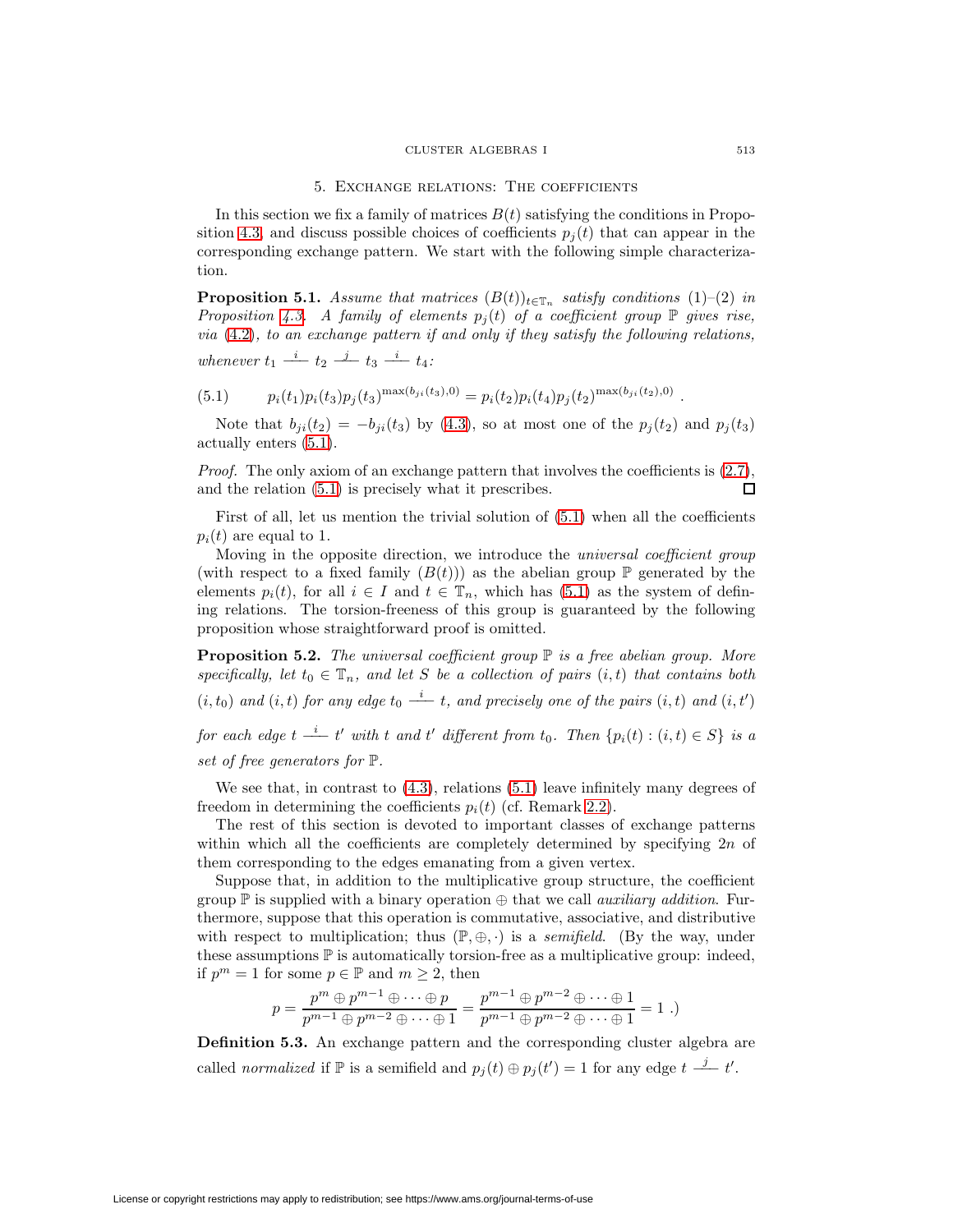**Proposition 5.4.** Fix a vertex  $t_0 \in \mathbb{T}_n$  and  $2n$  elements  $q_j$  and  $r_j$   $(j \in I)$  of a semifield  $\mathbb P$  such that  $q_j \oplus r_j = 1$  for all j. Then every family of matrices  $B(t)$  satisfying the conditions in Proposition [4.3](#page-13-2) gives rise to a unique normalized exchange pattern such that, for every edge  $t_0 \stackrel{j}{\rightharpoonup} t$ , we have  $p_j(t_0) = q_j$  and  $p_j(t) = r_j$ . Thus a normalized exchange pattern is completely determined by the 2n monomials  $M_j(t_0)$  and  $M_j(t)$ , for all edges  $t_0 \stackrel{j}{\rightharpoonup} t$ .

*Proof.* In a normalized exchange pattern, the coefficients  $p_j(t)$  and  $p_j(t')$  corresponding to an edge  $t \stackrel{j}{\longrightarrow} t'$  are determined by their ratio

$$
(5.2)\qquad \qquad u_j(t) = \frac{p_j(t)}{p_j(t')}
$$

<span id="page-17-1"></span>via

(5.3) 
$$
p_j(t) = \frac{u_j(t)}{1 \oplus u_j(t)}, \quad p_j(t') = \frac{1}{1 \oplus u_j(t)}.
$$

<span id="page-17-3"></span>Clearly, we have

$$
(5.4) \t\t u_j(t)u_j(t') = 1
$$

<span id="page-17-2"></span>for any edge  $t \stackrel{j}{\longrightarrow} t'$ . We can also rewrite the relation [\(5.1\)](#page-16-1) as follows:

(5.5) 
$$
u_i(t') = u_i(t)u_j(t)^{\max(b_{ji}(t),0)}(1 \oplus u_j(t))^{-b_{ji}(t)}
$$

for any edge  $t \stackrel{j}{\longrightarrow} t'$  and any  $i \neq j$ . This form of the relations for the normalized coefficients makes our proposition obvious.  $\Box$ 

Remark 5.5. It is natural to ask whether the normalization condition imposes additional multiplicative relations among the coefficients  $p_i(t)$  that are not consequences of [\(5.1\)](#page-16-1). In other words: can a normalized system of coefficients generate the universal coefficient group? In the next section, we present a complete answer to this question in the rank 2 case (see Remark [6.5](#page-24-0) below).

One example of a semifield is the multiplicative group  $\mathbb{R}_{>0}$  of positive real numbers, ⊕ being ordinary addition. However the following example is more important for our purposes.

<span id="page-17-4"></span><span id="page-17-0"></span>**Example 5.6.** Let  $\mathbb{P}$  be a free abelian group, written multiplicatively, with a finite set of generators  $p_i$  ( $i \in I'$ ), and with auxiliary addition  $\oplus$  defined by

(5.6) 
$$
\prod_i p_i^{a_i} \oplus \prod_i p_i^{b_i} = \prod_i p_i^{\min(a_i, b_i)}.
$$

Then  $\mathbb P$  is a semifield; specifically, it is a product of  $|I'|$  copies of the *tropical* semifield (see, e.g., [\[1\]](#page-31-2)). We denote this semifield by  $\text{Trop}(p_i : i \in I')$ . Note that if all exponents  $a_i$  and  $b_i$  in [\(5.6\)](#page-17-0) are nonnegative, then the monomial on the righthand side is the gcd of the two monomials on the left.

<span id="page-17-5"></span>**Definition 5.7.** We say that an exchange pattern is of *geometric type* if it is normalized, has the coefficient semifield  $\mathbb{P} = \text{Top}(p_i : i \in I')$ , and each coefficient  $p_i(t)$  is a monomial in the generators  $p_i$  with all exponents nonnegative.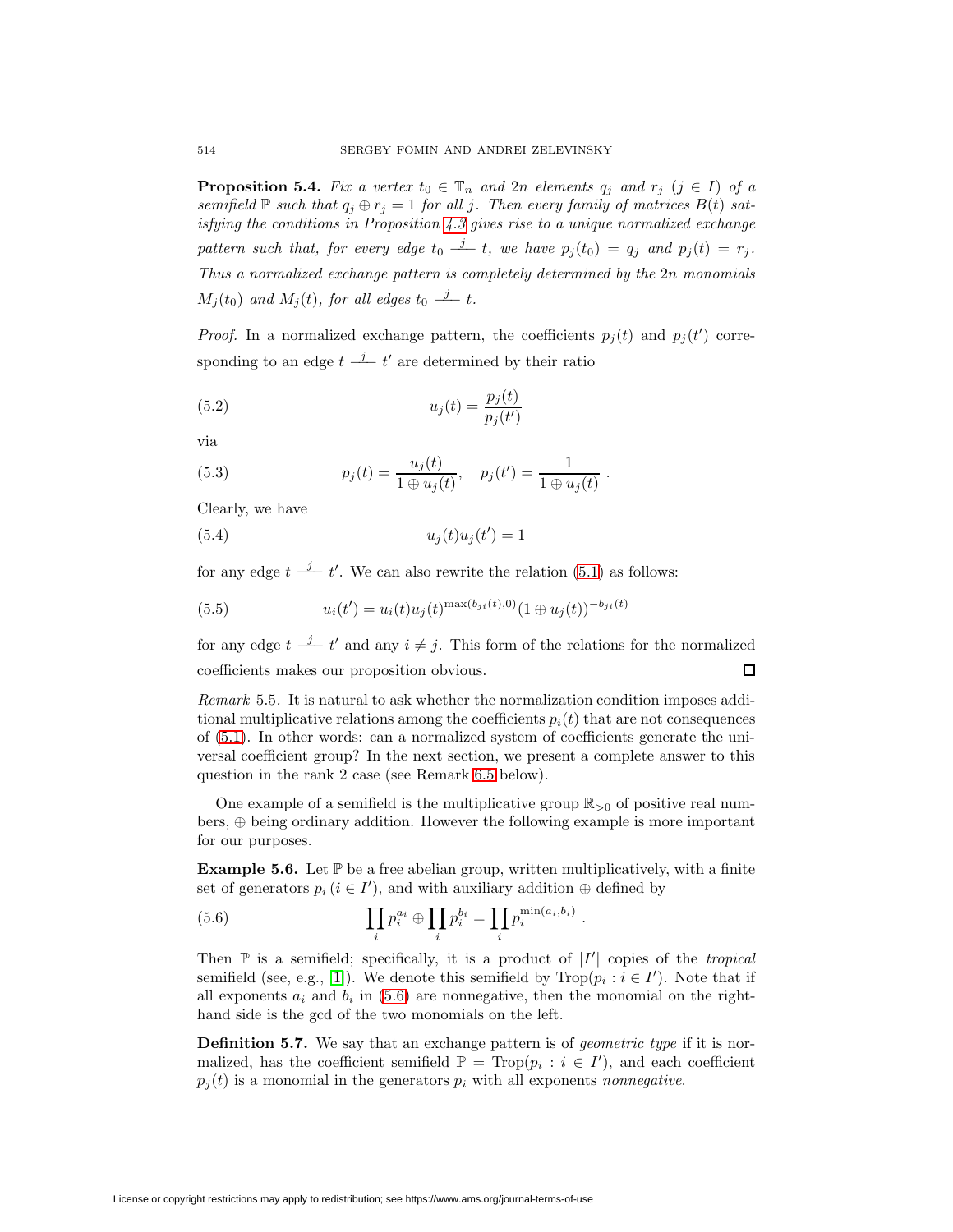For an exchange pattern of geometric type, the normalization condition simply means that, for every edge  $t \stackrel{j}{\longrightarrow} t'$ , the two monomials  $p_j(t)$  and  $p_j(t')$  in the generators  $p_i$  are coprime, i.e., have no variable in common.

In all our examples of cluster algebras of geometric origin, including those discussed in the introduction, the exchange patterns turn out to be of geometric type. These patterns have the following useful equivalent description.

<span id="page-18-2"></span><span id="page-18-0"></span>**Proposition 5.8.** Let  $\mathbb{P} = \text{Trop}(p_i : i \in I')$ . A family of coefficients  $p_j(t) \in \mathbb{P}$ gives rise to an exchange pattern of geometric type if and only if they are given by  $x(c_{ij}(t),0)$ 

(5.7) 
$$
p_j(t) = \prod_{i \in I'} p_i^{\max(c_{ij}(t))}
$$

for some family of integers  $(c_{ij}(t): t \in \mathbb{T}_n, i \in I', j \in I)$  satisfying the following property: for every edge  $t \stackrel{k}{\longrightarrow} t'$  in  $\mathbb{T}_n$ , the matrices  $C(t)=(c_{ij}(t))=(c_{ij})$  and  $C(t') = (c_{ij}(t')) = (c'_{ij})$  are related by

<span id="page-18-1"></span>(5.8) 
$$
c'_{ij} = \begin{cases} -c_{ij} & \text{if } j = k; \\ c_{ij} + \frac{|c_{ik}|b_{kj}(t) + c_{ik}|b_{kj}(t)|}{2} & otherwise. \end{cases}
$$

*Proof.* As in the proof of Proposition [5.4,](#page-16-2) for every edge  $t \frac{j}{r} t'$  we consider the ratio  $u_j(t) = p_j(t)/p_j(t')$ . We introduce the matrices  $C(t)$  by setting

$$
u_j(t) = \prod_i p_i^{c_{ij}(t)}.
$$

The expression [\(5.7\)](#page-18-0) then becomes a specialization of the first equality in [\(5.3\)](#page-17-1), with auxiliary addition given by  $(5.6)$ . To derive  $(5.8)$  from  $(5.5)$ , first replace i by j and j by k, respectively, then specialize, then pick up the exponent of  $p_i$ . ◻

Comparing [\(5.8\)](#page-18-1) with [\(4.3\)](#page-13-1), we see that it is natural to combine a pair of matrices  $(B(t), C(t))$  into one rectangular integer matrix  $B(t)=(b_{ij})_{i\in I}\prod_{i,j\in I}b_{ij}$  by setting  $b_{ij} = c_{ij}$  for  $i \in I'$  and  $j \in I$ . Then the matrices  $\tilde{B}(t)$  for  $t \in \mathbb{T}_n$  are related to each other by the same matrix mutation rule [\(4.3\)](#page-13-1), now applied to any  $i \in I \coprod I'$  and  $j \in I$ . We refer to  $B(t)$  as the *principal part* of  $B(t)$ . Combining Propositions [5.8](#page-18-2) and [4.5,](#page-14-1) we obtain the following corollary.

<span id="page-18-3"></span>**Corollary 5.9.** Let  $\tilde{B}$  be an integer matrix with skew-symmetrizable principal part. There is a unique exchange pattern  $\mathcal{M} = \mathcal{M}(\tilde{B})$  of geometric type such that  $\tilde{B}(t_0) =$ B at a given vertex  $t_0 \in \mathbb{T}_n$ .

In the geometric type case, there is a distinguished choice of ground ring for the corresponding cluster algebra: take A to be the polynomial ring  $\mathbb{Z}[p_i : i \in I']$ . In the situation of Corollary [5.9,](#page-18-3) we will denote the corresponding cluster algebra  $\mathcal{A}_{\mathbb{A}}(\mathcal{M})$ simply by  $\mathcal{A}(\tilde{B})$ . In the notation of Section [2,](#page-3-0)  $\mathcal{A}(\tilde{B})$  is the subring of the ambient field F generated by cluster variables  $x_i(t)$  for all  $j \in I$  and  $t \in \mathbb{T}_n$  together with the generators  $p_i$   $(i \in I')$  of  $\mathbb{P}$ .

The set  $I'$  is allowed to be empty: this simply means that all the coefficients  $p_j(t)$  in the corresponding exchange pattern are equal to 1. In this case, we have  $\tilde{B}(t) = B(t)$  for all t.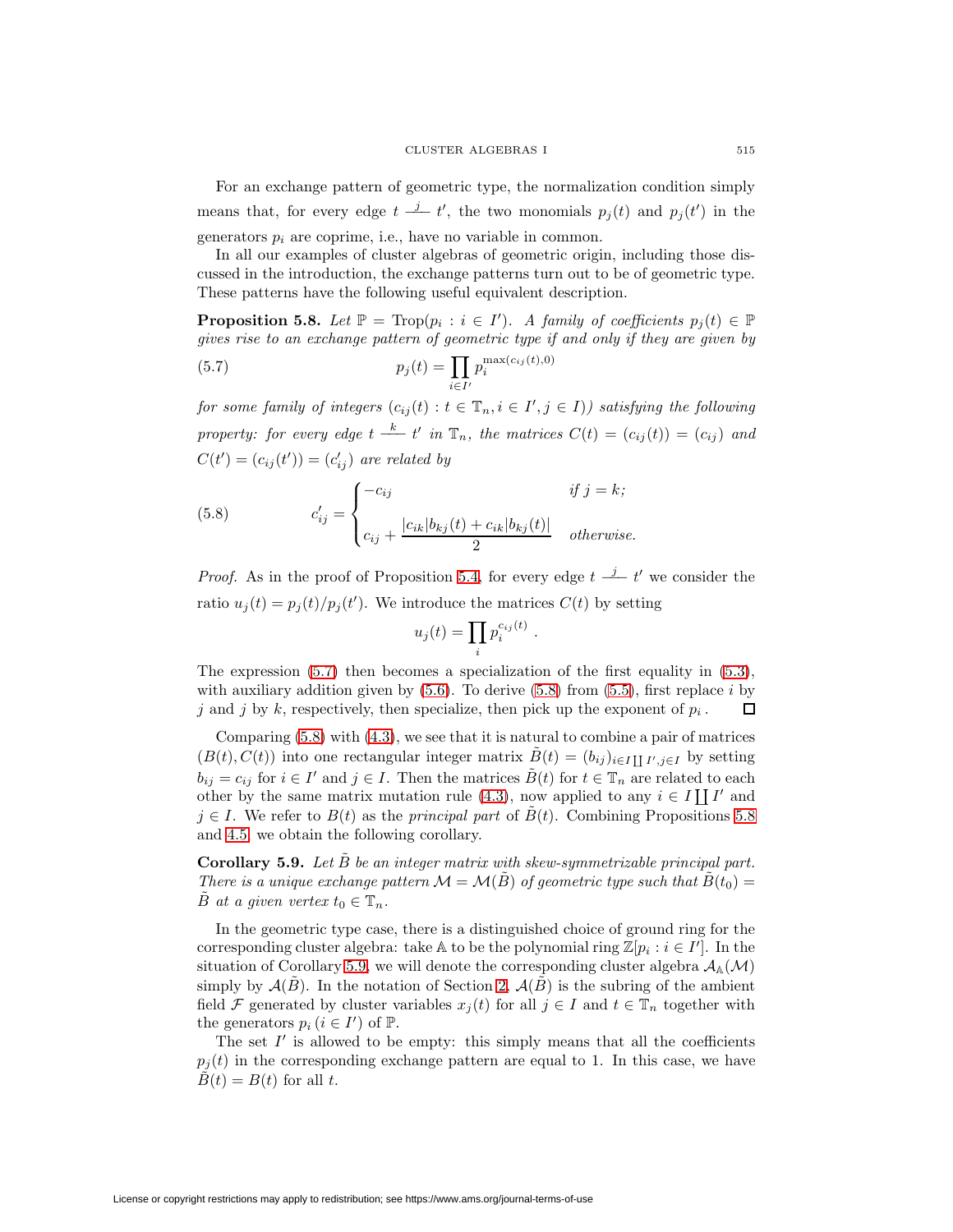We note that the class of exchange patterns of geometric type (and the corresponding cluster algebras  $A(B)$ ) is stable under the operations of restriction and direct product introduced in Section [2.](#page-3-0) The restriction from  $I$  to a subset  $J$  amounts to removing from B the columns labeled by  $I - J$ ; the direct product operation replaces two matrices  $\tilde{B}_1$  and  $\tilde{B}_2$  by the matrix  $\begin{bmatrix} \tilde{B}_1 & 0 \\ 0 & \tilde{B}_2 \end{bmatrix}$ 0  $\tilde{B}_2$ 1 .

## 6. The rank 2 case

<span id="page-19-0"></span>In this section, we illustrate the above results and constructions by treating in detail the special case  $n = 2$ . We label vertices and edges of the tree  $\mathbb{T}_2$  as in [\(2.10\)](#page-5-3). For  $m \in \mathbb{Z}$ , it will be convenient to denote by  $\langle m \rangle$  the element of  $\{1,2\}$ congruent to m modulo 2. Thus,  $\mathbb{T}_2$  consists of vertices  $t_m$  and edges  $t_m \stackrel{\langle m \rangle}{\longrightarrow} t_{m+1}$ for all  $m \in \mathbb{Z}$ . We use the notation of Example [2.5,](#page-5-2) so the clusters are of the form  $\mathbf{x}(t_m) = \{y_m, y_{m+1}\}\$ , and the exchange relations are given by [\(2.11\)](#page-5-0), with coefficients  $q_m$  and  $r_m$  satisfying [\(2.12\)](#page-5-1). More specifically, we have

<span id="page-19-2"></span>
$$
(6.1) \t x_{\langle m \rangle}(t_m) = y_m, \t x_{\langle m+1 \rangle}(t_m) = y_{m+1}, \t p_{\langle m \rangle}(t_m) = q_{m+1}, \t p_{\langle m+1 \rangle}(t_m) = r_m
$$

for  $m \in \mathbb{Z}$ . Choose  $\mathbf{x}(t_1) = \{y_1, y_2\}$  as the *initial* cluster. According to Theorem [3.1,](#page-8-1) each cluster variable  $y_m$  can be expressed as a Laurent polynomial in  $y_1$  and  $y_2$  with coefficients in ZP. Let us write this Laurent polynomial as

<span id="page-19-1"></span>(6.2) 
$$
y_m = \frac{N_m(y_1, y_2)}{y_1^{d_1(m)} y_2^{d_2(m)}},
$$

where  $N_m(y_1, y_2) \in \mathbb{Z}[\mathbb{F}[y_1, y_2]$  is a polynomial not divisible by  $y_1$  or  $y_2$ . We will investigate in detail the denominators of these Laurent polynomials.

Recall that for  $n = 2$  the matrices  $B(t)$  are given by [\(4.5\)](#page-14-2). Thus, all these matrices have the same associated Cartan matrix

(6.3) 
$$
A = A(B(t)) = \begin{bmatrix} 2 & -b \\ -c & 2 \end{bmatrix}
$$

(see  $(4.6)$ ). We will show that the denominators in  $(6.2)$  have a nice interpretation in terms of the root system associated to A. Let us recall some basic facts about this root system (cf., e.g., [\[10\]](#page-32-10)).

Let  $Q \cong \mathbb{Z}^2$  be a lattice of rank 2 with a fixed basis  $\{\alpha_1, \alpha_2\}$  of simple roots. The Weyl group  $W = W(A)$  is a group of linear transformations of Q generated by two simple reflections  $s_1$  and  $s_2$  whose action in the basis of simple roots is given by

<span id="page-19-3"></span>(6.4) 
$$
s_1 = \begin{bmatrix} -1 & b \\ 0 & 1 \end{bmatrix}, \quad s_2 = \begin{bmatrix} 1 & 0 \\ c & -1 \end{bmatrix}.
$$

Since both  $s_1$  and  $s_2$  are involutions, each element of W is one of the following:

 $w_1(m) = s_1 s_2 s_1 \cdots s_{m}$ ,  $w_2(m) = s_2 s_1 s_2 \cdots s_{m+1}$ ;

here both products are of length  $m \geq 0$ . It is well known that W is finite if and only if  $bc \leq 3$ ; we shall refer to this as the *finite case*. The *Coxeter number* h of W is the order of  $s_1s_2$  in W; it is given by Table [1.](#page-20-0) In the finite case, W is the dihedral group of order 2h, and its elements can be listed as follows:  $w_1(0) = w_2(0) = e$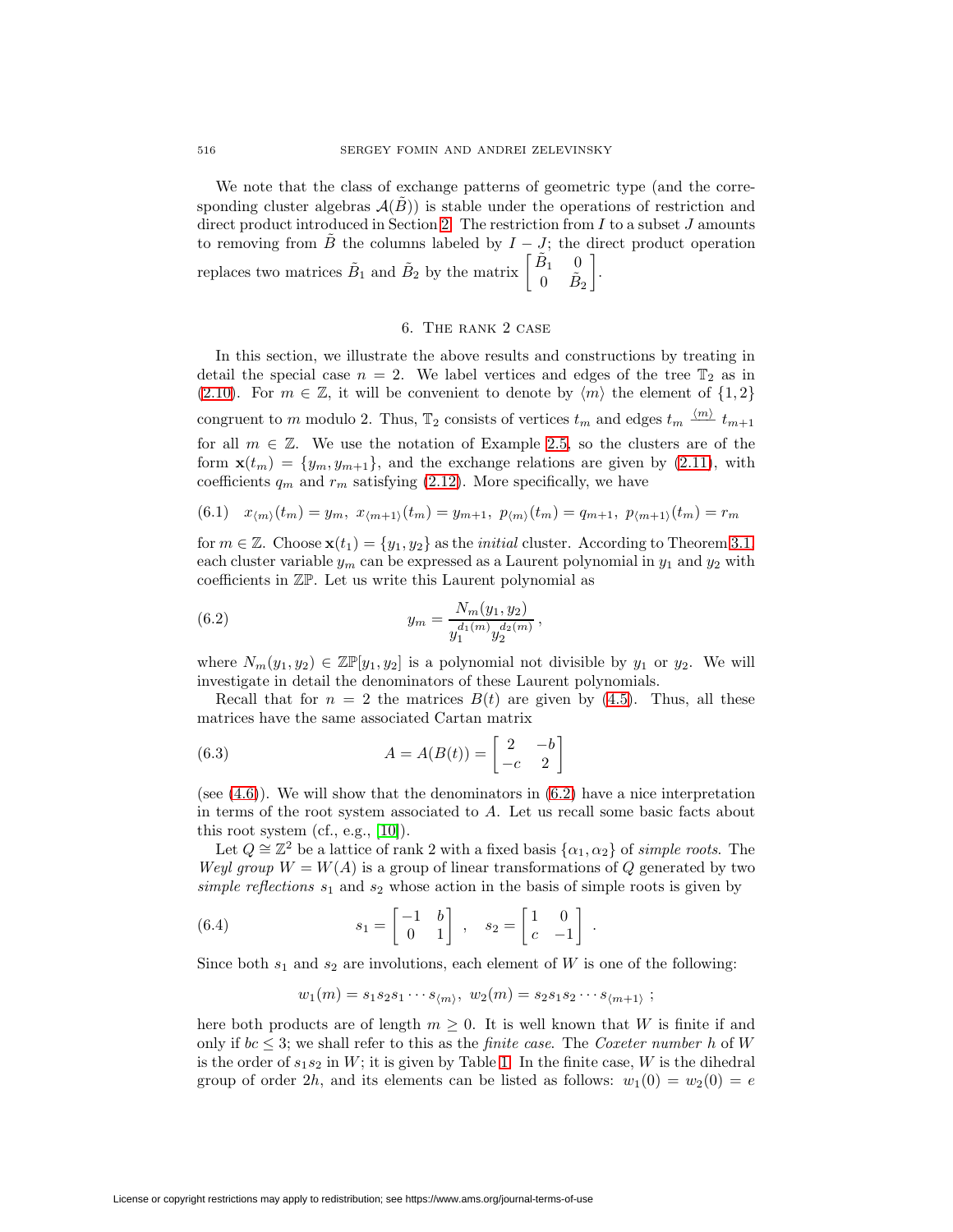(the identity element),  $w_1(h) = w_2(h) = w_0$  (the longest element), and  $2h - 2$ distinct elements  $w_1(m), w_2(m)$  for  $0 < m < h$ . In the infinite case, all elements  $w_1(m)$  and  $w_2(m)$  for  $m > 0$  are distinct.

<span id="page-20-0"></span>Table 1. The Coxeter number

| υ |  |  |  |
|---|--|--|--|

A vector  $\alpha \in Q$  is a *real root* for A if it is W-conjugate to a simple root. Let  $\Phi$ denote the set of real roots for A. It is known that  $\Phi = \Phi_+ \cup (-\Phi_+),$  where

$$
\Phi_+ = \{ \alpha = d_1 \alpha_1 + d_2 \alpha_2 \in \Phi : d_1, d_2 \ge 0 \}
$$

is the set of positive real roots. In the finite case,  $\Phi_{+}$  has cardinality h, and we have

$$
\Phi_{+} = \{w_1(m)\alpha_{\langle m+1\rangle} : 0 \leq m < h\} .
$$

In the infinite case, we have

$$
\Phi_+ = \{w_1(m)\alpha_{\langle m+1\rangle}, w_2(m)\alpha_{\langle m+2\rangle} : m \geq 0\},\,
$$

with all the roots  $w_1(m)\alpha_{m+1}$  and  $w_2(m)\alpha_{m+2}$  distinct.

We will represent the denominators in  $(6.2)$  as vectors in the root lattice  $Q$  by setting

$$
\delta(m) = d_1(m)\alpha_1 + d_2(m)\alpha_2
$$

<span id="page-20-1"></span>for all  $m \in \mathbb{Z}$ . In particular, we have  $\delta(1) = -\alpha_1$  and  $\delta(2) = -\alpha_2$ .

**Theorem 6.1.** In the rank 2 case (finite or infinite alike), cluster variables are uniquely up to a multiple from  $\mathbb P$  determined by their denominators in the Laurent expansions with respect to a given cluster. The set of these denominators is naturally identified with  $\{-\alpha_1, -\alpha_2\} \cup \Phi_+$ . More precisely:

(i) In the infinite case, we have

<span id="page-20-3"></span>(6.5) 
$$
\delta(m+3) = w_1(m)\alpha_{\langle m+1\rangle}, \quad \delta(-m) = w_2(m)\alpha_{\langle m+2\rangle} \qquad (m \ge 0).
$$

<span id="page-20-2"></span>In particular, all  $y_m$  for  $m \in \mathbb{Z}$  have different denominators  $y_1^{d_1(m)}y_2^{d_2(m)}$ .

(ii) In the finite case, we have

(6.6) 
$$
\delta(m+3) = w_1(m)\alpha_{\langle m+1 \rangle} \qquad (h > m \ge 0)
$$

and  $\delta(m+h+2) = \delta(m)$  for all  $m \in \mathbb{Z}$ , so the denominators  $y_1^{d_1(m)} y_2^{d_2(m)}$  are periodic with the period  $h + 2$ . Moreover,  $y_{m+h+2}/y_m \in \mathbb{P}$  for  $m \in \mathbb{Z}$ .

Proof. Before giving a unified proof of Theorem [6.1,](#page-20-1) we notice that part (ii) can be proved by a direct calculation. We will express all coefficients in terms of  $r_1$ ,  $r_2$ , and  $q_m$  for  $m \in \mathbb{Z}$  (cf. Proposition [5.2\)](#page-16-3). With the help of Maple we find that in each finite case, the elements  $y_m$  for  $3 \leq m \leq h+4$  are the following Laurent polynomials in  $y_1$  and  $y_2$ .

**Type**  $A_1 \times A_1$ :  $b = c = 0$ .

$$
y_3 = \frac{q_2 + r_2}{y_1}
$$
,  $y_4 = \frac{q_3(q_1 + r_1)}{r_1 y_2}$ ,  $y_5 = \frac{q_4 y_1}{r_2}$ ,  $y_6 = \frac{r_1 q_5 y_2}{q_1 q_3}$ .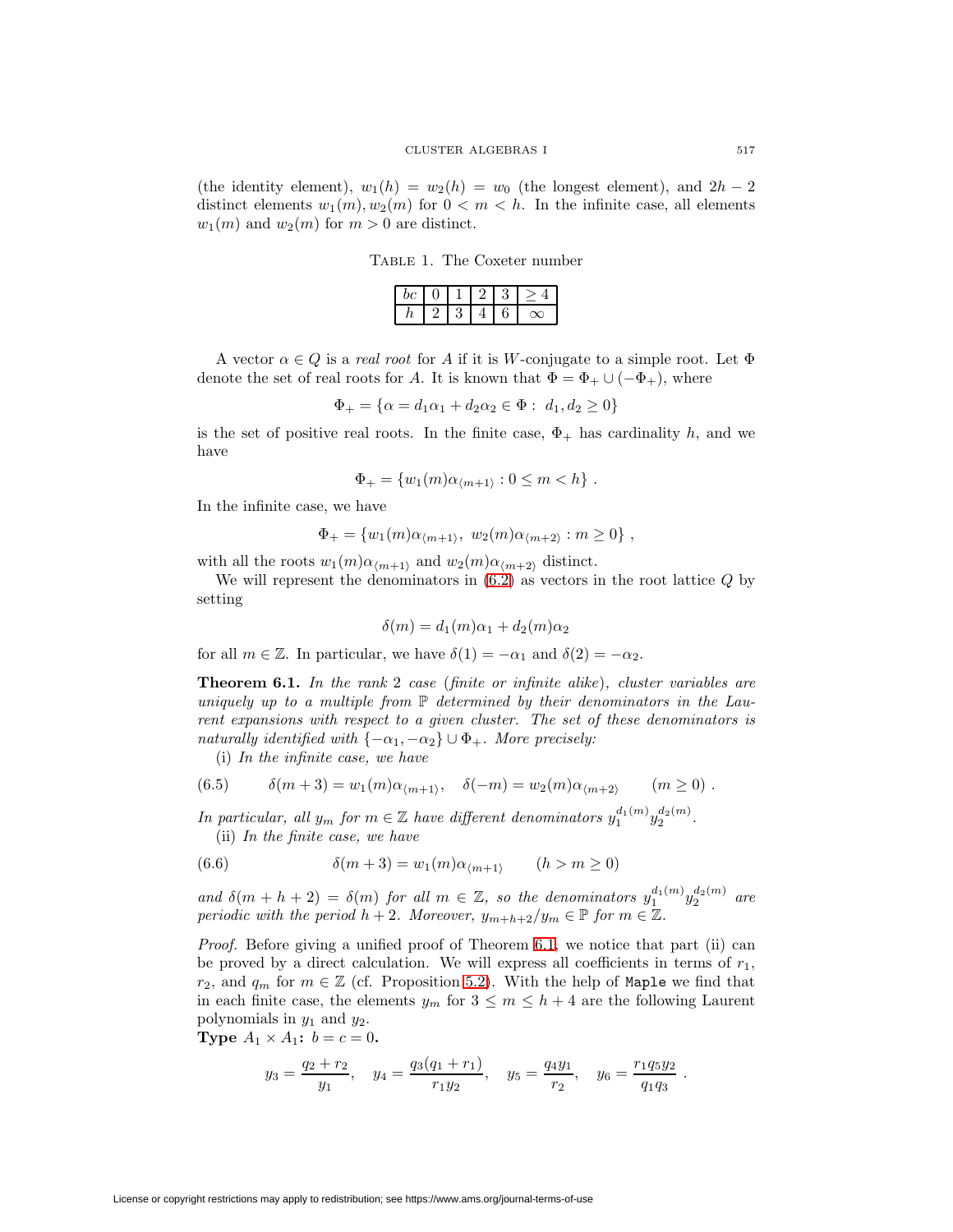**Type**  $A_2$ **:**  $b = c = 1$ **.** 

$$
y_3 = \frac{q_2 + r_2}{y_1}, \quad y_4 = \frac{q_3(r_2(q_1y_1 + r_1) + r_1q_2y_2)}{r_1y_1y_2},
$$

$$
y_5 = \frac{q_3 q_4 (q_1 y_1 + r_1)}{r_1 y_2}
$$
,  $y_6 = \frac{q_4 q_5 y_1}{r_2}$ ,  $y_7 = \frac{r_1 q_5 q_6 y_2}{r_2 q_1 q_3}$ .

**Type**  $B_2$ :  $b = 1, c = 2$ .

$$
y_3 = \frac{q_2y_2^2 + r_2}{y_1}
$$
,  $y_4 = \frac{q_3(r_2(q_1y_1 + r_1) + r_1q_2y_2^2)}{r_1y_1y_2}$ ,

$$
y_5 = \frac{q_3^2 q_4 (r_2 (q_1 y_1 + r_1)^2 + r_1^2 q_2 y_2^2)}{r_1^2 y_1 y_2^2}, \quad y_6 = \frac{q_3 q_4 q_5 (q_1 y_1 + r_1)}{r_1 y_2},
$$

$$
y_7 = \frac{q_4 q_5^2 q_6 y_1}{r_2}, \quad y_8 = \frac{r_1 q_5 q_6 q_7 y_2}{r_2 q_1 q_3}.
$$

**Type**  $C_2$ **:**  $b = 2, c = 1$ **.** 

$$
y_3 = \frac{q_2y_2 + r_2}{y_1}, \quad y_4 = \frac{q_3(r_2^2q_1y_1^2 + r_1(q_2y_2 + r_2)^2)}{r_1y_1^2y_2},
$$

$$
y_5 = \frac{q_3 q_4 (r_2 q_1 y_1^2 + r_1 (q_2 y_2 + r_2))}{r_1 y_1 y_2}, \quad y_6 = \frac{q_3 q_4^2 q_5 (q_1 y_1^2 + r_1)}{r_1 y_2},
$$

$$
y_7 = \frac{q_4 q_5 q_6 y_1}{r_2}
$$
,  $y_8 = \frac{r_1 q_5 q_6^2 q_7 y_2}{r_2^2 q_1 q_3}$ .

**Type**  $G_2$ :  $b = 1, c = 3$ .

$$
y_3 = \frac{q_2 y_2^3 + r_2}{y_1}, \quad y_4 = \frac{q_3 (r_2 (q_1 y_1 + r_1) + r_1 q_2 y_2^3)}{r_1 y_1 y_2},
$$

$$
y_5 = \frac{q_3^3 q_4 (r_2^2 (q_1 y_1 + r_1)^3 + r_1^2 q_2 y_2^3 (r_1 q_2 y_2^3 + 3r_2 q_1 y_1 + 2r_1 r_2))}{r_1^3 y_1^2 y_2^3},
$$

$$
y_6 = \frac{q_3^2 q_4 q_5 (r_2 (q_1 y_1 + r_1)^2 + r_1^2 q_2 y_2^3)}{r_1^2 y_1 y_2^2}, \quad y_7 = \frac{q_3^3 q_4^2 q_5^3 q_6 (r_2 (q_1 y_1 + r_1)^3 + r_1^3 q_2 y_2^3)}{r_1^3 y_1 y_2^3},
$$

$$
y_8 = \frac{q_3 q_4 q_5^2 q_6 q_7 (q_1 y_1 + r_1)}{r_1 y_2}, \quad y_9 = \frac{q_4 q_5^3 q_6^2 q_7^3 q_8 y_1}{r_2}, \quad y_{10} = \frac{r_1 q_5 q_6 q_7^2 q_8 q_9 y_2}{r_2 q_1 q_3}.
$$

**Type**  $G_2^{\vee}$ :  $b = 3, c = 1$ .

$$
y_3 = \frac{q_2y_2 + r_2}{y_1}, \quad y_4 = \frac{q_3(r_1(q_2y_2 + r_2)^3 + r_2^3q_1y_1^3)}{r_1y_1^3y_2},
$$

$$
y_5 = \frac{q_3q_4(r_1(q_2y_2 + r_2)^2 + r_2^2q_1y_1^3)}{r_1y_1^2y_2},
$$

$$
y_6 = \frac{q_3^2q_4^3q_5(r_1^2(q_2y_2 + r_2)^3 + r_2^2q_1y_1^3(r_2q_1y_1^3 + 3r_1q_2y_2 + 2r_1r_2))}{r_1^2y_1^3y_2^2},
$$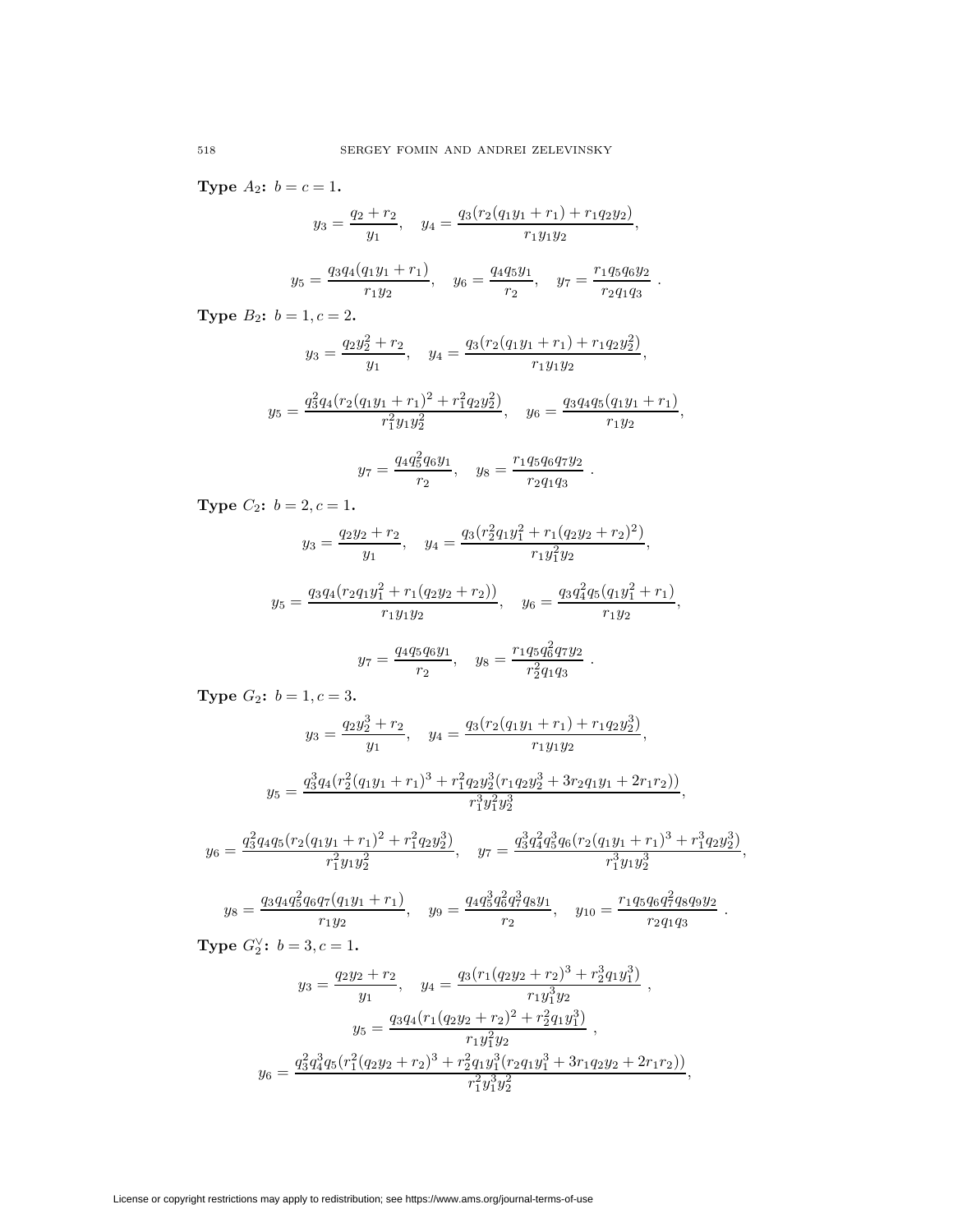$$
y_7 = \frac{q_3 q_4^2 q_5 q_6 (r_2 (q_1 y_1^3 + r_1) + r_1 q_2 y_2)}{r_1 y_1 y_2}, \quad y_8 = \frac{q_3 q_4^3 q_5^2 q_6^3 q_7 (q_1 y_1^3 + r_1)}{r_1 y_2}
$$

$$
y_9 = \frac{q_4 q_5 q_6^2 q_7 q_8 y_1}{r_2}, \quad y_{10} = \frac{r_1 q_5 q_6^3 q_7^2 q_8^3 q_9 y_2}{r_2^3 q_1 q_3}.
$$

By inspection, the exponents of the  $y$  variables in the denominators above agree with [\(6.6\)](#page-20-2). Furthermore, we see that  $y_{m+h+2}/y_m \in \mathbb{P}$  for  $m=1,2$ , and therefore for any m.

Now let us give a unified proof of both parts of Theorem [6.1.](#page-20-1) For  $\delta = d_1 \alpha_1 +$  $d_2\alpha_2\in Q,$  let us denote

$$
[\delta]_+ = \max(d_1, 0)\alpha_1 + \max(d_2, 0)\alpha_2.
$$

<span id="page-22-0"></span>It then follows from the relations [\(2.11\)](#page-5-0) that

(6.7) 
$$
\delta(m+1) + \delta(m-1) = \begin{cases} b[\delta(m)]_+ & \text{if } m \text{ is odd;} \\ c[\delta(m)]_+ & \text{if } m \text{ is even.} \end{cases}
$$

Starting with  $\delta(1) = -\alpha_1$  and  $\delta(2) = -\alpha_2$ , we use [\(6.7\)](#page-22-0) to see that

$$
\delta(3) = \alpha_1, \quad \delta(4) = b\alpha_1 + \alpha_2 = s_1\alpha_2 ,
$$

and also

$$
\delta(0) = \alpha_2, \quad \delta(-1) = \alpha_1 + c\alpha_2 = s_2\alpha_1.
$$

This proves [\(6.5\)](#page-20-3) and [\(6.6\)](#page-20-2) for  $m = 0$  and  $m = 1$ .

Proceeding by induction on m, let us now assume that  $m \geq 2$ , and that both vectors  $\delta(m+1)$  and  $\delta(m+2)$  are positive roots given by [\(6.6\)](#page-20-2); in the finite case, we also assume that  $m \leq h$ . If m is odd, it follows from [\(6.7\)](#page-22-0) that

$$
\delta(m+3) = b\delta(m+2) - \delta(m+1) = bw_1(m-1)\alpha_1 - w_1(m-2)\alpha_2
$$
  
=  $w_1(m-1)(s_1\alpha_2 - \alpha_2) - w_1(m-2)\alpha_2$   
=  $w_1(m)\alpha_2 - w_1(m-2)(s_2\alpha_2 + \alpha_2) = w_1(m)\alpha_2$ .

Thus,  $\delta(m+3)$  is also given by [\(6.6\)](#page-20-2). The same argument works with m even, and, in the infinite case, with  $m$  negative. This completes the proof of  $(6.5)$  and  $(6.6)$ .

We conclude by a unified proof of the periodicity  $\delta(m+h+2) = \delta(m)$  in the finite case. Without loss of generality, we assume that  $m = 1$ . By the above inductive argument, we know that  $\delta(h+3)$  is given by [\(6.6\)](#page-20-2). Thus, we have  $\delta(h+3)$  =  $\begin{bmatrix} 0 & -1 \\ -1 & 0 \end{bmatrix}$  $w_1(h)\alpha_{\langle h+1\rangle} = w_0\alpha_{\langle h+1\rangle}$ . It is known—and easy to check—that  $w_0 =$  $\begin{bmatrix} -1 & 0 \end{bmatrix}$ 1 if  $b = c = 1$  (the only case when h is odd), and  $w_0 =$ in the other three  $0 -1$ finite cases. Hence  $w_0 \alpha_{\langle h+1 \rangle} = -\alpha_1$  in all cases, and we are done.  $\Box$ 

In the rest of the section, we discuss the normalized case (see Definition [5.3\)](#page-16-4). In this context, the periodicity property in Theorem [6.1](#page-20-1) (ii) can be sharpened considerably.

<span id="page-22-1"></span>**Proposition 6.2.** In the normalized finite case of a cluster algebra of rank 2, we have  $q_{m+h+2} = q_m$ ,  $r_{m+h+2} = r_m$ , and  $y_{m+h+2} = y_m$  for all  $m \in \mathbb{Z}$ .

License or copyright restrictions may apply to redistribution; see https://www.ams.org/journal-terms-of-use

,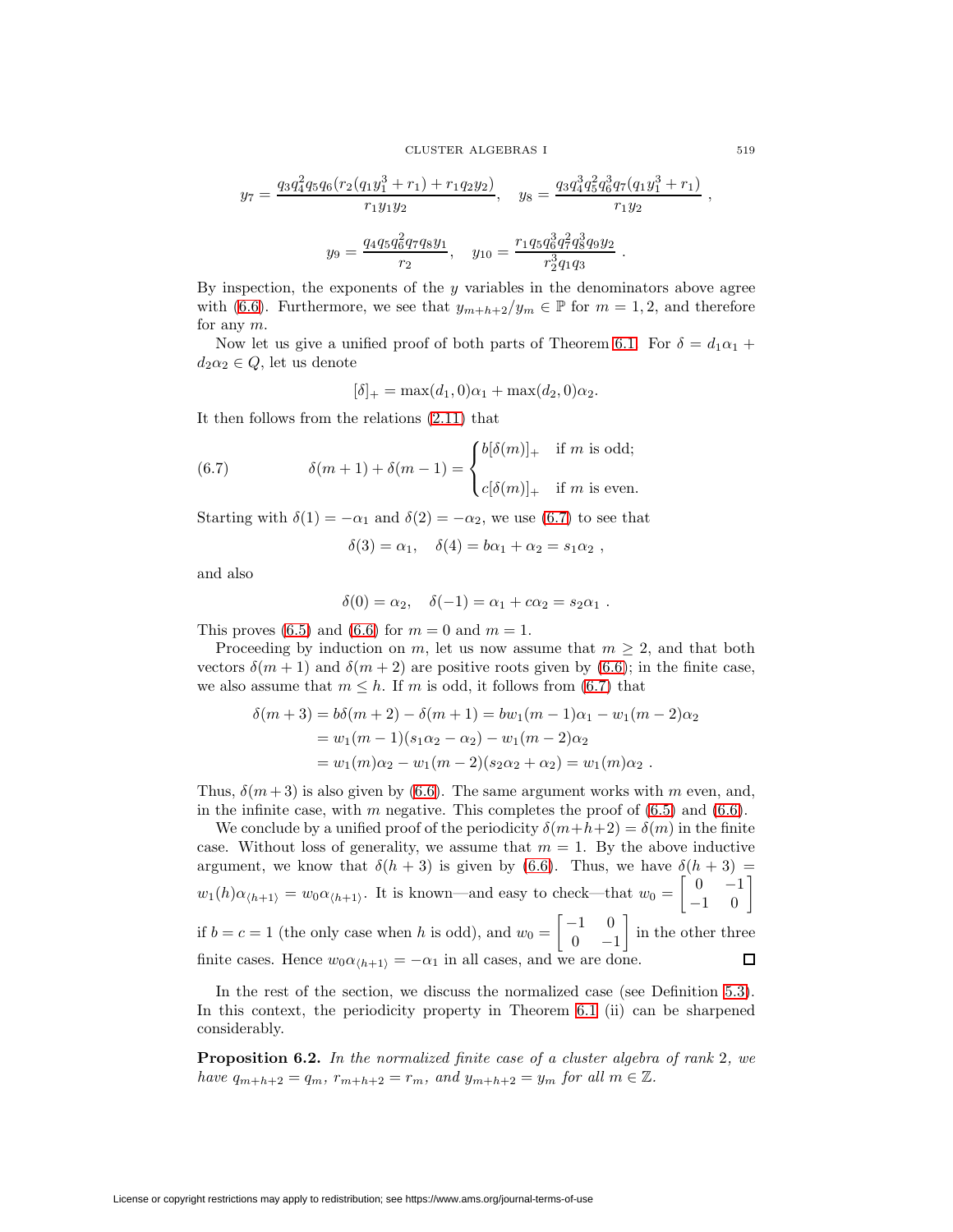<span id="page-23-0"></span>*Proof.* We set  $u_m = q_m/r_m$  for  $m \in \mathbb{Z}$ . Then  $q_m$  and  $r_m$  are recovered from  $u_m$  by

(6.8) 
$$
q_m = \frac{u_m}{1 \oplus u_m}, \quad r_m = \frac{1}{1 \oplus u_m}
$$

(cf.  $(5.3)$ ). To establish the periodicity of  $q_m$  and  $r_m$ , it suffices to show that  $u_{m+h+2} = u_m$ . Furthermore, it is enough to check that  $u_{h+3} = u_1$  and  $u_{h+4} = u_2$ in each of the following four cases:  $(b, c) = (0, 0)$  (type  $A_1 \times A_1$ ),  $(1, 1)$  (type  $A_2$ ),  $(1, 2)$  (type  $B_2$ ), and  $(1, 3)$  (type  $G_2$ ). This is done by direct calculation using the relation

<span id="page-23-1"></span>(6.9) 
$$
u_{m+1}u_{m-1} = \begin{cases} (1 \oplus u_m)^c & \text{if } m \text{ is odd;} \\ (1 \oplus u_m)^b & \text{if } m \text{ is even,} \end{cases}
$$

which, in view of  $(6.1)$ , is a consequence of  $(5.4)$  and  $(5.5)$ . Below are the intermediate steps of this calculation, which in each case expresses  $u_m$  for  $3 \le m \le h+2$ as a rational function in  $u_1$  and  $u_2$ , and then confirms  $u_{h+3} = u_1$  and  $u_{h+4} = u_2$ . **Type**  $A_1 \times A_1$ :  $b = c = 0, h = 2$ .

$$
u_3 = \frac{1}{u_1}
$$
,  $u_4 = \frac{1}{u_2}$ .

**Type**  $A_2$ :  $b = c = 1, h = 3$ .

$$
u_3 = \frac{1 \oplus u_2}{u_1}, \quad u_4 = \frac{1 \oplus u_1 \oplus u_2}{u_1 u_2}, \quad u_5 = \frac{1 \oplus u_1}{u_2}
$$

.

**Type**  $B_2$ :  $b = 1, c = 2, h = 4$ .

$$
u_3 = \frac{1 \oplus u_2}{u_1}
$$
,  $u_4 = \frac{(1 \oplus u_1 \oplus u_2)^2}{u_1^2 u_2}$ ,  $u_5 = \frac{(1 \oplus u_1)^2 \oplus u_2}{u_1 u_2}$ ,  $u_6 = \frac{(1 \oplus u_1)^2}{u_2}$ .

**Type**  $G_2$ :  $b = 1, c = 3, h = 6$ .

$$
u_3 = \frac{1 \oplus u_2}{u_1}, \quad u_4 = \frac{(1 \oplus u_1 \oplus u_2)^3}{u_1^3 u_2}, \quad u_5 = \frac{(1 \oplus u_1)^3 \oplus u_2(3u_1 \oplus u_2 \oplus 2)}{u_1^2 u_2},
$$

$$
u_6 = \frac{((1 \oplus u_1)^2 \oplus u_2)^3}{u_1^3 u_2^2}, \quad u_7 = \frac{(1 \oplus u_1)^3 \oplus u_2}{u_1 u_2}, \quad u_8 = \frac{(1 \oplus u_1)^3}{u_2}.
$$

To complete the proof of Proposition [6.2,](#page-22-1) it remains to show that  $y_{h+3} = y_1$  and  $y_{h+4} = y_2$  in each of the four cases. By Theorem [6.1](#page-20-1) (ii), both ratios  $y_{h+3}/y_1$  and  $y_{h+4}/y_2$  belong to P, and we only need to show that these two elements of P are equal to 1 in the normalized case. The ratios in question were explicitly computed in the course of the proof of Theorem [6.1.](#page-20-1) We see that it all boils down to the following identities:

<span id="page-23-2"></span>(6.10) Type 
$$
A_1 \times A_1
$$
:  $r_1 = q_3$ .

(6.11) Type  $A_2$ :  $r_1 = q_3 q_4$ .

(6.12) Type 
$$
B_2
$$
:  $r_1 = q_3 q_4 q_5$ ,  $r_2 = q_4 q_5^2 q_6$ .

(6.13) Type 
$$
G_2
$$
:  $r_1 = q_3 q_4 q_5^2 q_6 q_7$ ,  $r_2 = q_4 q_5^3 q_6^2 q_7^3 q_8$ .

All these identities can be proved by a direct calculation (preferably, with a computer): first express both sides in terms of the  $u_m$  using  $(6.8)$ , and then replace each  $u_m$  by the above expression in terms of  $u_1$  and  $u_2$ .  $\Box$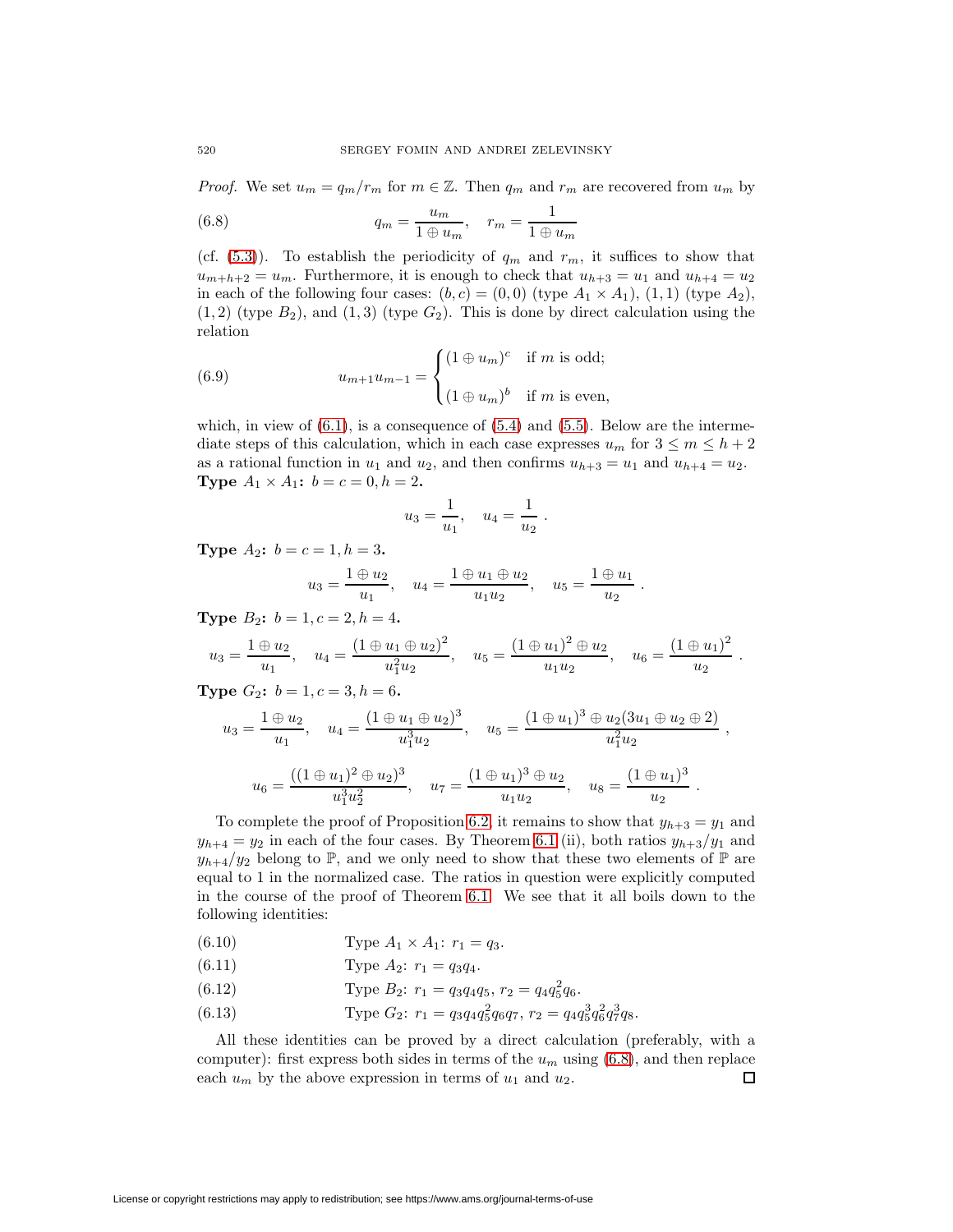Remark 6.3. Periodicity of the recurrence [\(6.9\)](#page-23-1) is a very special case of the periodicity phenomenon for Y -system recurrences in the theory of the thermodynamic Bethe ansatz [\[19\]](#page-32-11). We plan to address the case of arbitrary rank in a forthcoming paper.

We have shown that in a finite normalized case, any coefficient  $r_m$  can be written as a monomial in  $q_{m+2}, \ldots, q_{m+h}$ . There is a nice uniform way to write down these monomials using the *dual root system* of the system  $\Phi$  considered above. Recall that the dual root system  $\Phi^{\vee}$  is associated with the transposed Cartan matrix. The simple roots of  $\Phi^{\vee}$  are called *simple coroots* and denoted  $\alpha_1^{\vee}$  and  $\alpha_2^{\vee}$ . They generate the coroot lattice  $Q^{\vee}$ . The Weyl groups of  $\Phi$  and  $\Phi^{\vee}$  are naturally isomorphic to each other, and it is common to identify them. The same Weyl group  $W$  acts on  $Q^{\vee}$  so that the action of simple reflections  $s_1$  and  $s_2$  in the basis of simple coroots is given by the matrices

$$
s_1 = \begin{bmatrix} -1 & c \\ 0 & 1 \end{bmatrix}, \quad s_2 = \begin{bmatrix} 1 & 0 \\ b & -1 \end{bmatrix}
$$

(cf.  $(6.4)$ ). By inspection (cf.  $(6.10)$ –6.13)), one obtains the following unified expression for  $r_m$ .

**Proposition 6.4.** For  $i \in \{1,2\}$  and  $m \geq 0$ , let  $c(i, m)$  denote the coefficient of  $\alpha_i^{\vee}$  in the root  $w_i(m)\alpha_{\langle i+m \rangle}^{\vee}$ . Then, in every finite case, we have

<span id="page-24-1"></span>(6.14) 
$$
r_k = \prod_{m=0}^{h-2} q_{k+m+2}^{c(\langle k+1 \rangle, m)}
$$

<span id="page-24-0"></span>for all  $k \in \mathbb{Z}$ .

Remark 6.5. The relations [\(6.14\)](#page-24-1) together with the periodicity relation  $q_{m+h+2} =$  $q_m$  imply that in each finite normalized case the subgroup of the coefficient group **P** generated by all  $q_m$  and  $r_m$  is in fact generated by  $q_1, \ldots, q_{h+2}$ . Thus, this group is dramatically different from the universal coefficient group. One might ask if the normalization condition imposes some relations among  $q_1, \ldots, q_{h+2}$ . The answer to this question is negative: it is possible to take  $\mathbb{P} = \text{Top}(q_1, \ldots, q_{h+2})$ (cf. Example [5.6\)](#page-17-4), so that multiplicatively,  $\mathbb P$  is a free abelian group generated by  $q_1,\ldots,q_{h+2}$ . With the help of [\(6.14\)](#page-24-1) and the periodicity relation  $q_{m+h+2} = q_m$ , we can view all  $r_m$  and  $q_m$  for  $m \in \mathbb{Z}$  as elements of  $\mathbb{P}$ . By the definition of auxiliary addition (see [\(5.6\)](#page-17-0)), we have  $r_m \oplus q_m = 1$  for all m. Hence these coefficients give rise to a normalized exchange pattern (which is in fact of geometric type according to Definition [5.7\)](#page-17-5).

In the infinite case, the situation is very different: there exists a normalized exchange pattern such that the coefficients  $r_m$  and  $q_m$  generate the universal coef-ficient group (see Proposition [5.2\)](#page-16-3). To see this, take  $\mathbb P$  to be the group of formal infinite products  $\prod_{m\in\mathbb{Z}}q_m^{c_m}$ , where the exponents  $c_m$  can be arbitrary integers. Make  $\mathbb P$  into a semifield by setting

$$
\prod_{m\in\mathbb{Z}}q_m^{c_m}\oplus\prod_{m\in\mathbb{Z}}q_m^{c'_m}=\prod_{m\in\mathbb{Z}}q_m^{\min(c_m,c'_m)}.
$$

Taking [\(6.14\)](#page-24-1) as an inspiration, let us define the elements  $r_k \in \mathbb{P}$  for all  $k \in \mathbb{Z}$  by

$$
r_k = \prod_{m \ge 0} (q_{k+m+2}q_{k-m-2})^{c(\langle k+1 \rangle, m)},
$$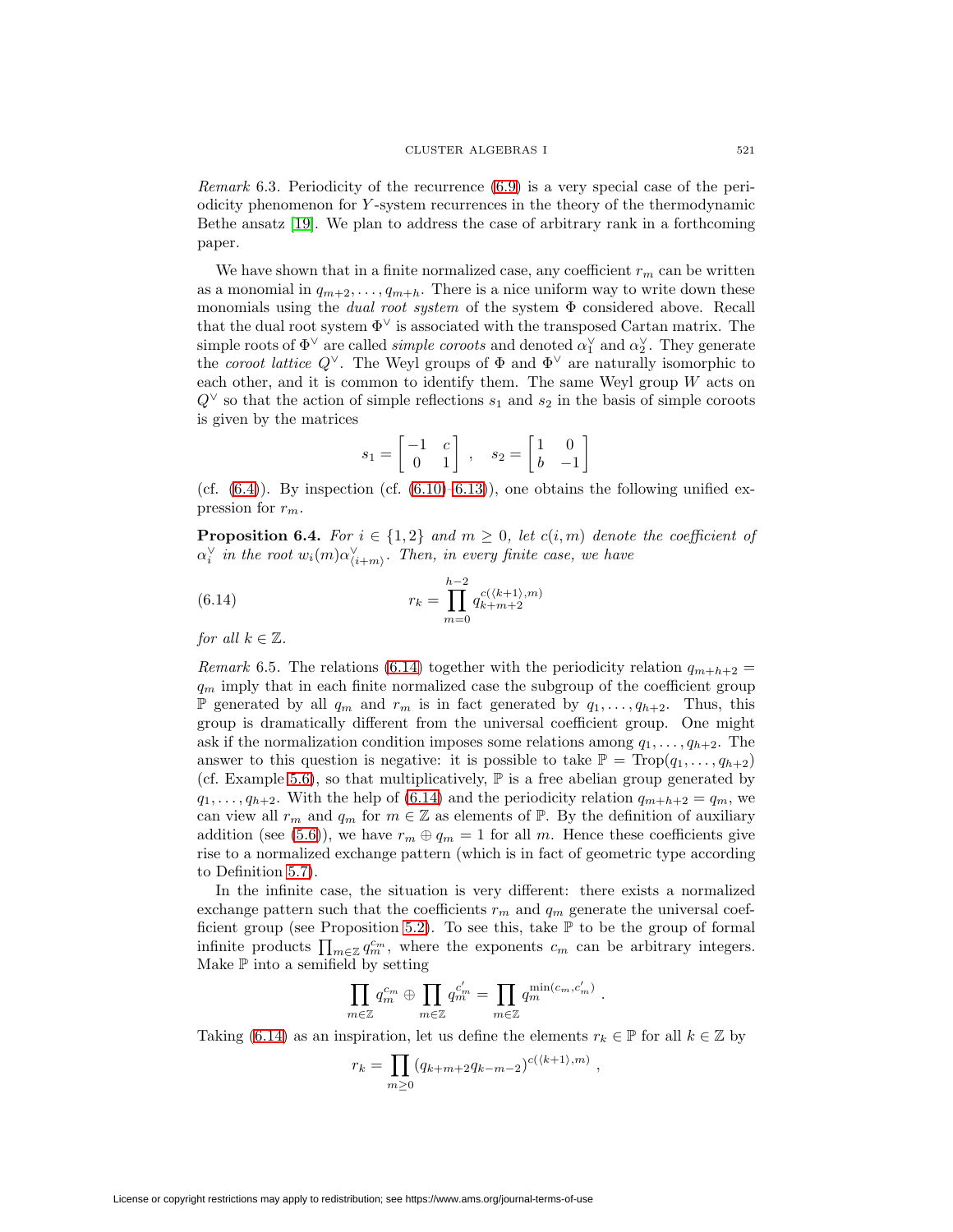with the same exponents as in [\(6.14\)](#page-24-1). Also, view each  $q_k$  as an element of  $\mathbb P$  via  $q_k = \prod_{m \in \mathbb{Z}} q_m^{\delta_{km}}$ . A direct check then shows that these coefficients give rise to a normalized exchange pattern (that is, satisfy  $(2.12)$ ), and also that in  $\mathbb P$  there are no relations among the elements  $r_1, r_2$ , and  $q_k$ , for  $k \in \mathbb{Z}$ .

# 7. The exchange graph

<span id="page-25-0"></span>In this section, we restrict our attention to *normalized* exchange patterns  $\mathcal{M} =$  $(M_i(t) : j \in I, t \in \mathbb{T}_n)$ . Let  $(x_i(t) : j \in I, t \in \mathbb{T}_n)$  be the family of cluster variables associated to M. As in Section [2,](#page-3-0) we view them as elements of the ambient field  $\mathcal{F}$ .

A normalized exchange pattern gives rise to a natural equivalence relation on the set of vertices of  $\mathbb{T}_n$ . Informally speaking, two vertices are equivalent with respect to  $M$  if they have the same clusters and the same exchange relations, up to relabeling of cluster variables. Here is a precise definition.

<span id="page-25-2"></span>**Definition 7.1.** We say that two vertices t and  $t'$  in  $\mathbb{T}_n$  are M-equivalent if there exists a permutation  $\sigma$  of the index set I such that:

(1)  $x_i(t') = x_{\sigma(i)}(t)$  for all  $i \in I$ ;

(2) if  $t \frac{\sigma(j)}{l} t_1$  and  $t' \frac{j}{l} t_1'$  for some  $j \in I$ , then  $M_j(t')(\mathbf{x}(t')) = M_{\sigma(j)}(t)(\mathbf{x}(t))$ 

and  $M_j(t'_1)(\mathbf{x}(t')) = M_{\sigma(j)}(t_1)(\mathbf{x}(t)).$ 

Remark 7.2. We believe that condition (2) in Definition [7.1](#page-25-2) is in fact a consequence of (1). Thus, once a cluster has been fixed as a set (forgetting the labels and the cluster's location in the tree  $\mathbb{T}_n$ , the exchange relations involving its elements are uniquely determined.

In view of Proposition [5.4,](#page-16-2) a normalized exchange pattern can be defined in terms of a family of integer matrices  $B(t)$  together with a family of elements  $u_i(t) \in \mathbb{P}$ satisfying relations  $(5.4)$ – $(5.5)$ . In these terms, property  $(2)$  above can be rephrased as saying that  $b_{ij}(t') = b_{\sigma(i),\sigma(j)}(t)$  and  $u_j(t') = u_{\sigma(j)}(t)$  for all  $i, j \in I$ .

The following property is an immediate consequence of Proposition [5.4.](#page-16-2)

<span id="page-25-3"></span>**Proposition 7.3.** Suppose  $t$  and  $t'$  are M-equivalent. For every vertex  $t_1$  adjacent to t, there is a unique vertex  $t_1'$  adjacent to  $t'$  and equivalent to  $t_1$ . In the notation of Definition [7.1,](#page-25-2) if  $t \frac{\sigma(j)}{2} t_1$  for some  $j \in I$ , then  $t' \stackrel{j}{\longrightarrow} t'_1$ .

**Definition 7.4.** The exchange graph  $\Gamma_M$  associated with a normalized exchange pattern  $M$  has the  $M$ -equivalence classes as vertices, joined by an edge if they have adjacent representatives in  $\mathbb{T}_n$ .

As an immediate corollary of Proposition [7.3,](#page-25-3) we obtain the following.

**Corollary 7.5.** The exchange graph is n-regular, i.e., every vertex has precisely n edges emanating from it.

Note that passing from  $\mathbb{T}_n$  to  $\Gamma_M$  may result in losing the coloring of edges by elements of the index set I. This will happen if a permutation  $\sigma$  in Definition [7.1](#page-25-2) is nontrivial. (This permutation can be thought of as "discrete monodromy" of our graph.)

<span id="page-25-1"></span>**Example 7.6.** The results in Section [6](#page-19-0) (more specifically, Theorem [6.1](#page-20-1) and Propo-sition [6.2\)](#page-22-1) show that, in the rank 2 case, the  $\mathcal{M}$ -equivalence and the exchange graph can be described as follows. In the infinite case, no two distinct vertices of  $\mathbb{T}_2$  are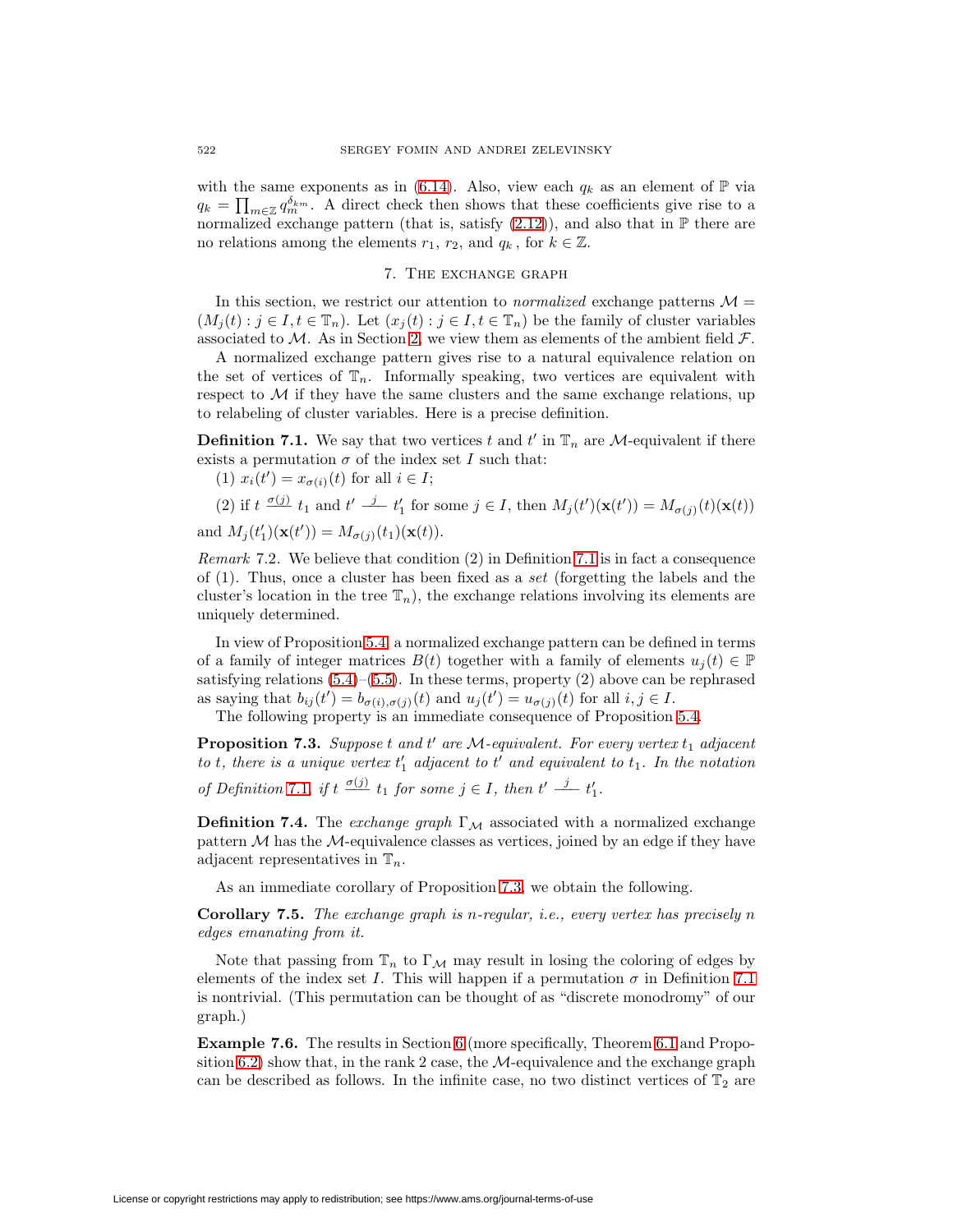M-equivalent to each other, so the exchange graph is  $\mathbb{T}_2$  itself. In the finite case,  $t_m$  and  $t_{m'}$  are M-equivalent if and only if  $m \equiv m' \mod (h + 2)$ , so the exchange graph is a cycle of length  $h + 2$ . For example, in the type  $A_2$  case, we have  $h = 3$ , and the graph is a pentagon. Figure [3](#page-26-0) shows the corresponding exchange graph, together with its clusters and exchange relations, written with the help of [\(2.11\)](#page-5-0) and [\(6.11\)](#page-23-2). The discrete monodromy is present in this special case, as the variables  $y_1$  and  $y_2$  get switched after a full 5-cycle of exchanges:

$$
\begin{pmatrix} y_1 \\ y_2 \end{pmatrix} \rightarrow \begin{pmatrix} y_3 \\ y_2 \end{pmatrix} \rightarrow \begin{pmatrix} y_3 \\ y_4 \end{pmatrix} \rightarrow \begin{pmatrix} y_5 \\ y_4 \end{pmatrix} \rightarrow \begin{pmatrix} y_5 \\ y_1 \end{pmatrix} \rightarrow \begin{pmatrix} y_2 \\ y_1 \end{pmatrix}.
$$

The corresponding cluster algebra can be realized as the homogeneous coordinate ring of the Grassmannian  $Gr_{2,5}$ ; see Example [2.5.](#page-5-2)



<span id="page-26-0"></span>FIGURE 3. The exchange graph for a cluster algebra of type  $A_2$ 

We see that, in the rank 2 case, the following conditions on a normalized exchange pattern  $M$  are equivalent:

(1) The exchange graph  $\Gamma_{\mathcal{M}}$  is finite.

(2) A cluster algebra associated to  $M$  has finitely many distinct cluster variables.

(3) There exists a vertex  $t \in \mathbb{T}_2$  such that the Cartan counterpart  $A(B(t))$  of the matrix  $B(t)$  is a Cartan matrix of finite type, i.e., we have  $|b_{12}(t)b_{21}(t)| \leq 3$ .

In the sequel to this paper, we shall extend this result to arbitrary rank.

<span id="page-26-1"></span>Returning to the general case, we shall now provide some important instances of M-equivalence.

**Theorem 7.7.** Suppose  $|b_{ij}(t)b_{ji}(t)| \leq 3$  for some vertex  $t \in \mathbb{T}_n$  and two distinct indices i and j. Let h be the Coxeter number of the corresponding rank 2 root system, and let  $t' \in \mathbb{T}_n$  be a vertex joined with t by a path of length  $h + 2$  whose edge labels alternate between  $i$  and  $j$ . Then  $t'$  is  $M$ -equivalent to  $t$ , so that the path becomes a cycle of length  $h + 2$  in the exchange graph.

*Proof.* For the sake of convenience, assume that  $i = 1$ ,  $j = 2$ ; thus, the path joining  $t$  and  $t'$  has the form

 $t = t_1 \frac{1}{t_2} \frac{2}{t_3} \frac{1}{t_4} \cdots \frac{\langle h+2 \rangle}{t_{h+3}} t_h$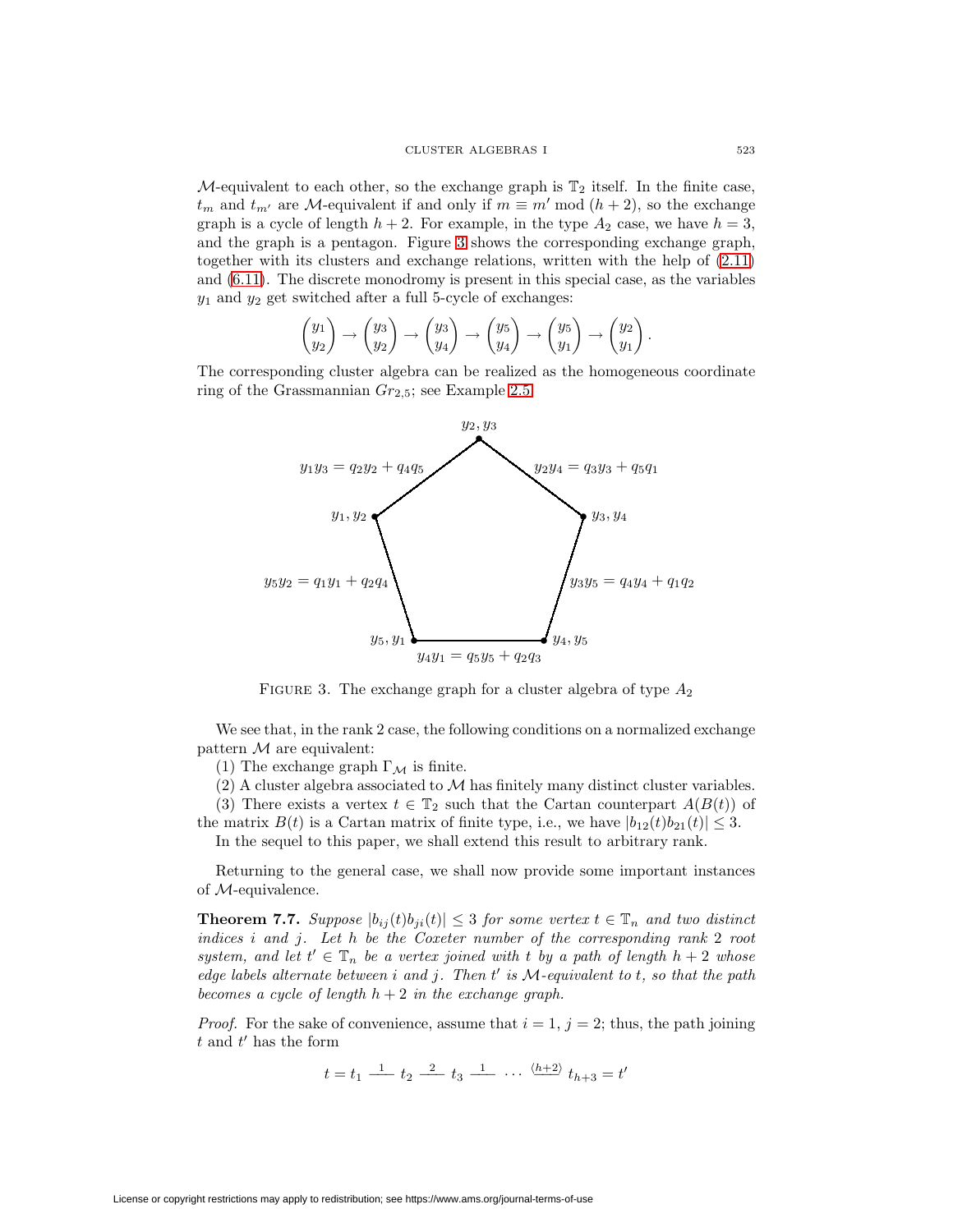(cf. [\(2.10\)](#page-5-3)), where  $\langle m \rangle$  as before stands for the element of  $\{1, 2\}$  congruent to m modulo 2. We abbreviate  $b_1 = -b_{12}(t_1)$  and  $b_2 = b_{21}(t_1)$ , and assume (without loss of generality) that  $b_1$  and  $b_2$  are either both positive or both equal to 0. This agrees with the convention  $(4.5)$  (also used in Section [6\)](#page-19-0), where  $b_1$  was denoted by b, and  $b_2$  by c. Recall that the value of h is given by Table [1](#page-20-0) in Section [6;](#page-19-0) in particular, h is even unless  $b_1 = b_2 = 1$  (the type  $A_2$ ). We claim that the conditions (1) and (2) in Definition [7.1](#page-25-2) hold with the permutation  $\sigma$  equal to identity for h even, and equal to the transposition of indices 1 and 2 in the only case when  $h$  is odd. Using the restriction operation on exchange patterns (cf. Proposition [2.6\)](#page-7-0), it suffices to treat the case  $n = 3$ , so we can take  $I = \{1, 2, 3\}.$ 

In view of the exchange property [\(2.1\)](#page-3-1), the cluster variable  $x_3(t_m)$  does not depend on m. Therefore, verifying condition (1) amounts to checking that  $x_i(t') =$  $x_{\sigma(i)}(t)$  for  $i \in \{1,2\}$ . Again using restriction, we can assume for the purpose of this checking only that  $n = 2$  and  $I = \{1, 2\}$ , in which case the required property was established in Proposition [6.2.](#page-22-1)

The same argument shows that the only part of condition (2) that does not follow from Proposition [6.2](#page-22-1) is the equalities  $u_3(t') = u_3(t)$  and  $b_{i3}(t') = b_{\sigma(i),3}(t)$ for  $i \in \{1, 2\}$ . Let us abbreviate  $d_m = b_{\langle m \rangle,3}(t_m)$  and  $u_{m+1} = u_{\langle m \rangle}(t_m)$ ; the latter notation is chosen to be consistent with the notation in the proof of Proposition [6.2.](#page-22-1) Iterating  $(5.5)$  (with  $i = 3$ ), we obtain

<span id="page-27-0"></span>(7.1) 
$$
\frac{u_3(t')}{u_3(t)} = \prod_{m=1}^{h+2} u_{m+1}^{\max(d_m,0)} (1 \oplus u_{m+1})^{-d_m} .
$$

Thus, we need to show that the product on the right-hand side of [\(7.1\)](#page-27-0) is equal to 1. To do this, we need some preparation.

Recall that the coefficients  $u_m$  satisfy the relation [\(6.9\)](#page-23-1), which in our present notation can be rewritten as

<span id="page-27-2"></span>(7.2) 
$$
u_m u_{m+2} = (1 \oplus u_{m+1})^{b_{\langle m \rangle}}.
$$

On the other hand, the matrix mutation rules [\(4.3\)](#page-13-1) (with  $j = 3$ , applied along the edges  $t_m \stackrel{\langle m \rangle}{=} t_{m+1} \stackrel{\langle m+1 \rangle}{=} t_{m+2}$  readily imply the following recurrence for the exponents  $d_m$ :

<span id="page-27-1"></span>(7.3) 
$$
d_m + d_{m+2} = b_{\langle m \rangle} \max(d_{m+1}, 0) .
$$

The sequence  $(u_m)$  is periodic with period  $h + 2$ , by virtue of Proposition [6.2.](#page-22-1) Furthermore, the relation [\(7.3\)](#page-27-1) can be seen, somewhat surprisingly, as a special case of  $(7.2)$ , for the following version of the tropical semifield: take  $\mathbb Z$  with the multiplication given by ordinary addition, and the auxiliary addition given by  $a \oplus a$  $b = \max(a, b)$ . This implies in particular that the sequence  $(d_m)$  is also periodic with period  $h + 2$ . We also note that the same periodicity holds for the sequence  $(b_{\langle m \rangle})$ : when h is even, this is clear from the definition of  $\langle m \rangle$ ; and in the only case when h is odd, we have  $b_1 = b_2 = 1$ .

To show that the right-hand side of [\(7.1\)](#page-27-0) is equal to 1, we first treat the case  $b_1 = b_2 = 0$ . Then  $h + 2 = 4$ , and we have  $u_{m+2} = u_m^{-1}$  and  $d_{m+2} = -d_m$  for all m.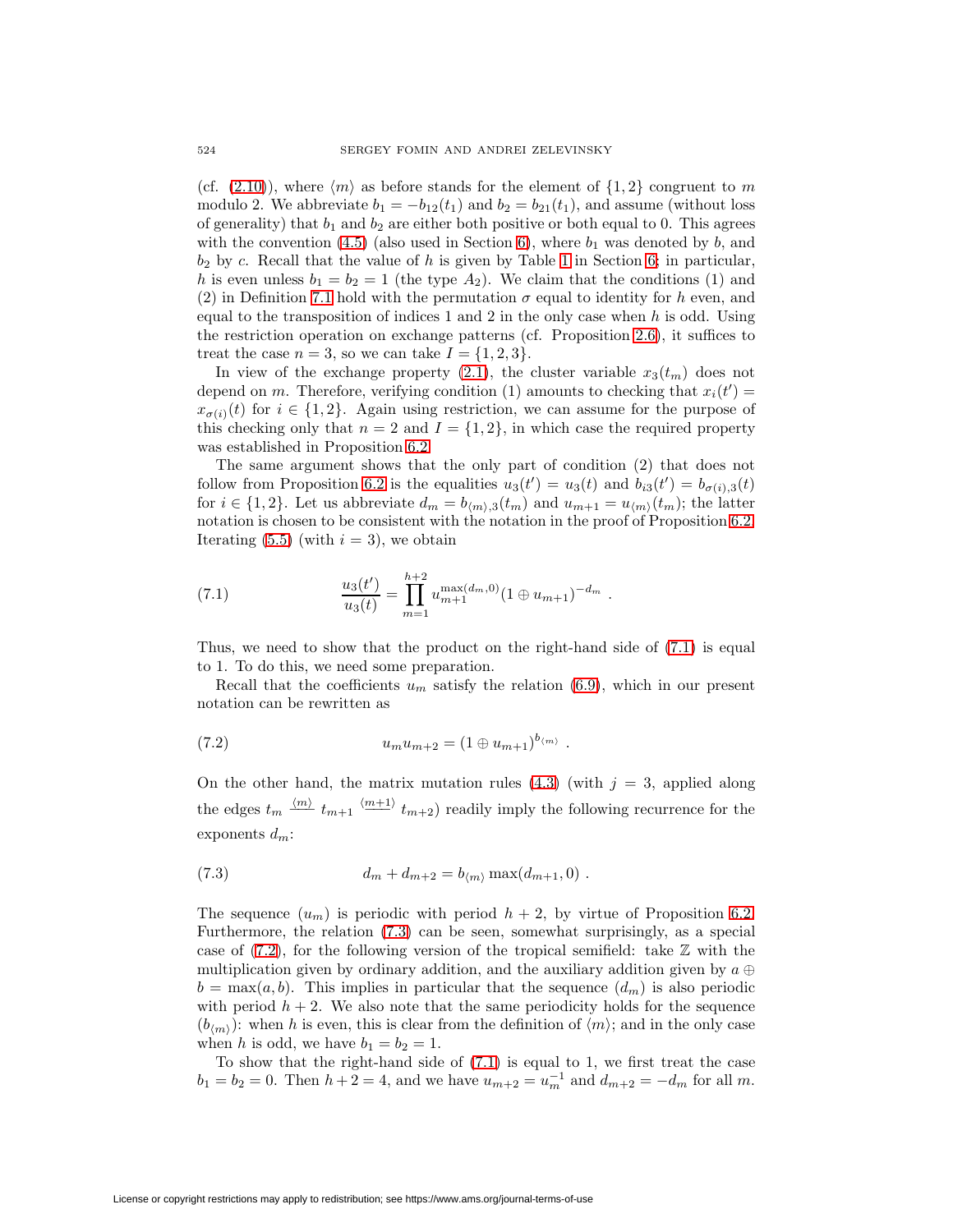It follows that

$$
\prod_{m=1}^{h+2} u_{m+1}^{\max(d_m,0)} (1 \oplus u_{m+1})^{-d_m}
$$
\n
$$
= \prod_{m=1}^{2} u_{m+1}^{\max(d_m,0)} (1 \oplus u_{m+1})^{-d_m} u_{m+1}^{-\max(-d_m,0)} (1 \oplus u_{m+1}^{-1})^{d_m}
$$
\n
$$
= \prod_{m=1}^{2} u_{m+1}^{d_m} (1 \oplus u_{m+1})^{-d_m} (1 \oplus u_{m+1}^{-1})^{d_m} = 1,
$$

as desired.

In the remaining case when  $b_1$  and  $b_2$  are both positive, we use [\(7.2\)](#page-27-2) and [\(7.3\)](#page-27-1) as well as the above-mentioned periodicity, to obtain:

$$
\begin{aligned}\n\left(\frac{u_3(t')}{u_3(t)}\right)^{b_1 b_2} &= \prod_{m=1}^{h+2} u_{m+1}^{b_1 b_2 \max(d_m,0)} (1 \oplus u_{m+1})^{-b_1 b_2 d_m} \\
&= \prod_{m=1}^{h+2} u_{m+1}^{b_1 b_2 \max(d_m,0)} (u_m u_{m+2})^{-b_{(m+1)} d_m} \\
&= u_1^{-b_2 d_1} u_2^{b_1 (b_2 \max(d_1,0) - d_2)} \\
&\times \prod_{m=1}^h u_{m+2}^{-b_{(m+1)} (d_m + d_{m+2} - b_{(m)} \max(d_{m+1},0))} \\
&\times u_{h+3}^{b_{(h+2)} (b_{(h+1)} \max(d_{h+2},0) - d_{h+1})} u_{h+4}^{-b_{(h+3)} d_{h+2}} \\
&= u_1^{-b_2 d_1} u_2^{b_1 d_0} u_{h+3}^{b_{(h+4)} d_{h+3}} u_{h+4}^{-b_{(h+3)} d_{h+2}} \\
&= u_1^{(b_{(h+4)} - b_2) d_1} u_2^{(b_1 - b_{(h+3)}) d_0} = 1 \, .\n\end{aligned}
$$

To conclude that  $u_3(t') = u_3(t)$ , just recall that the coefficient group  $\mathbb P$  is assumed to be torsion-free.

To complete the proof of the theorem, it remains to show that  $b_{i3}(t') = b_{\sigma(i),3}(t)$ for  $i \in \{1,2\}$ . But this is equivalent to saying that the sequence  $(d_m)$  is periodic with period  $h + 2$ , which is already proven.  $\Box$ 

We conjecture that the M-equivalence relation is generated by its instances described in Theorem [7.7.](#page-26-1)

**Example 7.8.** Let  $\mathcal{M}(B)$  be an exchange pattern of geometric type associated with the skew-symmetric matrix

<span id="page-28-0"></span>(7.4) 
$$
\tilde{B} = B = \begin{bmatrix} 0 & 1 & 1 \\ -1 & 0 & 1 \\ -1 & -1 & 0 \end{bmatrix},
$$

as prescribed by Corollary [5.9.](#page-18-3) Thus, the corresponding cluster algebra is of rank 3, and all the coefficients  $p_i(t)$  are equal to 1. The exchange graph for this pattern is a "two-layer brick wall" shown in Figure [4.](#page-29-0) In this figure, distinct cluster variables are associated with regions: there are variables  $y_m$  ( $m \in \mathbb{Z}$ ) associated with bounded regions ("bricks"), and two more variables  $w$  and  $z$  associated with the two unbounded regions. The cluster at any vertex  $t$  consists of the three cluster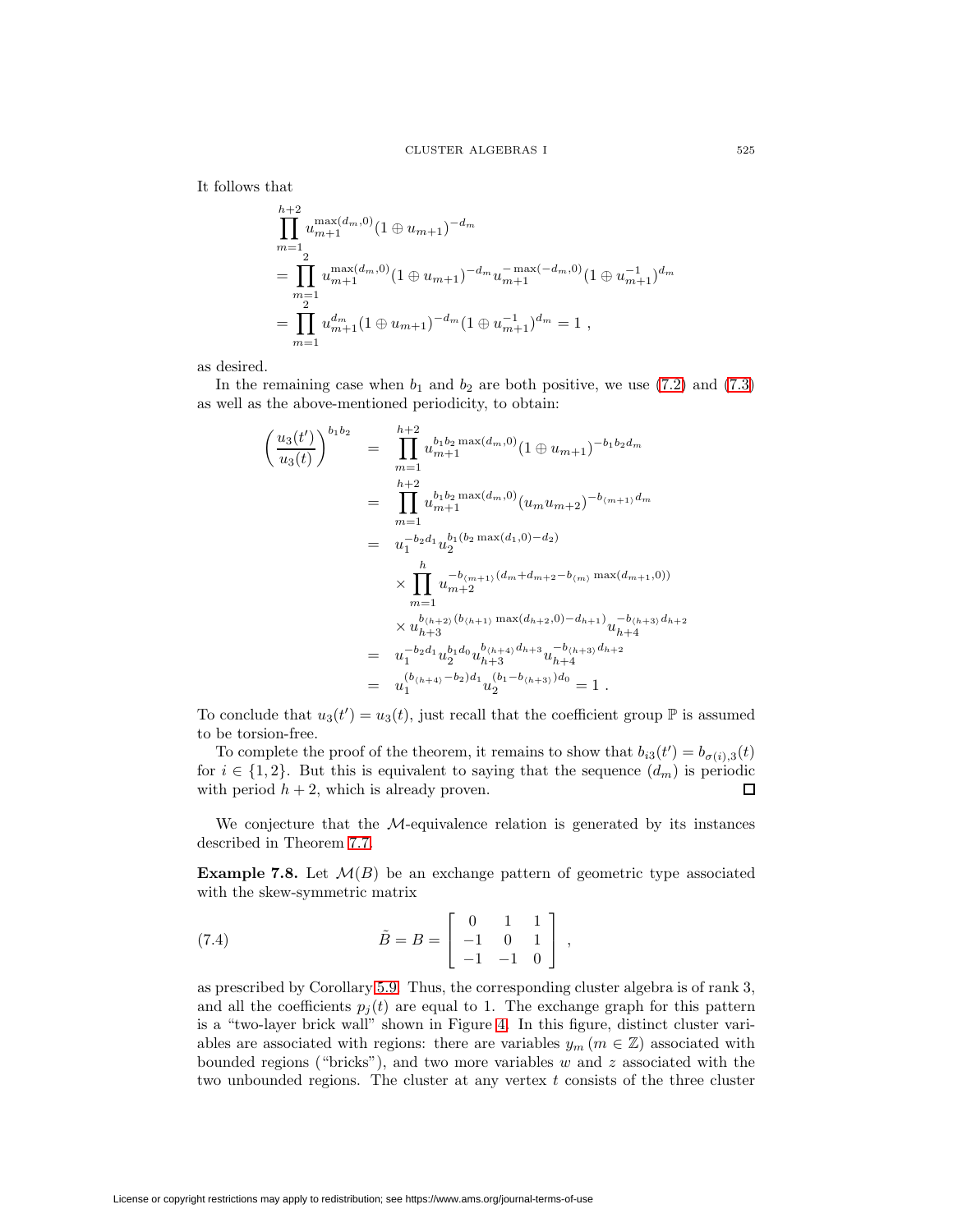variables associated to the three regions adjacent to t. The binomial exchange relations are as follows: for  $m \in \mathbb{Z}$ , we have

<span id="page-29-1"></span>(7.5) 
$$
wy_{2m} = y_{2m-1} + y_{2m+1} ,
$$

$$
y_{2m-1}y_{2m+3} = y_{2m+1}^2 + w ,
$$

$$
y_my_{m+3} = y_{m+1}y_{m+2} + 1 ,
$$

$$
y_{2m-2}y_{2m+2} = y_{2m}^2 + z ,
$$

$$
y_{2m-1}z = y_{2m-2} + y_{2m} .
$$

To see all this, we first show that the graph in Figure [4](#page-29-0) is a cover of the exchange graph  $\Gamma_{\mathcal{M}}$ . Pick an initial vertex  $t_0 \in \Gamma_{\mathcal{M}}$  with the matrix  $B(t_0) = B$  given by [\(7.4\)](#page-28-0) (abusing notation, we will use the same symbol for a vertex in  $\mathbb{T}_3$  and its image in  $\Gamma_{\mathcal{M}}$ ). Denote the cluster variables at  $t_0$  by  $y_1$ ,  $y_2$ , and  $y_3$ , so that their order agrees with that of rows and columns of B. Since every principal  $2 \times 2$  submatrix of B is of type  $A_2$ , Theorem [7.7](#page-26-1) provides that  $t_0$  is a common vertex of three 5-cycles in  $\Gamma_{\mathcal{M}}$ . These cycles are depicted in Figure [4](#page-29-0) as perimeters of the three bricks surrounding  $t_0$ . The variable  $y_i$  inside each brick indicates that this brick corresponds to the rank 2 exchange pattern obtained from  $M$  via restriction from  $I = [3]$  to  $[3] \setminus \{i\}$ ; equivalently, this means that  $y_i$  appears in every cluster on the perimeter of the brick. Now we move from  $t_0$  to an adjacent vertex  $t_1$  with the cluster  $\{y_2, y_3, y_4\}$ . According to Proposition [4.3,](#page-13-2)

$$
B(t_1) = \mu_1(B) = \left[ \begin{array}{rrr} 0 & -1 & -1 \\ 1 & 0 & 1 \\ 1 & -1 & 0 \end{array} \right] .
$$

This matrix differs from B by a simultaneous cyclic permutation of rows and columns. Therefore, we can apply the same construction to  $t_1$ , obtaining the three bricks surrounding this vertex. Continuing in the same way, we produce the entire graph in Figure [4.](#page-29-0) Since this graph is 3-regular, we have covered all the vertices and edges of the exchange graph.



<span id="page-29-0"></span>FIGURE 4. The two-layer brick wall

For every vertex t on the median of the wall, the matrix  $B(t)$  is obtained from B by a simultaneous permutation of rows and columns. Now take a vertex on the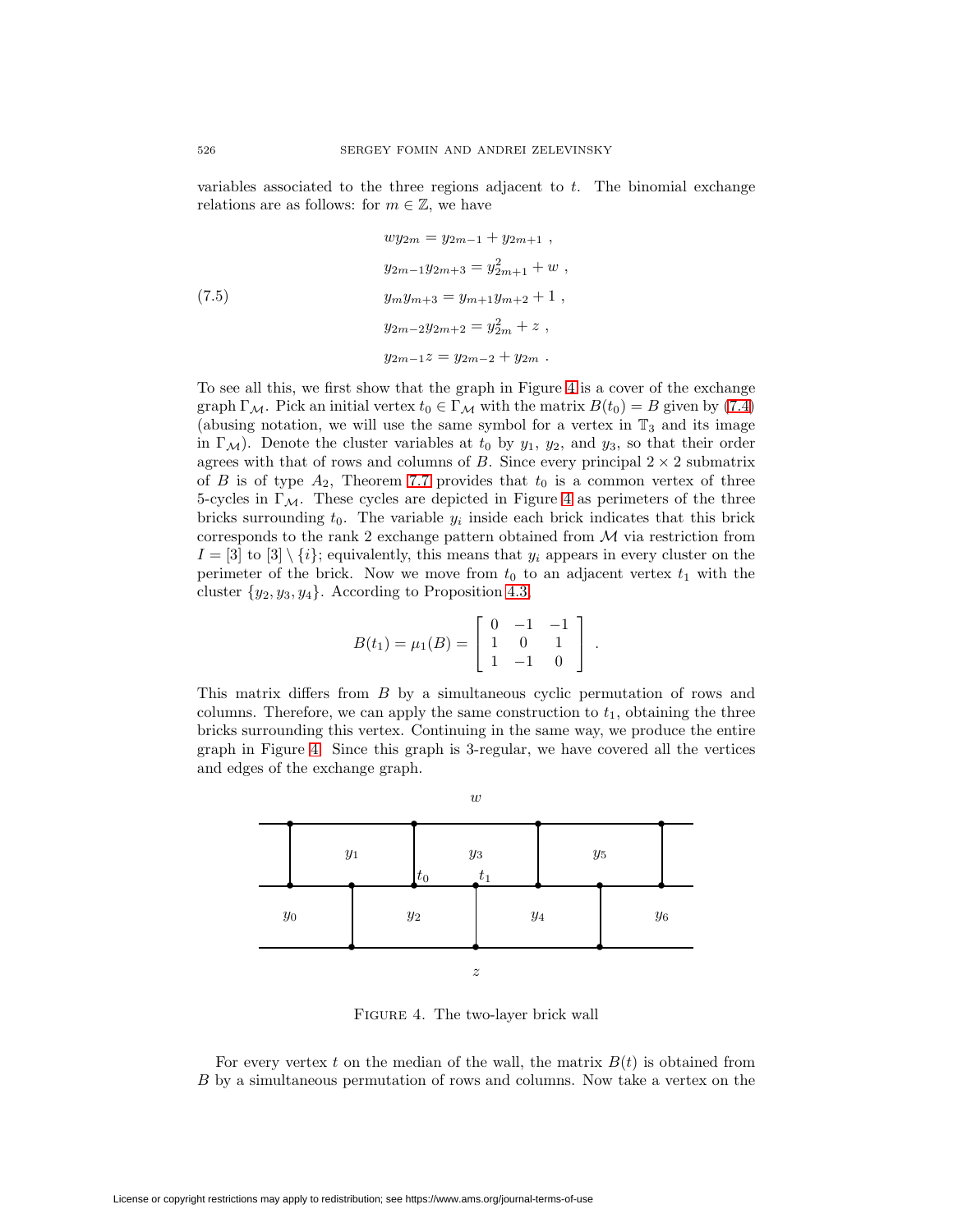outer boundary, say the vertex  $t_2$  in Figure [5.](#page-30-0) Then

$$
B(t_2) = \mu_3(B(t_1)) = \left[ \begin{array}{rrr} 0 & -2 & 1 \\ 2 & 0 & -1 \\ -1 & 1 & 0 \end{array} \right] .
$$

Again, for every other vertex on the outer boundary, the corresponding matrix is obtained from  $B(t_2)$  by a simultaneous permutation of rows and columns. Substituting the matrices  $B(t)$  into [\(4.2\)](#page-12-2), we generate all the exchange relations [\(7.5\)](#page-29-1) (cf. Figure [5\)](#page-30-0).



<span id="page-30-0"></span>Figure 5. Close-up of a brick

To prove that our brick wall is indeed the exchange graph, it remains to show that all the cluster variables  $y_m$ , w, and z are distinct; recall that we view them as elements of the ambient field  $\mathcal F$ . Following the methodology of Theorem [6.1,](#page-20-1) it suffices to show that all of them have different denominators in the Laurent expansion in terms of the initial cluster  $\{y_1, y_2, y_3\}$ . We write the denominator of a cluster variable y as  $y_1^{d_1(y)} y_2^{d_2(y)} y_3^{d_3(y)}$  (cf. [\(6.2\)](#page-19-1)), and encode it by a vector  $\delta(y)=(d_1(y), d_2(y), d_3(y))\in \mathbb{Z}^3$ . In particular, we have

<span id="page-30-1"></span>(7.6) 
$$
\delta(y_1) = (-1, 0, 0), \ \delta(y_2) = (0, -1, 0), \ \delta(y_3) = (0, 0, -1).
$$

A moment's reflection shows that the vectors  $\delta(y_m)$ ,  $\delta(w)$ , and  $\delta(z)$  satisfy the "tropical version" of each of the exchange relations [\(7.5\)](#page-29-1) (with multiplication replaced by vector addition, and addition replaced by component-wise maximum), as long as the two vectors on the right-hand side are different. For example, the first equation in [\(7.5\)](#page-29-1) will take the form

$$
\delta(w) + \delta(y_{2m}) = \max(\delta(y_{2m-1}), \delta(y_{2m+1})),
$$

provided  $\delta(y_{2m-1}) \neq \delta(y_{2m+1})$ ; here max stands for component-wise maximum. All  $\delta(y)$ 's are uniquely determined from [\(7.6\)](#page-30-1) by recursive application of these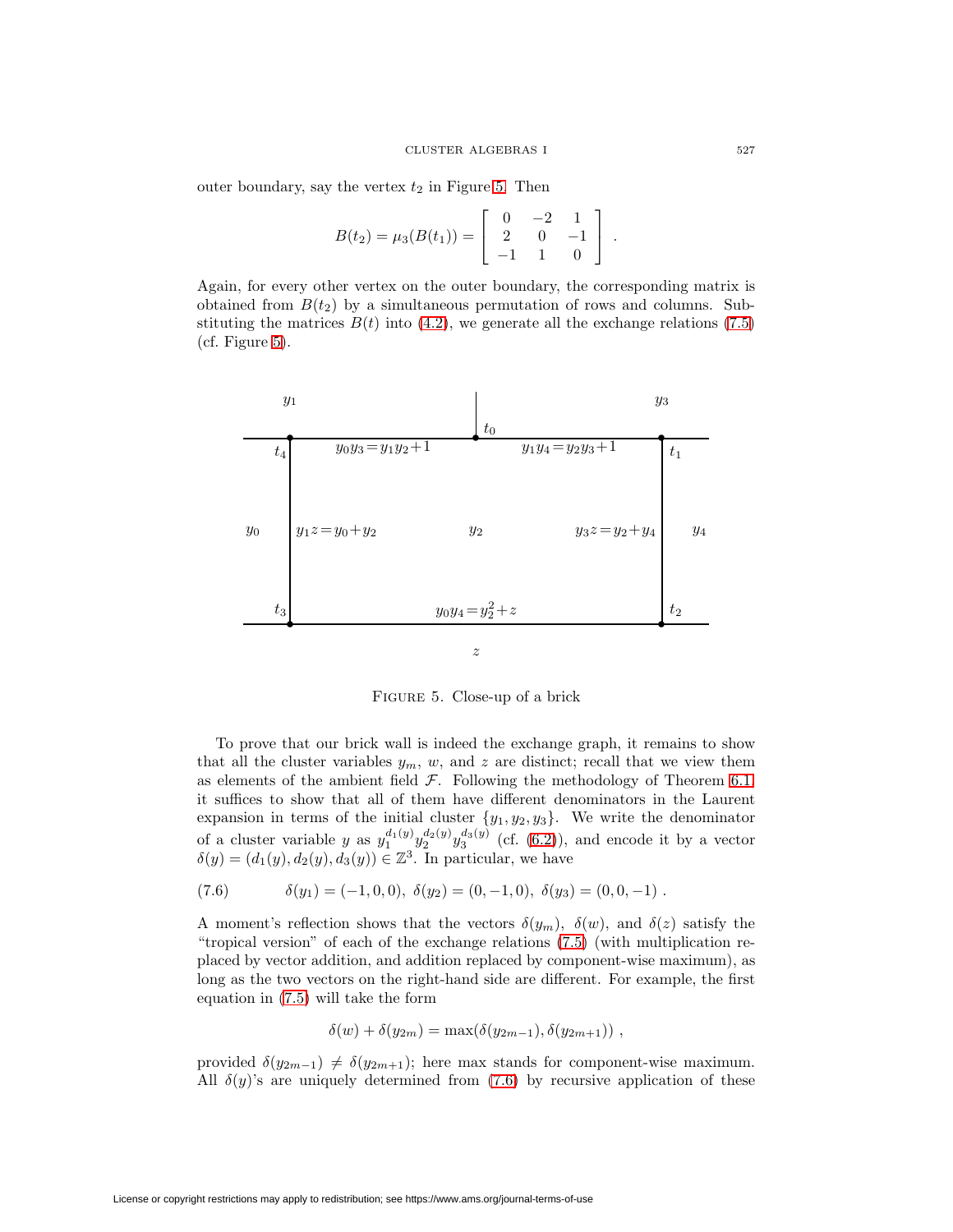conditions. As a result, we obtain, for every  $m \geq 0$ :

$$
\delta(w) = (0, 1, 0),
$$
  
\n
$$
\delta(y_{1-2m}) = (m - 1, m, m),
$$
  
\n
$$
\delta(y_{2m+3}) = (m, m, m - 1),
$$
  
\n
$$
\delta(y_{2m+4}) = (m + 1, m, m),
$$
  
\n
$$
\delta(z) = (1, 0, 1)
$$

(cf. Figure [6,](#page-31-8) where each vector  $\delta(y)$  is shown within the corresponding region).

|                       |  |                                                |                                             |                     |  |                     | $\boldsymbol{w}$<br>(0, 1, 0)          |                    |  |                    |  |                    |  |
|-----------------------|--|------------------------------------------------|---------------------------------------------|---------------------|--|---------------------|----------------------------------------|--------------------|--|--------------------|--|--------------------|--|
|                       |  | $y_{-3}$<br>$y_{-1}$<br>(1, 2, 2)<br>(0, 1, 1) |                                             | $y_1$<br>$(-1,0,0)$ |  | $y_3$<br>$(0,0,-1)$ |                                        | $y_5$<br>(1, 1, 0) |  | $y_7$<br>(2, 2, 1) |  |                    |  |
| $y_{-4}$<br>(2, 2, 3) |  |                                                | $y_{-2}$<br>$y_0$<br>(1, 1, 2)<br>(0, 0, 1) |                     |  | $y_2$<br>$(0,-1,0)$ |                                        | $y_4$<br>(1,0,0)   |  | $y_6$<br>(2,1,1)   |  | $y_8$<br>(3, 2, 2) |  |
|                       |  |                                                |                                             |                     |  |                     | $\widetilde{\mathcal{Z}}$<br>(1, 0, 1) |                    |  |                    |  |                    |  |

<span id="page-31-8"></span>FIGURE 6. The brick wall denominators

### **ACKNOWLEDGMENTS**

This work began in May 2000 when the authors got together as participants in the program "Representation Theory-2000," organized by Victor Kac and Alexander A. Kirillov at the Erwin Schrödinger International Institute for Mathematical Physics in Vienna, Austria. We thank the organizers for inviting us, and we are grateful to Peter Michor and the staff of the Institute for creating ideal working conditions. The paper was finished at the Isaac Newton Institute for Mathematical Sciences in Cambridge, UK, whose support is gratefully acknowledged.

It was during our stay in Vienna that we learned of the terminal illness of Sergei Kerov, an outstanding mathematician and a good friend of ours. He passed away on July 30, 2000. We dedicate this paper to his memory.

#### **REFERENCES**

- <span id="page-31-2"></span>[1] A. Berenstein, S. Fomin and A. Zelevinsky, Parametrizations of canonical bases and totally positive matrices, *Adv. Math.* **122** (1996), 49–149. MR **98j:**[17008](http://www.ams.org/mathscinet-getitem?mr=98j:17008)
- <span id="page-31-0"></span>[2] A. Berenstein and A. Zelevinsky, String bases for quantum groups of type  $A_r$ , in I. M. Gelfand Seminar, 51–89, *Adv. Soviet Math.* **16**, Part 1, Amer. Math. Soc., Providence, RI, 1993. MR **94g:**[17019](http://www.ams.org/mathscinet-getitem?mr=94g:17019)
- <span id="page-31-3"></span>[3] A. Berenstein and A. Zelevinsky, Total positivity in Schubert varieties, *Comment. Math. Helv.* **72** (1997), 128–166. MR **99g:**[14064](http://www.ams.org/mathscinet-getitem?mr=99g:14064)
- <span id="page-31-4"></span>[4] A. Berenstein and A. Zelevinsky, Tensor product multiplicities, canonical bases and totally positive varieties, *Invent. Math.* **143** (2001), 77–128. CMP 2001:06
- <span id="page-31-1"></span>[5] S. Fomin and A. Zelevinsky, Double Bruhat cells and total positivity, *J. Amer. Math. Soc.* **12** (1999), 335–380. MR **[2001f:](http://www.ams.org/mathscinet-getitem?mr=2001f:20097)**20097
- <span id="page-31-5"></span>[6] S. Fomin and A. Zelevinsky, Total positivity: tests and parametrizations, *Math. Intelligencer* **22** (2000), no. 1, 23–33. MR **[2001b:](http://www.ams.org/mathscinet-getitem?mr=2001b:15030)**15030
- <span id="page-31-6"></span>[7] S. Fomin and A. Zelevinsky, Totally nonnegative and oscillatory elements in semisimple groups, *Proc. Amer. Math. Soc.* **128** (2000), 3749–3759. MR **[2001b:](http://www.ams.org/mathscinet-getitem?mr=2001b:22014)**22014
- <span id="page-31-7"></span>[8] S. Fomin and A. Zelevinsky, The Laurent phenomenon, to appear in *Adv. in Applied Math.*